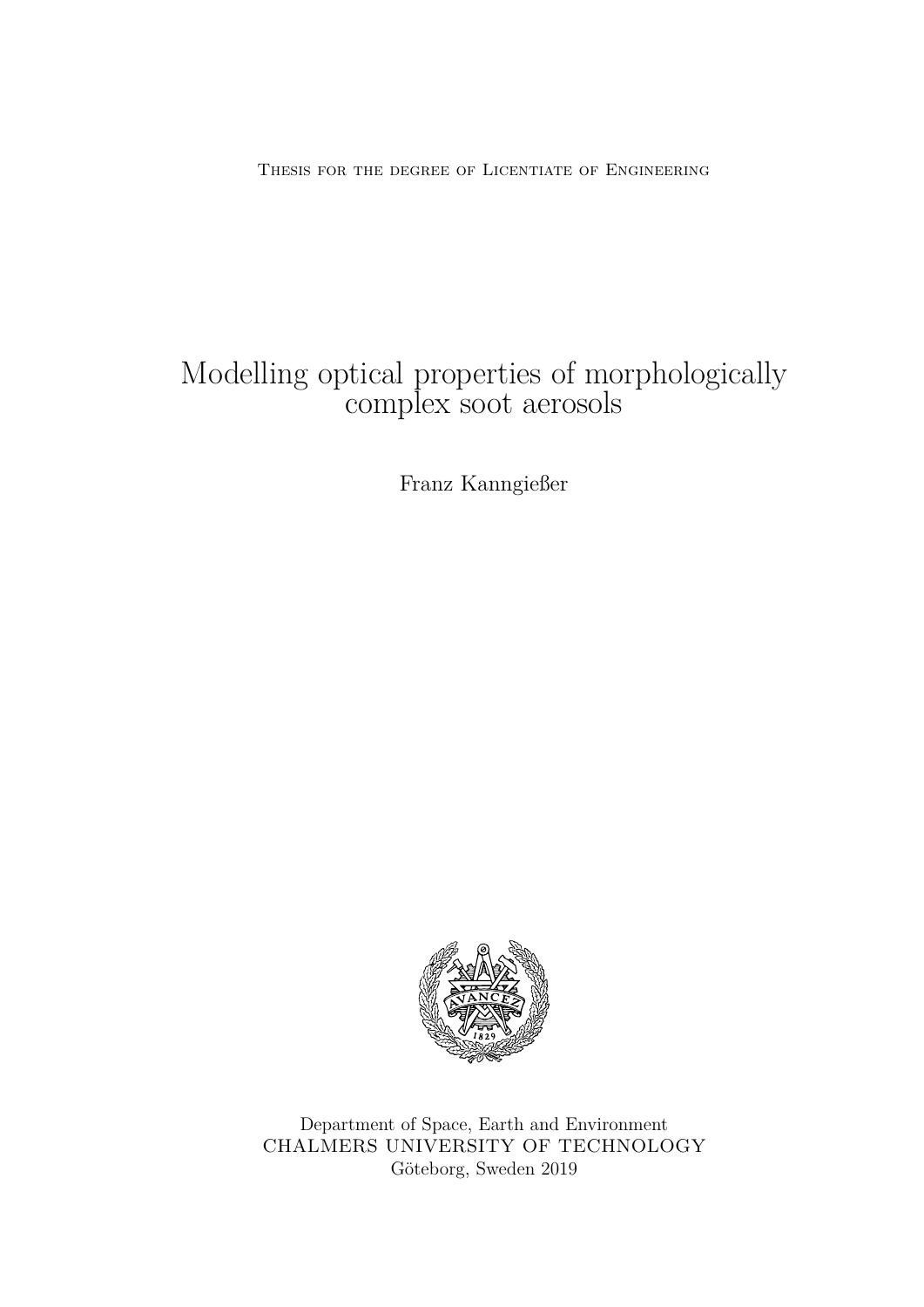Modelling optical properties of morphologically complex soot aerosols Franz Kanngießer

c Franz Kanngießer, 2019.

Department of Space, Earth and Environment Chalmers University of Technology SE–412 96 Göteborg, Sweden Telephone  $+46(0)$  31 – 772 1000

Example of a modelled soot aggregate: one time as bare (uncoated) aggregate and two times as thickly coated aggregate. The two coated aggregates illustrate the two model realisations discussed in Paper A.

Typeset by the author using LAT<sub>EX</sub>.

Printed by Chalmers Digitaltryck Göteborg, Sweden 2019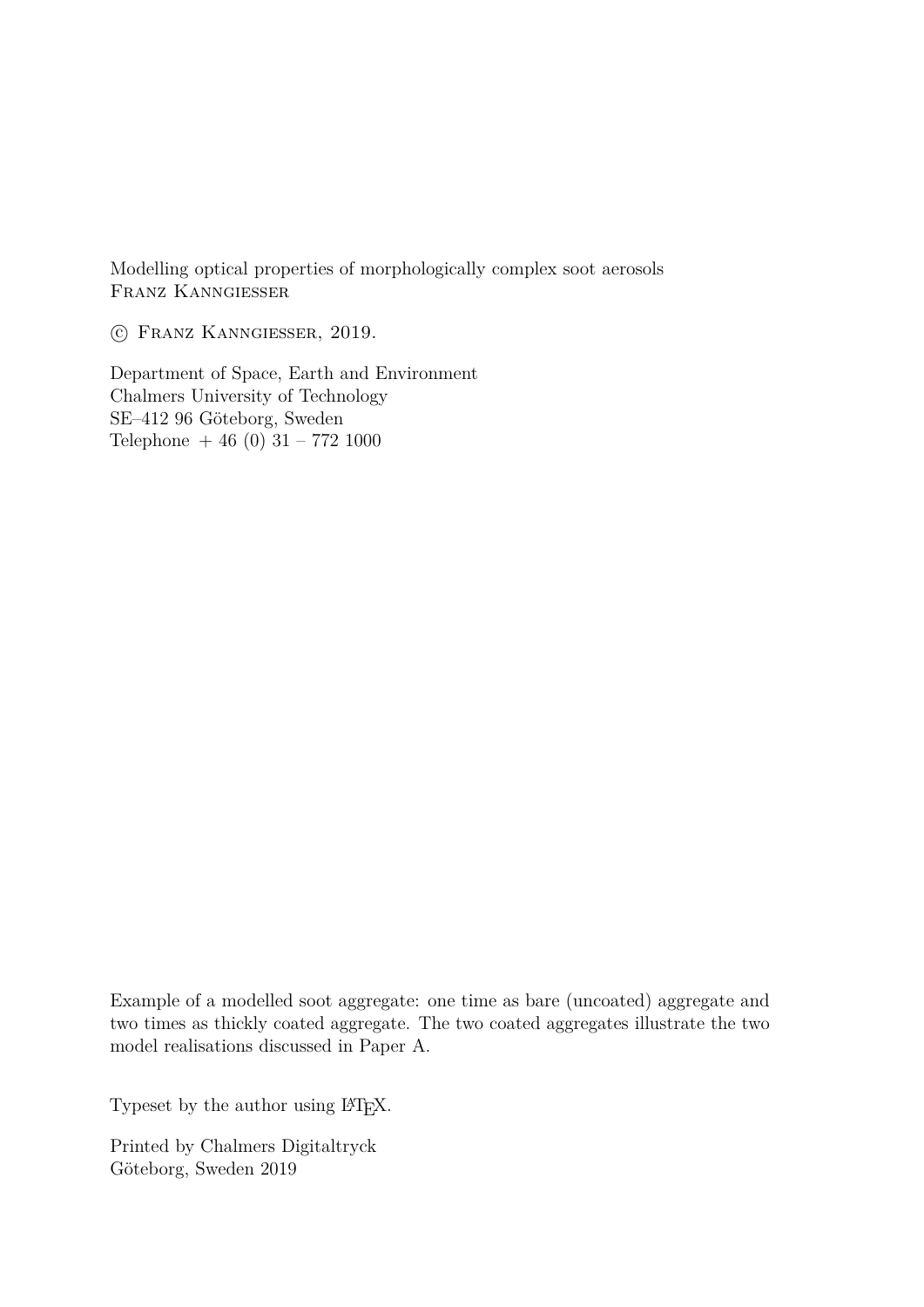Modelling optical properties of morphologically complex soot aerosols Franz Kanngießer Department of Space, Earth and Environment Chalmers University of Technology

# **Abstract**

Soot containing aerosol has both adverse impacts on the Earth's climate and on human health. Monitoring soot sources, transport pathways and sinks on global scale requires satellite-borne remote sensing techniques.

A detailed understanding of the soot particle's optical properties is important to improve the interpretation of remote sensing data as well as the use of lidar remote sensing data in chemical transport modelling. The calculations of the optical properties were carried out using the discrete dipole approximation (DDA). Aim of this thesis is to identify key morphological features, which affect the depolarisation ratio.

As soot particles age in the atmosphere, condensation of other compounds from the gas phase onto the particles results in soot aggregates coated by liquid-phase material. Initially, the soot particles are coated by a thin film (i.e., the coating follows the shape of the aggregate). As more liquid phase material is added, the coating becomes increasingly spherical. It is found that this transition from film coating to radial growth of spherical shells is an important process affecting the linear depolarisation ratio. If this transition occurs first at relatively high amounts of coating, then the depolarisation ratio tends to be high. Conversely, if the coating becomes already spherical at low amounts of coating material, then the depolarisation ratio of the coated soot particles is much lower.

The linear depolarisation ratio of thickly coated aggregates was found to be sensitive to changes in the complex refractive index of the coating material, which represents changes in the chemical composition. These differences in the optical properties, even after averaging over a particle size distribution, are large enough to clearly distinguish the coating materials.

**Keywords:** black carbon, aerosol, depolarisation, scattering, lidar, remote sensing.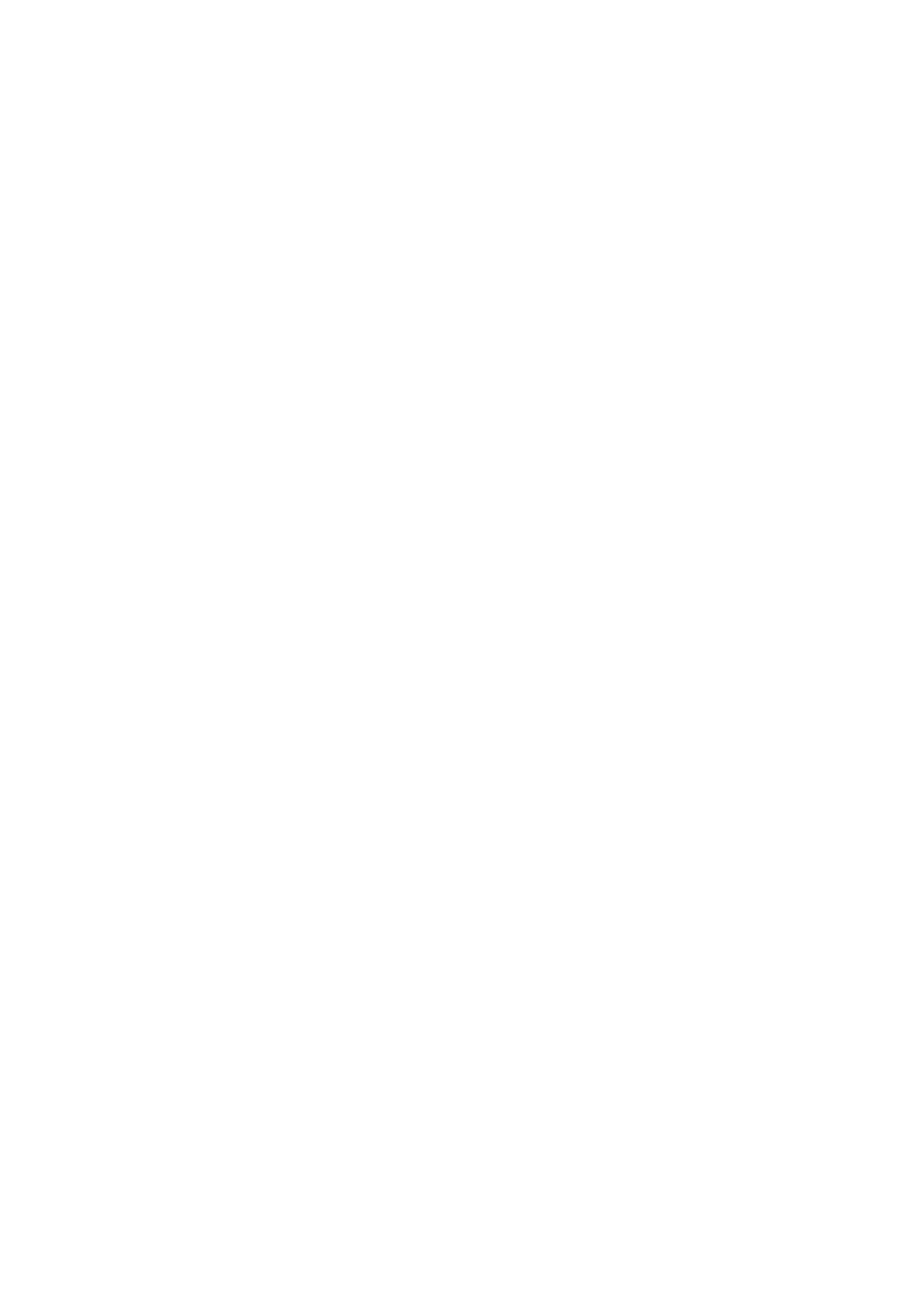# **Acknowledgments**

I am very grateful for the opportunity to begin my PhD studies at Chalmers University of Technology, which itself was possible thanks to funding from the Swedish Research Council.

First and foremost I would like to thank Michael for advice and guidance. Navigating a different part of university life can have its very own challenges on top of a research project's challenges. Therefore, I would like to thank my colleagues for the advice and feedback I received. And I would also like to thank all the regular and not so regular attendants of the coffee breaks on floor 4ö for interesting discussions, new insights and (during the recent months) opportunities to practice my Swedish.

Franz Kanngießer Göteborg, November 2019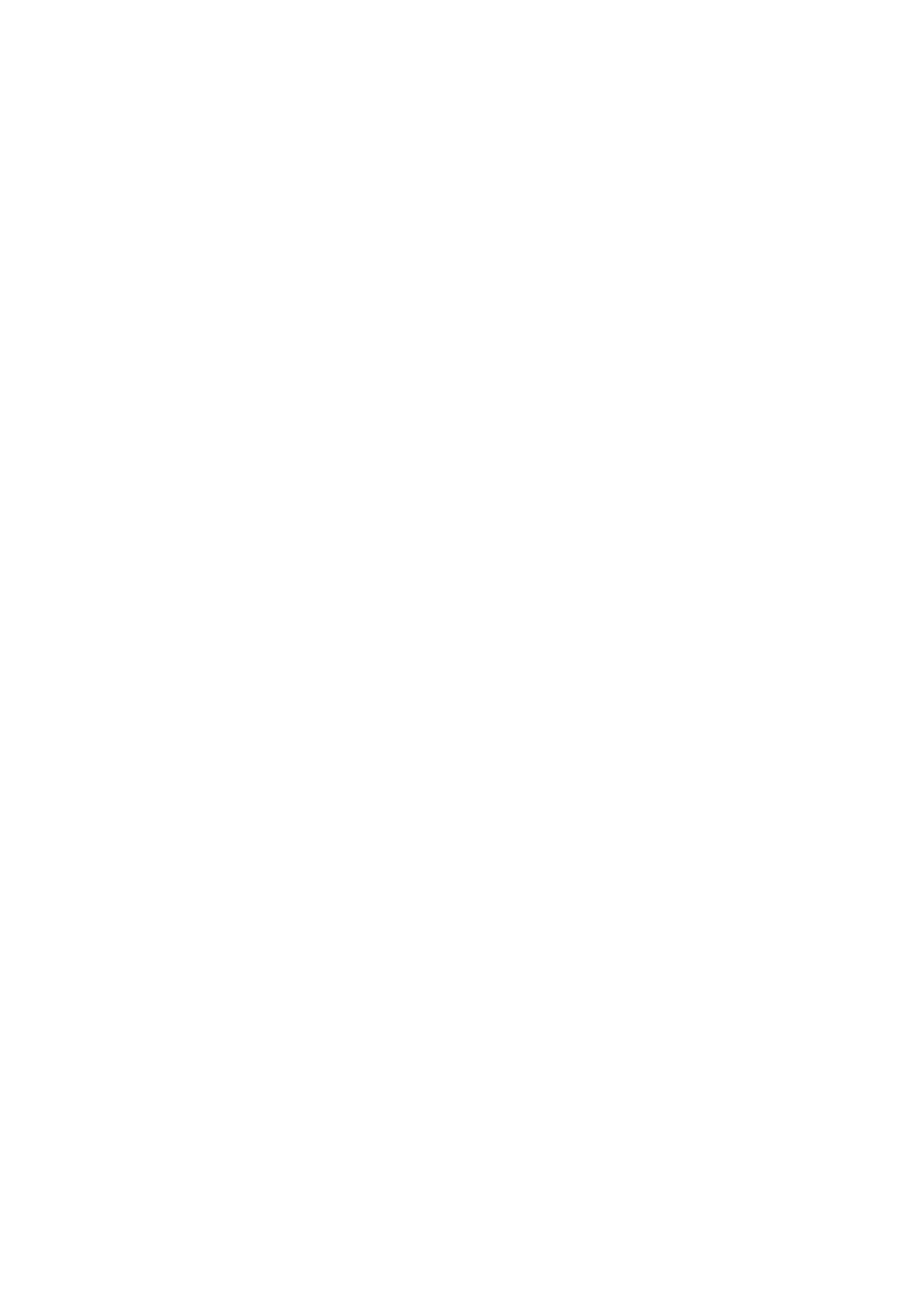# **List of Publications**

This thesis is based on the following appended papers:

- **Paper A.** Franz Kanngießer and Michael Kahnert. *Calculation of optical properties of light-absorbing carbon with weakly absorbing coating: A model with tunable transition from film-coating to spherical-shell coating.* J. Quant. Spectrosc. Radiat. Transfer, 2018.
- **Paper B.** Franz Kanngießer and Michael Kahnert. *Coating material-dependent differences in modelled lidar-measurable quantities for heavily coated soot particles.* Submitted to Opt. Express.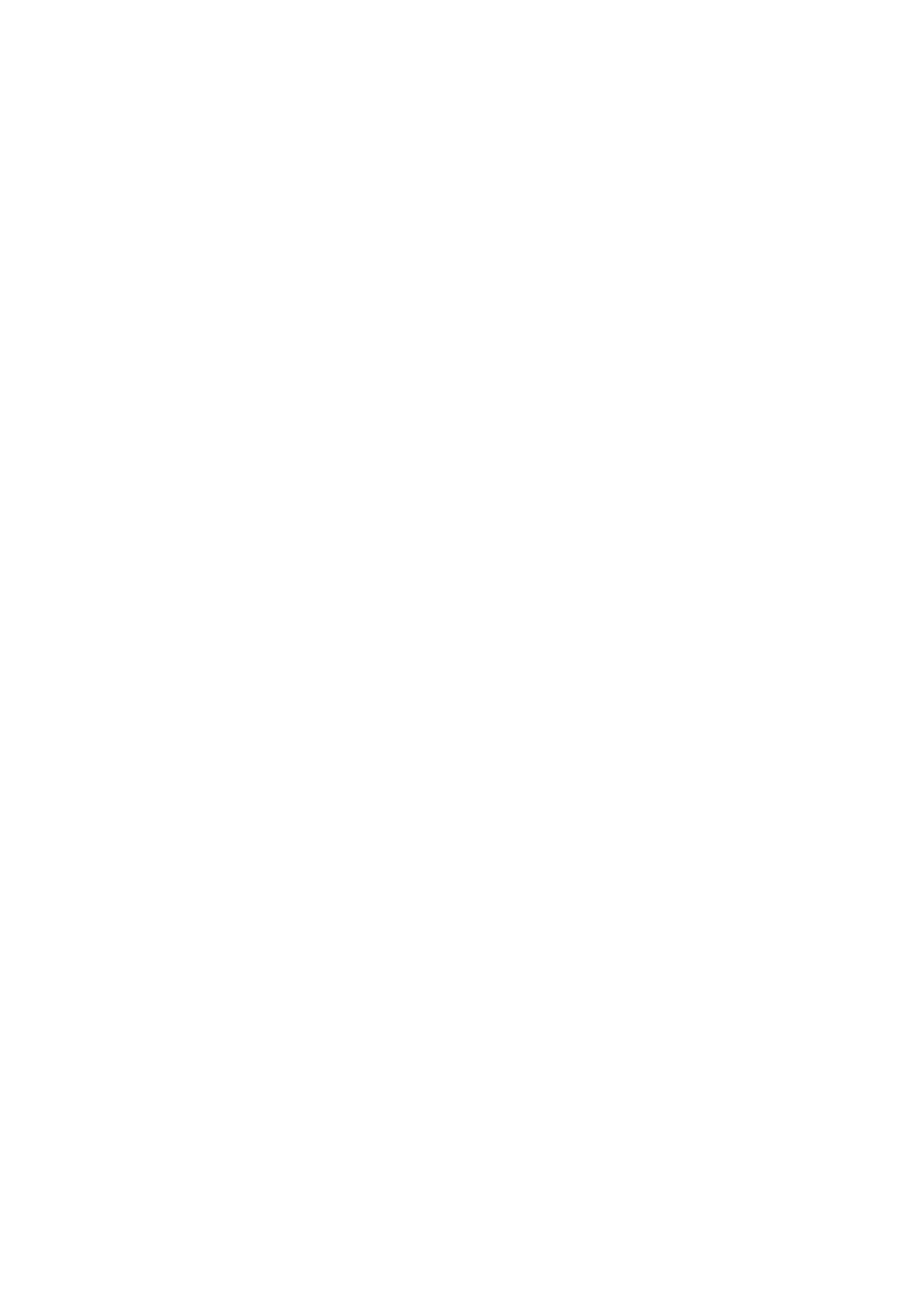# **Contents**

|          | Abstract                                                                                    | iii                                             |  |
|----------|---------------------------------------------------------------------------------------------|-------------------------------------------------|--|
|          | Acknowledgments                                                                             | $\mathbf{V}$                                    |  |
|          | <b>List of Publications</b>                                                                 | vii                                             |  |
| I        | Introductory chapters                                                                       | 1                                               |  |
| 1        | Introduction                                                                                | 3                                               |  |
| $\bf{2}$ | Earth's atmosphere<br>Atmospheric composition and structure<br>2.1<br>2.2<br>2.2.1<br>2.2.2 | 5<br>$\overline{5}$<br>$\overline{7}$<br>8<br>8 |  |
| 3        | Remote sensing of aerosol particles<br>3.1<br>3.2<br>3.3                                    | 11<br>11<br>12<br>14                            |  |
| 4        | Optical properties and atmospheric radiative transfer<br>4.1<br>4.2<br>4.3                  | 17<br>17<br>21<br>23                            |  |
| $\bf{5}$ | Soot aerosol models<br>5.1<br>5.2                                                           | 25<br>26<br>27                                  |  |
| 6        | <b>Summary and Outlook</b><br>6.1<br>6.2                                                    | 31<br>31<br>32<br>33                            |  |
|          | <b>Bibliography</b>                                                                         |                                                 |  |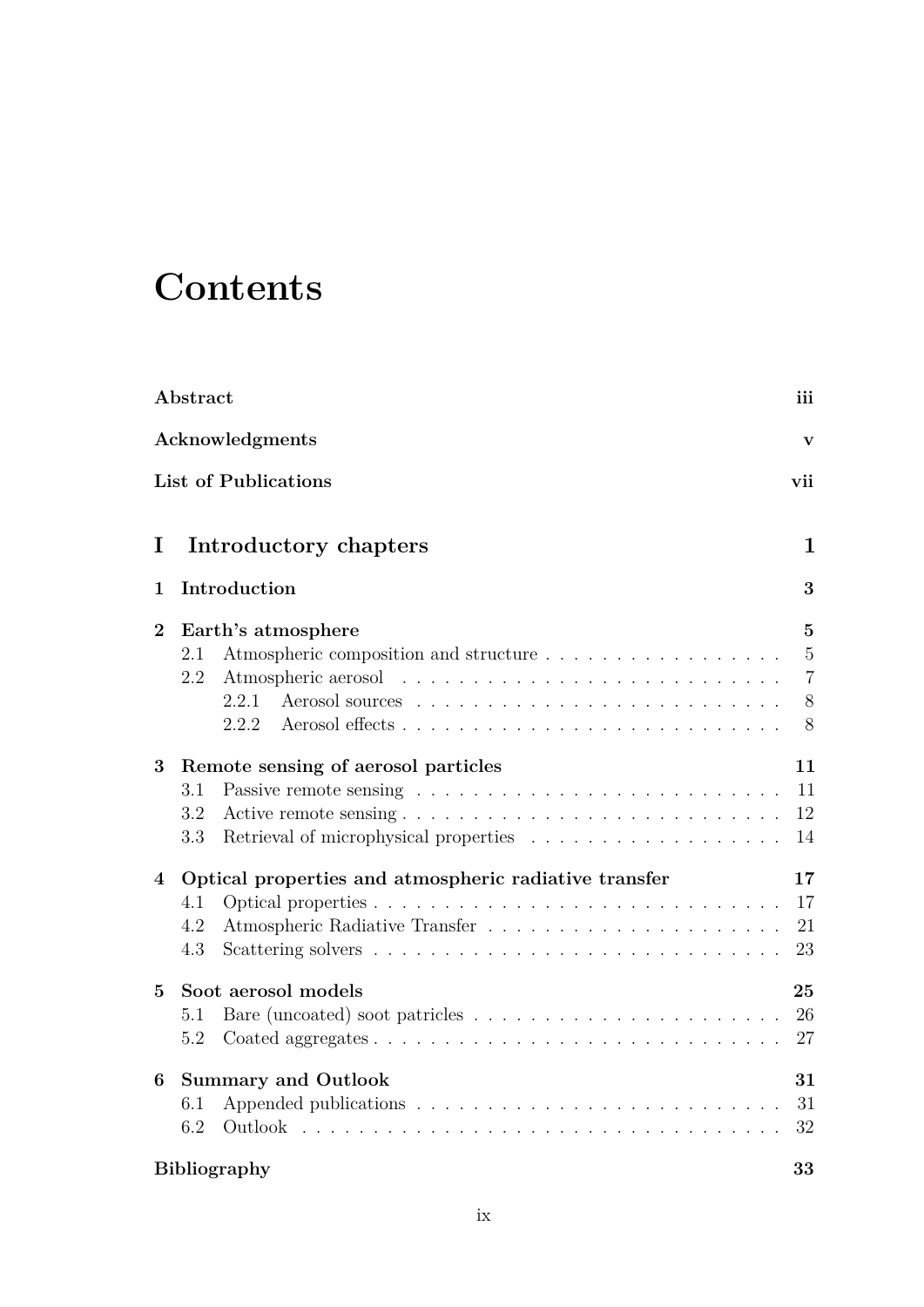## **II Appended papers 43 A Calculation of optical properties of light-absorbing carbon with weakly absorbing coating: A model with tunable transition from film-coating to spherical-shell coating 45**

**B Coating material-dependent differences in modelled lidar-measurable quantities for heavily coated soot particles 67**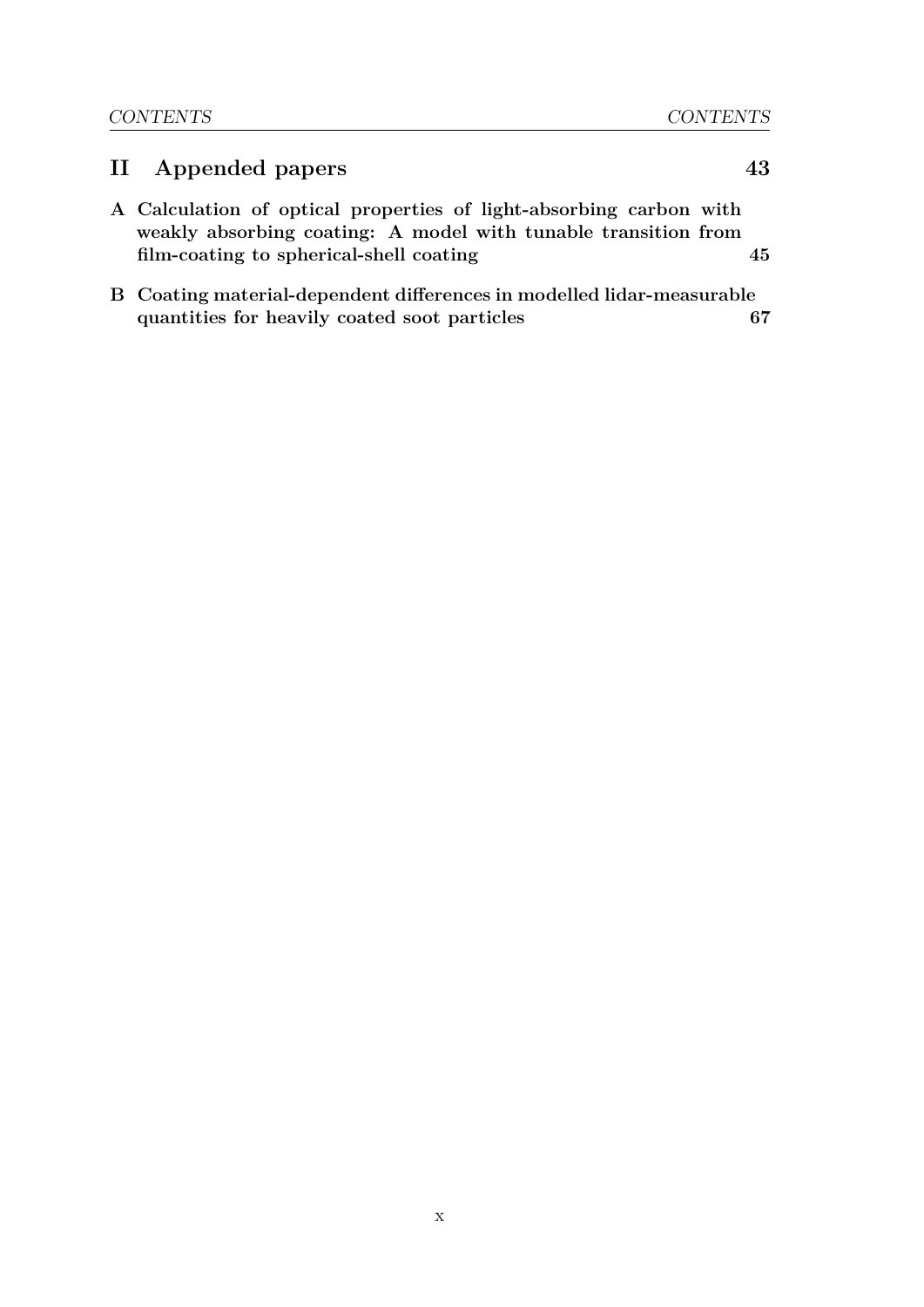# **Part I Introductory chapters**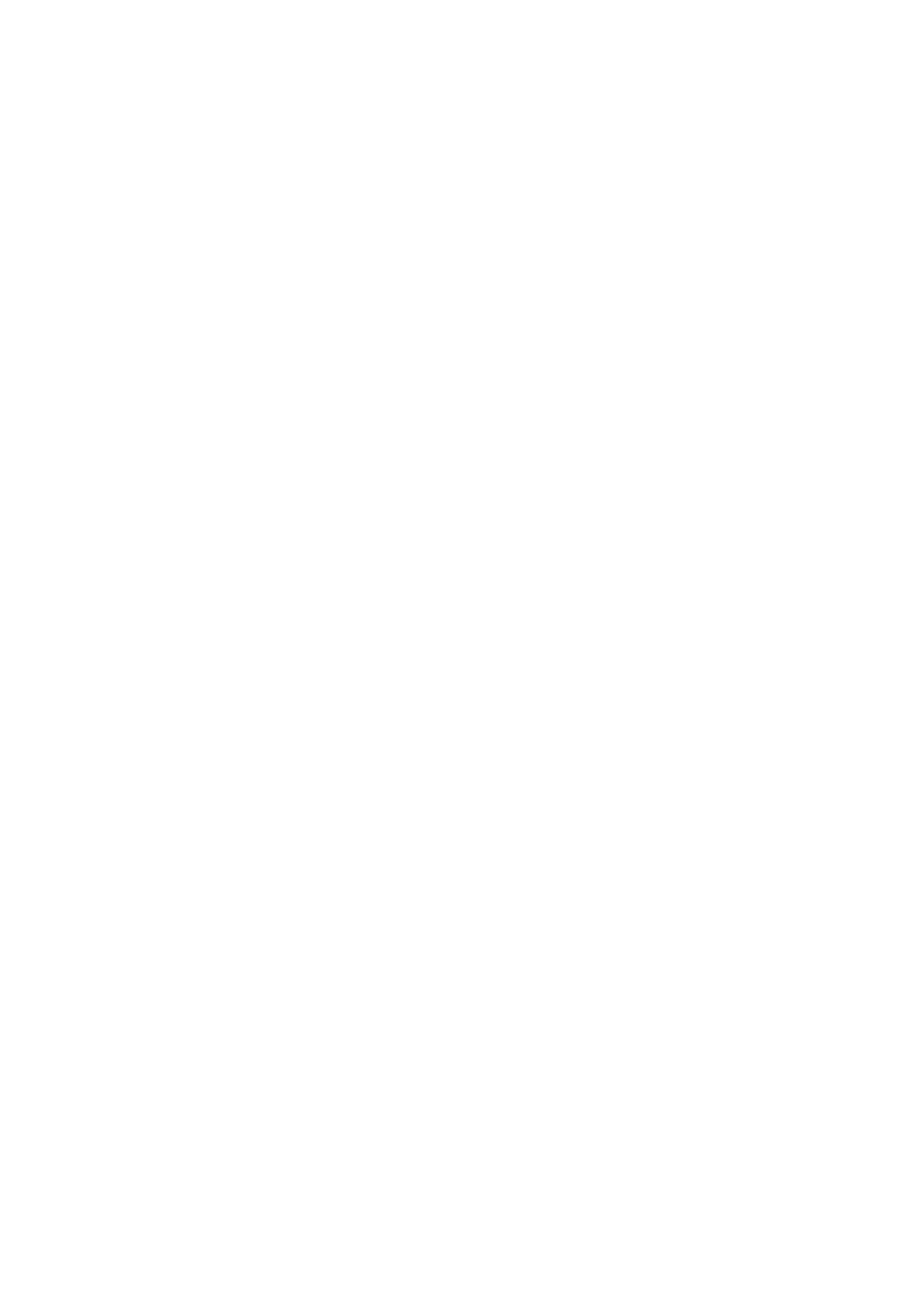# **Chapter 1 Introduction**

According to the latest assessment report of Working Group 1 of the Intergovernmental Panel on Climate Change (IPCC), which covers the underlying physical science basis on climate change, aerosol particles are affecting the radiative forcing in various ways. The understanding of various aerosol related effects on climate has increased throughout the past IPCC reports. Compared to previous reports the confidence level regarding changes in radiative forcing due to aerosol radiation interactions has increased to "high". However, other aspects, such as changes in the albedo due to the deposition of black carbon aerosol on snow and ice, aerosol-cloud interactions are considered to have a "low" confidence level, or the total aerosol effect has a "medium" confidence level (Myhre et al. 2013).

Aerosol particles not only play a role in various elements of the Earth's climate system, they can have various adverse impacts on human health (Pöschl 2005). Among those impacts on human health are shortened life expectancies and increases in pulmonary, cardiovascular and allergic diseases.

Regarding both the impacts on the anthropogenic radiative forcing and negative impacts on human health, aerosol particles containing soot (or black carbon, as it is sometimes called) play an import role. Black carbon is besides carbon dioxide and methane one of the main drivers of anthropogenic climate change (Bond et al. 2013; Myhre et al. 2013). Black and organic carbon are also associated with premature deaths and pulmonary diseases (Anenberg et al. 2011; Anenberg et al. 2012).

Both the climate and the human health impacts motivate studies of soot emission sources, transport pathways and sinks. This monitoring requires the use of remote sensing techniques. The interpretation of remote sensing measurements and the use of remote sensing data in chemical transport modelling in turn requires a thorough understanding of the optical properties of soot particles.

This thesis aims at improving the understanding of soot optical properties by proposing a tunable model for coated soot particles. The potential use of the model in remote sensing applications is investigated.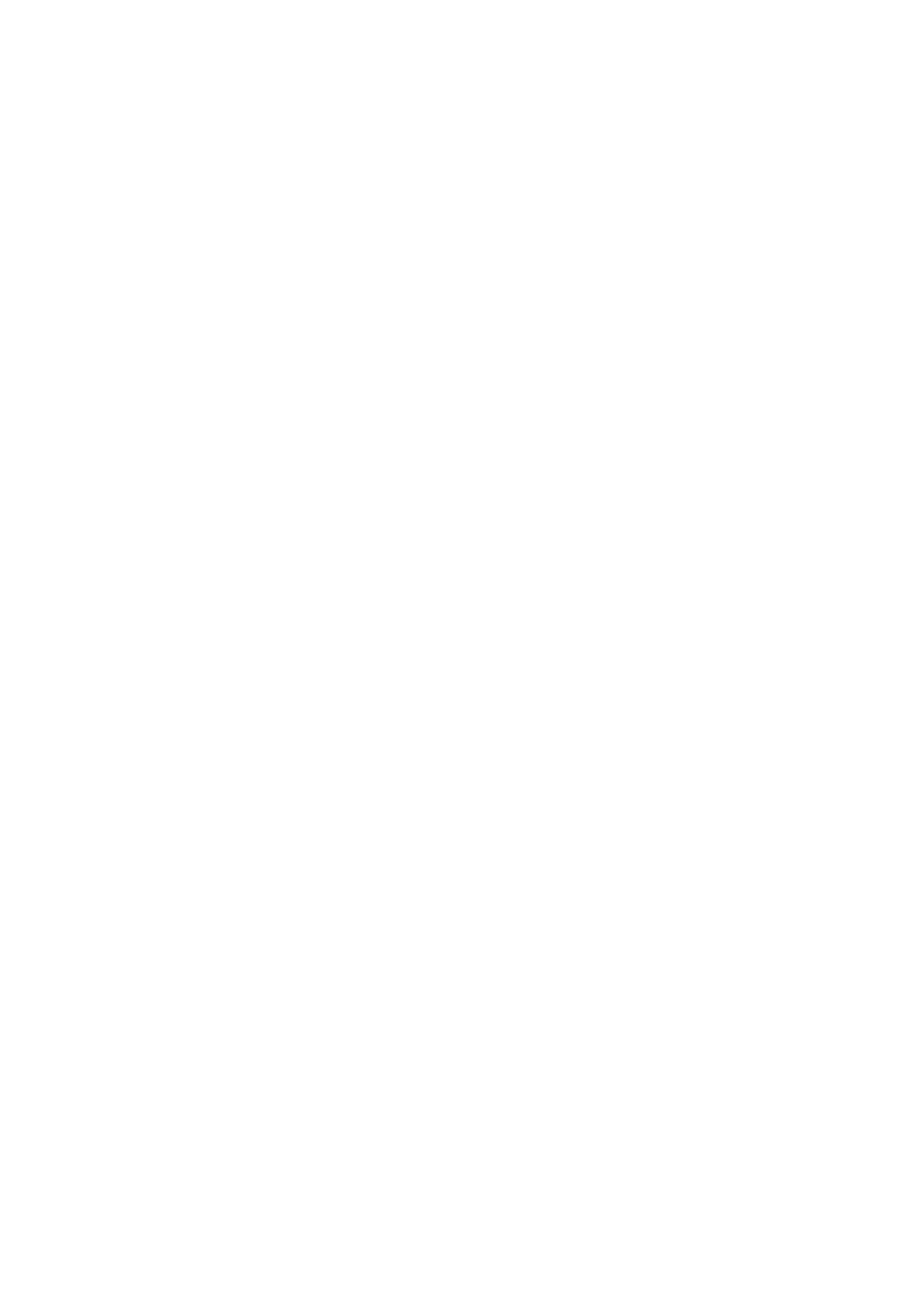# **Chapter 2**

# **Earth's atmosphere**

#### **2.1 Atmospheric composition and structure**

The Earth's atmosphere consists of 78% nitrogen  $(N_2)$ , of 21% oxygen  $(O_2)$ , and of 0.7% argon (Ar) and various trace gases. While these trace gases have a low concentration they are important for the Earth's radiative energy budget (green house gases such as carbon dioxide and methane) and for air quality. The dry atmosphere can be considered well mixed up to an altitude of about 100 km. This means that the atmosphere's components can be considered having a constant mixing ratio.

Based on the change of the temperature variation with altitude the atmosphere can be divided into further layers. Starting from the bottom these layers are the troposphere, stratosphere, mesosphere, thermosphere and exosphere. The layers are divided by layers of constant temperature. The boundary between tropos- and stratosphere is called tropopause, the boundary between stratos- and mesophere is called stratopause and consequently the boundary between mesosphere and thermosphere is called mesopause. The exosphere is the outermost region of the atmosphere above 500 km height. Here gas molecules with enough kinetic energy can escape into space (Wells 2011).

The temperature increase in the stratosphere is caused by the ozone layer at 20-30 km height. Since ozone is highly reactive it does not remain in the atmosphere long enough to become well-mixed (Seinfeld and Pandis 2016; Wells 2011). The increase in atmospheric temperature in the stratosphere is caused by ozone absorbing radiation and the photodissociation of ozone (Wells 2011).

The pressure  $p(z)$  at height *z* can be calculated by<sup>1</sup>:

$$
p(z) = p_0 \exp\left(\frac{-zg_0}{R\bar{T}}\right) \tag{2.1}
$$

Here  $p_0$  denotes the mean pressure at sea level with  $p_0 = 1013.25$  hPa.  $g_0 = 9.806$  65 m s<sup>-2</sup> is the global average of the gravitational acceleration at sea level. *R* is the specific gas constant for dry air  $(R = 287 \text{ J kg}^{-1} \text{ K}^{-1})$  and  $\overline{T}$  is the mean temperature of the

<sup>1</sup>Strictly speaking the equation is valid for the geopotential height *Z* which is numerically almost identical to the geometric height *z*. A more detailed account on the geopotential height is provided by Holton (2004).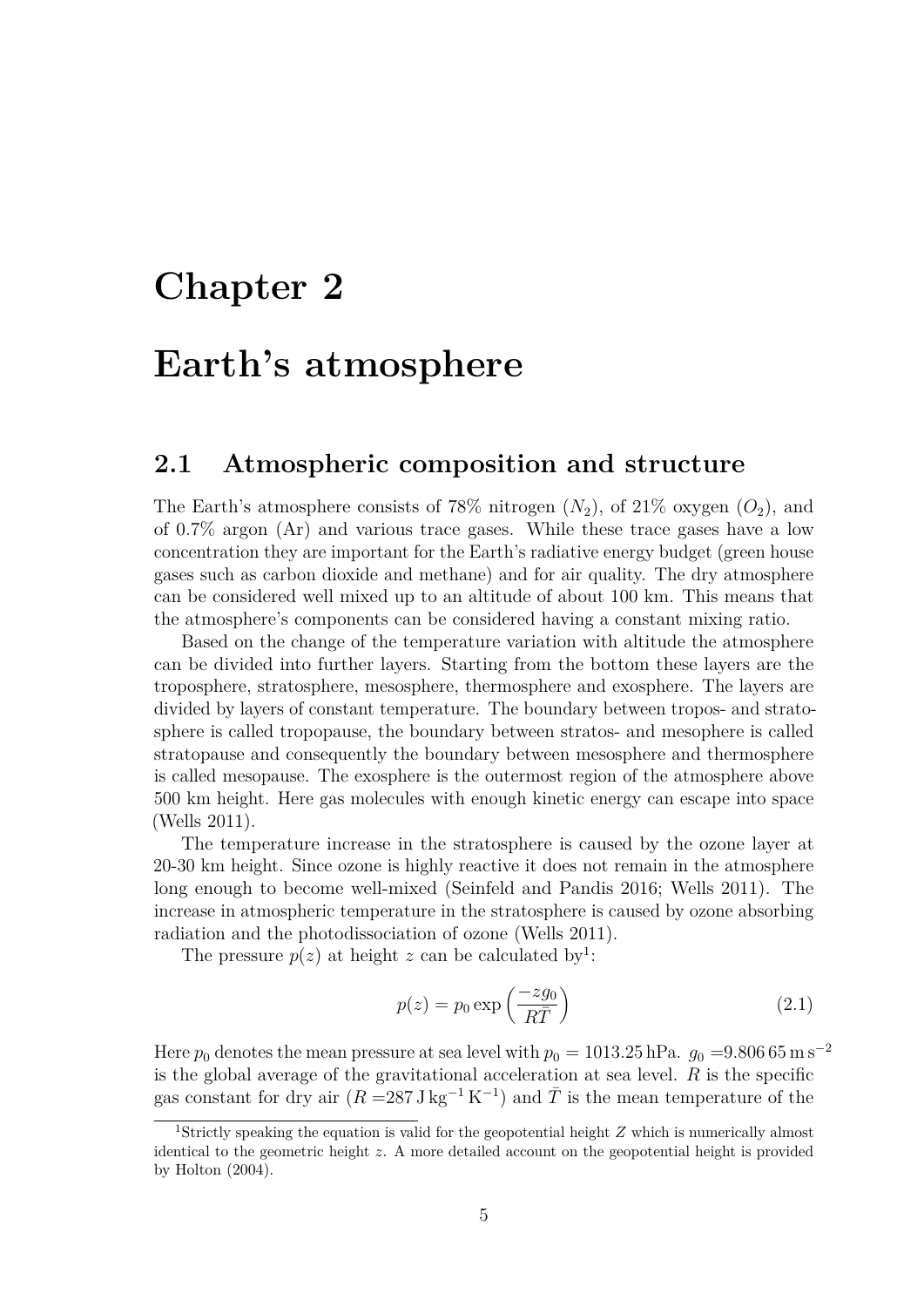

Figure 2.1: Temperature and pressure profile of the U.S. Standard Atmosphere (1976)

layer between sea level and *z* in Kelvin. In an isothermal atmosphere the pressure decreases exponentially with height.

A number of applications, such as aircraft and rocket design, aircraft performance tests (U.S. Commitee on Extension of the Standard Atmosphere 1976) or in certain cases even remote sensing applications (see Section 3.2), require standardised atmospheric profiles, which show typical values of atmospheric propeties for a specific height. These are referred to as standard atmospheres, a prominent example is the U.S. Standard Atmosphere of 1976 (U.S. Commitee on Extension of the Standard Atmosphere 1976). Figure 2.1 shows the temperature (red line) and the pressure (blue line) profile according to this standard atmosphere.

Water vapour is a highly variable component of the atmosphere and as such not well-mixed. The mass fraction of water vapour ranges from 0 to 4.3%. The amount of water vapour in the atmosphere depends on the air temperature. This temperature-dependence prevents water vapour from becoming well-mixed (Wells 2011). As the tropospheric temperature decreases with height so does the water vapour content. For example, in the US Standard Atmosphere (1976) about 90% of the water vapour mass are in the lowest 5 km of the atmosphere (U.S. Commitee on Extension of the Standard Atmosphere 1976).

The troposphere can be further divided into the atmospheric boundary layer and the free troposphere. The boundary layer is the layer reaching from the surface to an altitude of usually 1 to 2 km. The boundary layer is usually defined as the part of the troposphere directly affected by the surface, for example by friction. The free troposphere, which is above the boundary layer, is not directly affected by the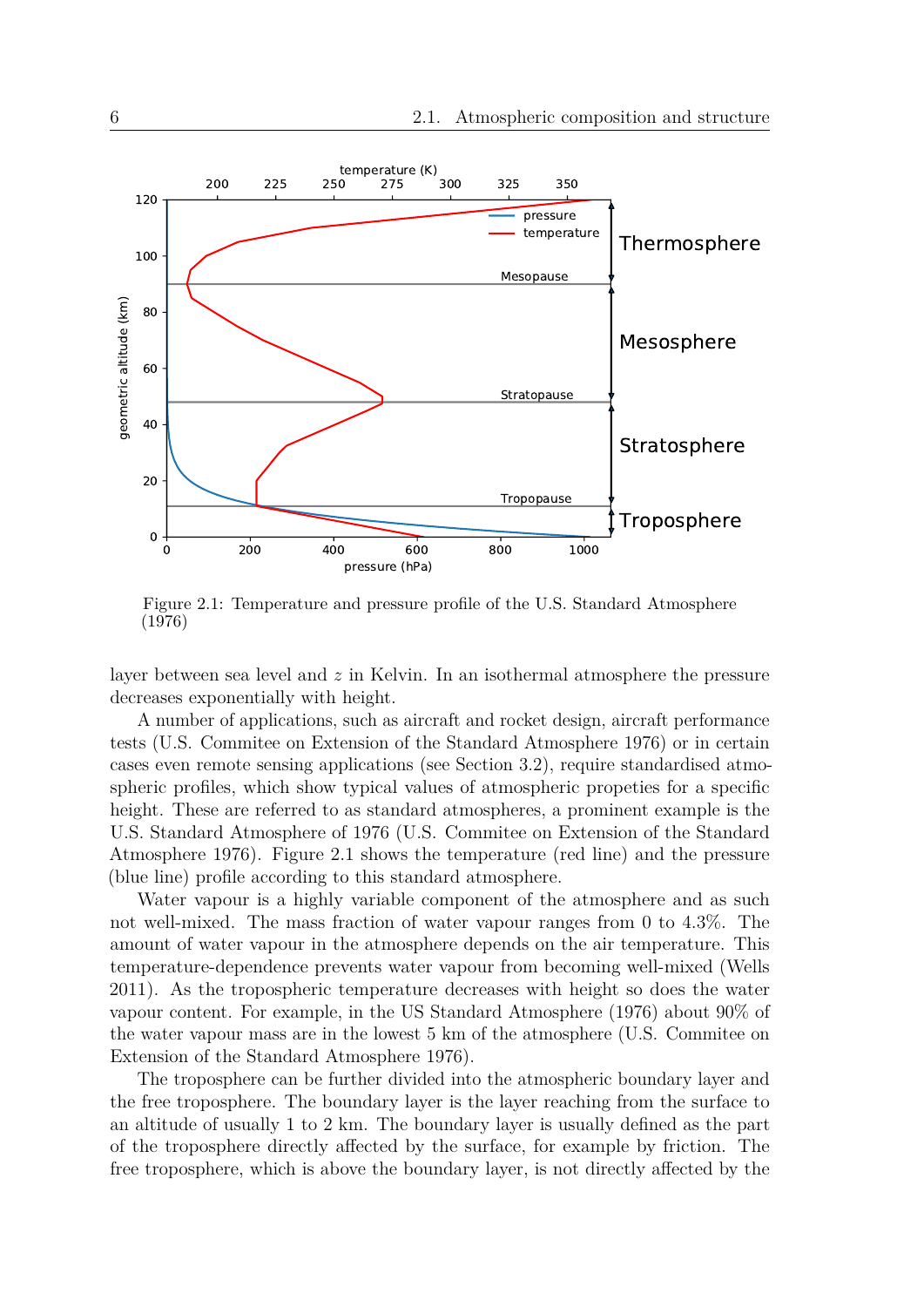surface (Stull 1988).

The transition from boundary layer to the free troposphere is often characterised by a temperature inversion (i.e. the the temperature is constant or increasing with increasing altitude instead of decreasing) (Stull 1988). Temperature inversions, especially when sufficiently strong, suppress upward motion of air (Holton 2004; Stull 1988). This temperature inversion caps upward motion, and strato-cumulus clouds form at the top of the boundary layer. These clouds can enhance the temperature inversion and thereby block upward motion more effectively. An alternative view of the boundary layer describes the boundary layer not according to the influence of the surface, but according to the impacts associated with this layer of stratocumulus clouds (Wood 2012).

By the temperature inversion at the top of the boundary layer suppressing upward motion pollutants and water vapour may become trapped inside the boundary layer. The conditions in the boundary layer can affect the formation of natural atmospheric aerosol particles (Boucher 2015).

#### **2.2 Atmospheric aerosol**

Liquid or solid particles suspended in air are referred to as atmospheric aerosol particles. By convention in atmospheric sciences hydrometeors (cloud droplets, cloud ice and precipitation) are usually not considered aerosol particles. As the definition of aerosol particles is rather broad, there are various ways to classify aerosol particles.

Aerosols can be divided into two types based on their formation: primary and secondary aerosol particles. Primary aerosol particles get emitted into the atmosphere as particle. Examples include soot from incomplete combustion processes or aerosol particles originating from wind friction on an oceanic or a terrestrial surface. Secondary aerosol particles are not directly emitted into the atmosphere but form by condensation of gas-phase species. These gas-phase species are called aerosol precursors (Boucher 2015).

Aerosol particles are found in the two lower layers of the atmosphere: the troposphere and the stratosphere. Aerosol particles and their respective precursors are usually directly emitted into the troposphere. Tropospheric air masses are almost exclusively transported into the stratosphere in the tropics. A large portion of stratospheric aerosol particles can be traced back to volcanic eruptions, but deep convection and convection caused by strong wild fires can inject black carbon and biomass burning aerosol into the stratosphere (Boucher 2015).

Aerosol particles remain a few days up until two weeks in the troposphere until they are deposited. Aerosol particles are removed from the atmosphere by being washed out (wet deposition), by being carried to the surface by turbulent fluxes (dry deposition), and by being deposited by gravitation (sedimentation). In the stratosphere however, aerosol particles usually remain for six months up to two years (Boucher 2015).

In addition to the classification based on the formation or the occurrence in an atmospheric layer aerosol particles can be classified according to their environment, such as urban aerosol particles.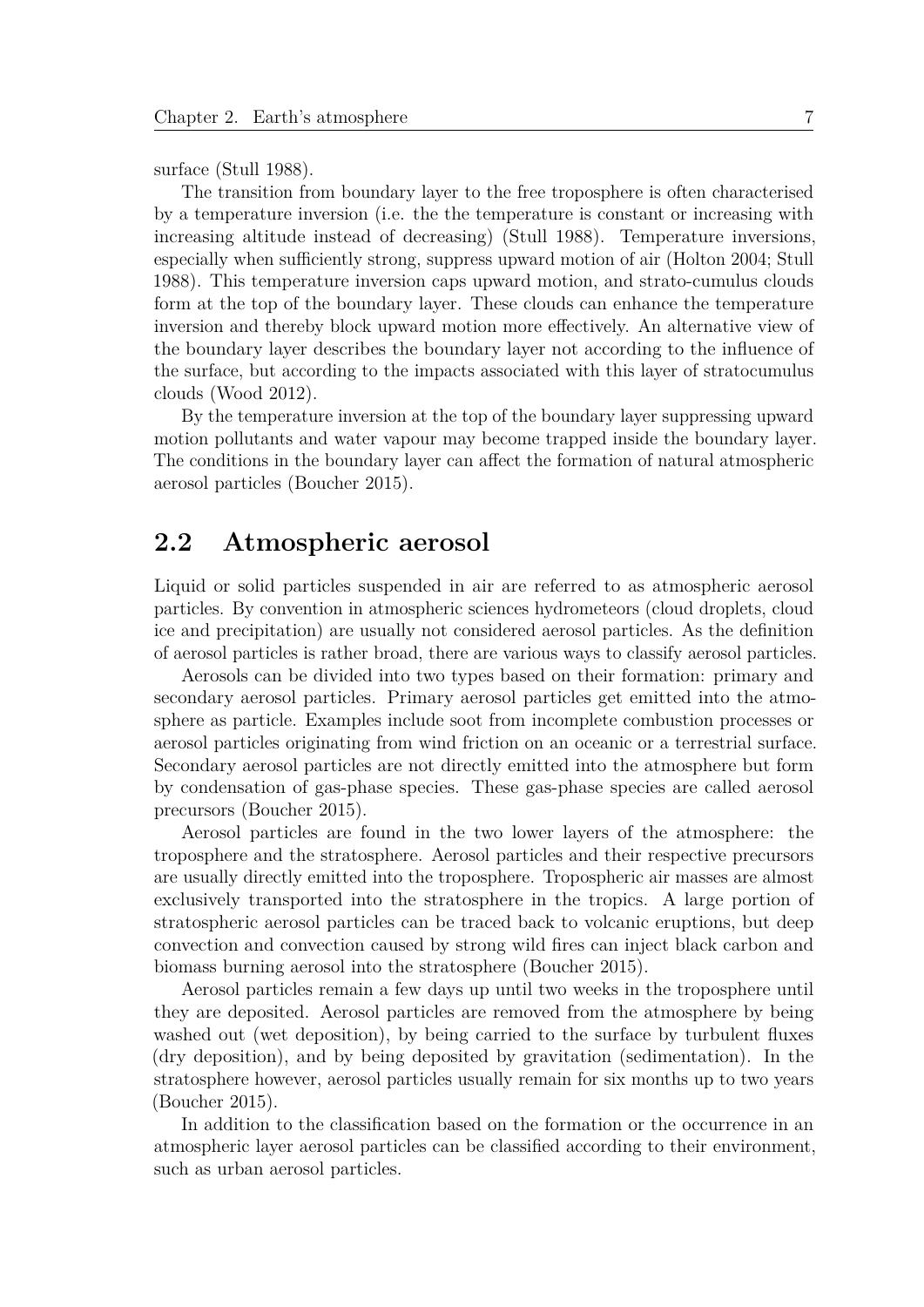#### **2.2.1 Aerosol sources**

Another way of classifying aerosol particles is according to their sources: marine aerosol, desert or mineral dust aerosol, volcanic aerosol, biogenic aerosol and aerosol from biomass and fossil fuel burning are common types (Boucher 2015). Marine aerosols or sea spray aerosol originate from sea water ejected from the ocean. Although it mainly consists of sea salt it can contain biogenic material as well as other impurities. The typical size range is between 100 nm and tens of micrometers. The annual emission flux of sea spray aerosol is between 1000 - 6000 Tg  $(1 \text{ Tg} = 10^{12} \text{ g} =$ 1,000,000 tons).

Desert dust or mineral dust aerosol is caused by wind friction over continental surfaces mostly in desertic, arid and semi-arid regions. Desert dust particles span a similar size range as marine aerosol particles. 1000 - 3000 Tg of mineral dust aerosol particles are estimated to be emitted annually.

Volcanoes emit volcanic ash, fragments of pulverised rock, and minerals. Volcanic ash particles tend to cover a size range from a few micrometers to millimetres. Additionally, sulphur-containing gases are emitted, which can form secondary aerosol particles or condense onto other particles. Tropospheric volcanic aerosol has a short residence time in the troposphere. However, strong volcanic eruptions can eject volcanic material into the stratosphere where residence times are longer. Thus the aerosol can have impacts on the climate.

Biogenic aerosols consist of pollen, spores, bacteria, viruses and debris of plants and insects. The total annual emission of primary biogenic particles is on the order of 1000 Tg. This includes the mass of emitted bacteria estimated to be in between 40 - 1800 Gg, and the mass of emitted spores estimated to be 30 Tg. Plant and insect debris are often larger than 100 µm, and thus are usually sedimentated quickly. Pollen, spores and large bacteria have a particle size between 1 and  $100 \mu m$  while viruses and small bacteria are smaller than 1 µm. Ecosystems are an important source of aerosol precursors which then can form secondary biogenic aerosol.

Both biomass burning aerosols and aerosols from fossil fuel combustion contain black and organic carbon. Organic carbon contains a relatively high number of hydrogen and oxygen atoms while black carbon has a higher number of carbon atoms. The aerosol particles are usually smaller than a micrometer. 70 - 125 Tg of biomass burning aerosol are estimated to be emitted annually and 26-40 Tg from fossil fuel burning. Burning of biomass and fossil fuel leads to the emission of precursor gases.

Most of these aerosol sources are located at the Earth's surface. As previously explained upward motion of air is suppressed by temperature inversions. This accounts for the limited entrainment of aerosol particles into the stratosphere, but also causes most aerosol particles to remain in the boundary layer, the lowermost part of the troposphere (Boucher 2015).

#### **2.2.2 Aerosol effects**

As there are various different types of aerosol particles the impacts of aerosol particles are equally diverse.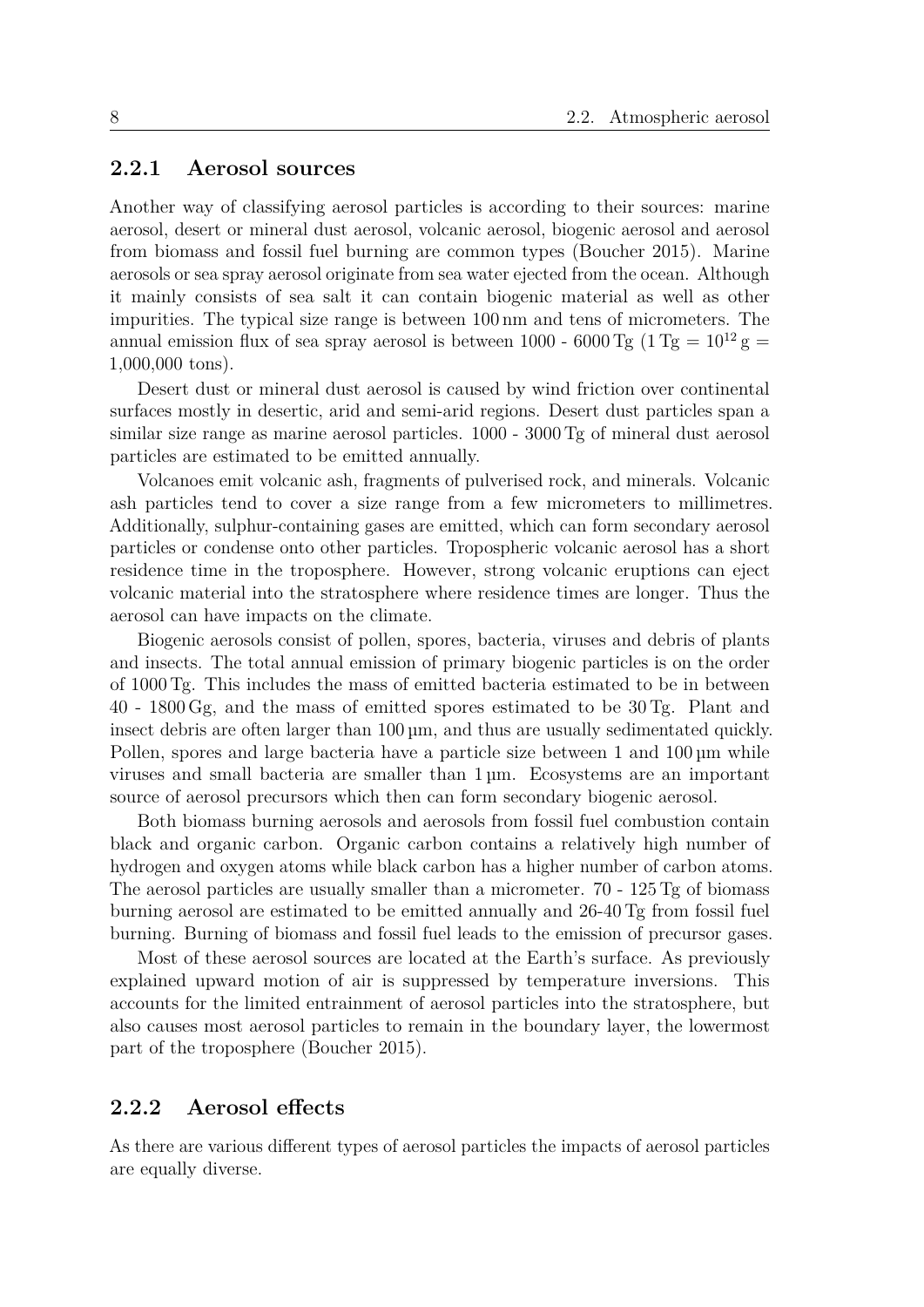Aerosol particles have a number of different impacts on the climate system: aerosol particles scatter and absorb solar radiation directly. The absorption of solar radiation by aerosol particles changes the temperature profile, which impacts cloud formation by affecting relative humidity and atmospheric stability. Cloud formation processes are additionally impacted by aerosol particle acting as cloud condensation nucleii. An increase in cloud condensation nucleii results in an increase of cloud droplet concentration. An increase in cloud condensation nucleii with otherwise unchanged conditions results in smaller cloud droplets, which cause clouds to have a higher reflectivity. Aersosol particles also act as ice nucleii and thus can initiate glaciation in liquid water and mixed phase clouds. Absorbing aerosol particles deposited on snow and ice surfaces reduces the surface albedo. And last aerosol particles interact with vegetation by changing the incoming solar radiation and by acting as nutrients (Boucher 2015; Seinfeld and Pandis 2016).

As mentioned briefly in Chapter 1 not all effects of aerosol particles on the climate are well understood. There are different metrics to examine effects on the Earth's climate. The metric used by the IPCC is the radiative forcing (*RF*). It describes the net change of the energy balance caused by some pertubation and is defined as the change in downward radiative flux at the tropopause. The changes in radiative forcing, caused by the direct interaction of radiation and aerosol particles are very well understood. However, the effects caused by aerosol cloud interactions and the changes in the surface albedo, caused by aborbing aerosol particles deposited on ice and snow, are less understood. In the terminology of the IPCC the confidence in radiative forcing changes due to these effects is low. The total aerosol effect on changes in radiative forcing has a medium level of confidence (Myhre et al. 2013). Aerosol particles in general have a cooling effect (i.e., a negative radiative forcing), except for strongly absorbing aerosol.

Atmospheric aerosol particles can be linked to different adverse impacts on human health, including cardiovascular, respiratory, and allergic diseases as well as increased mortality (Pöschl 2005).

Increasing the number of aerosol particles decreases atmospheric visibility (Seinfeld and Pandis 2016). Atmospheric visibility refers to the range at which a large black object can be seen against the horizon. This range is affected by absorption and scattering by aerosol particles and molecules in the atmosphere. Changes in colouration and/or light intensity of the sky or nearby objects allow for subjective judgements regarding the visibility in absence of far objects.

Aerosol particles can even impact air traffic: Due to its highly abrasive nature volcanic ash particles can damage aircraft wind shields, engines and electronics (Casadevall 1994).

Both mineral dust aerosol particles and soot aerosol particles dominate the ice nucleii which initiate immersion freezing in supercooled liquid droplets for a temperature above  $-15\degree C$  (Hoose et al. 2010; Murray et al. 2012). For lower temperatures biogenic aerosol particles dominate the ice nucleii (Murray et al. 2012).

As previously mentioned, biomass burning aerosol and aerosol from fossil fuel combustion contain large amount of highly absorbing carbonaceous material, often referred to as soot or black carbon. As soot containing aerosol is highly absorbing,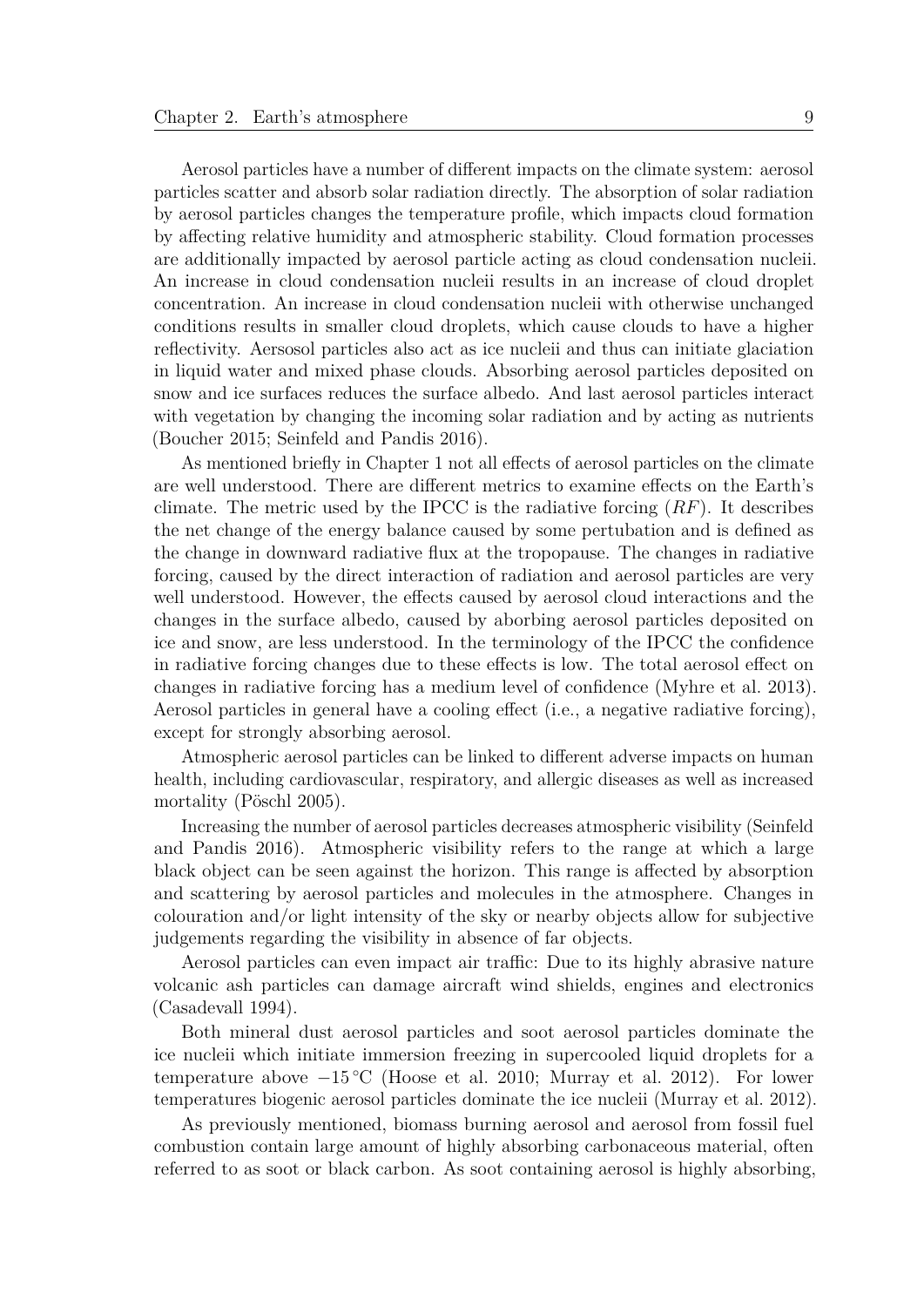it is one of the largest drivers for anthropogenic climate change (Bond et al. 2013). 40% of the reduction in visibility in urban areas can be attributed to carbonaceous particles (Seinfeld and Pandis 2016). In addition to the adverse impacts of soot aerosol on the Earth's climate and on air quality black carbon aerosol belongs to the various aerosol types that have a pronounced negative impact on human health, such as increased mortality from cardiopulmonary diseases and lung cancer (Anenberg et al. 2011; Anenberg et al. 2012). As a consequence, there are co-benefits for climate and air quality from soot emission reductions (Anenberg et al. 2012), unlike, e.g. sulphate emissions, which have a cooling effect on the Earth's climate (Myhre et al. 2013), but a negative impact on air quality (e.g., Anenberg et al. 2011).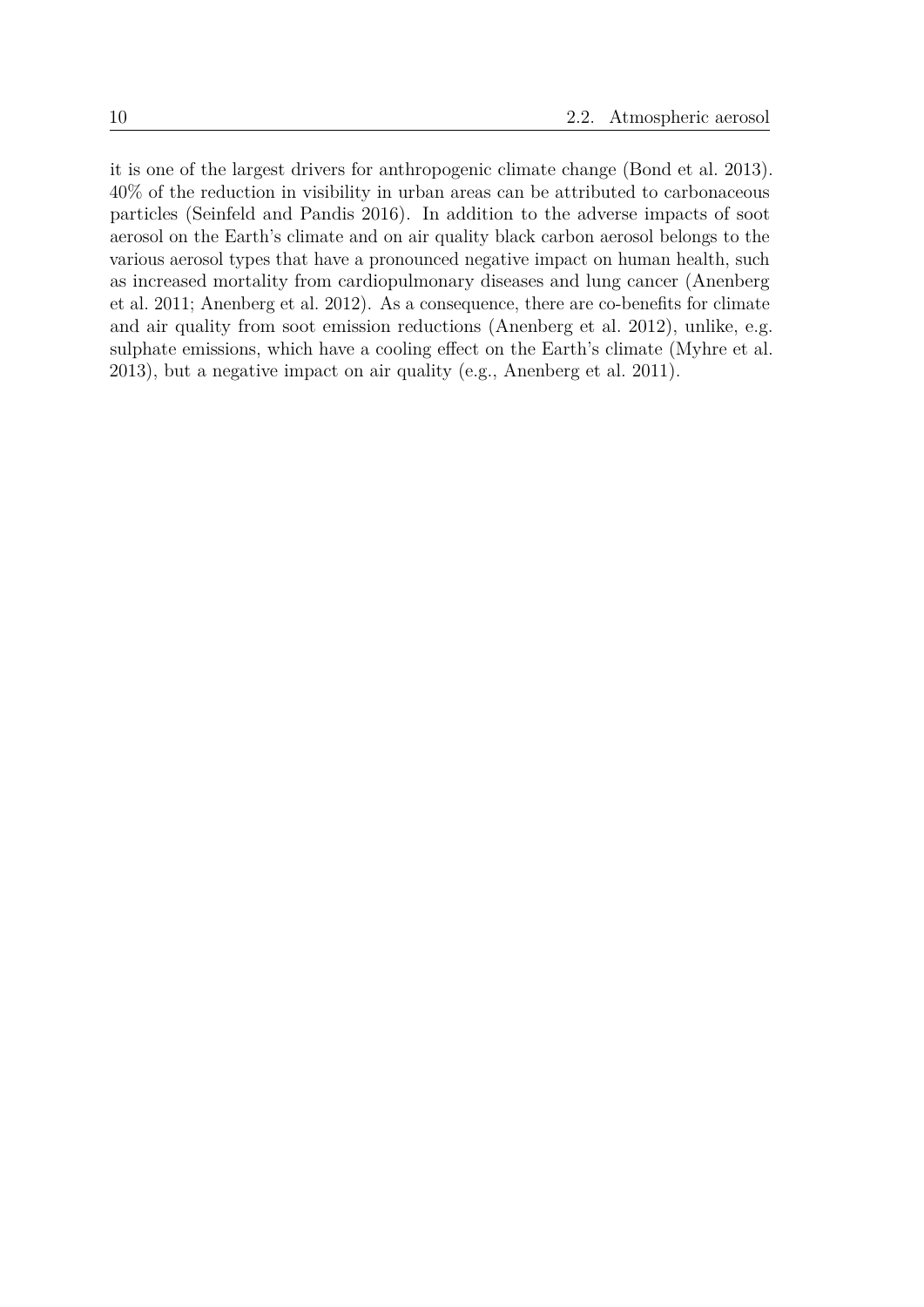# **Chapter 3 Remote sensing of aerosol particles**

Monitoring of atmospheric aerosol particles on a global scale using satellite systems or unperturbed by in situ sampling methods requires the use of remote sensing techniques. These techniques are usually divided into passive and active techniques. Both types are used for obtaining aerosol properties. The stronger emphasis here will, however, be on active remote sensing techniques. Section 3.1 is largely based on (Boucher 2015), while Sections 3.2 and 3.3 are based on (Ansmann and Müller 2005), if not otherwise indicated.

#### **3.1 Passive remote sensing**

Passive remote sensing describes measurement of electromagnetic waves emitted or scattered from the object of interest. A common use of passive aerosol remote sensing is the determination of the aerosol optical thickness by measuring the received radiation. The optical depth is the sum of the aerosol optical thickness and the molecular optical thickness. The extinction by molecules can be estimated from the surface pressure, if the molecular absorption is considered negligible. The measured solar irradiance F at wavelength  $\lambda$  is related to the solar irradiance at the top of the atmosphere  $F_0$  and the optical thickness  $\tau$  by:

$$
F_{\lambda} = F_{0,\lambda} \exp\left[-\tau(\lambda)\right] \tag{3.1}
$$

The optical thickness for aerosol particles  $\tau_a(\lambda)$  with homogeneous properties in a layer with the geometrical thickness  $\Delta z$  can be calculated from the extinction efficiency *Qext*, which relates the light extinction by a particle to its geometric cross section (see Section 4.1), and the aerosol size distribution  $n(r)$ :

$$
\tau_a(\lambda) = \Delta z \int \pi r^2 Q_{ext}(r,\lambda) n(r) dr \qquad (3.2)
$$

Measurements of the optical thickness at multiple wavelengths allows us to obtain the aerosol size distribution  $n(r)$ . However this method is limited to radii smaller than 4 µm (Boucher 2015). The NASA-coordinated AERONET (Aerosol Robotic Network) uses sun photometers, which measure both direct and diffuse radiation. The combination of direct and diffuse radiation at multiple wavelengths allows,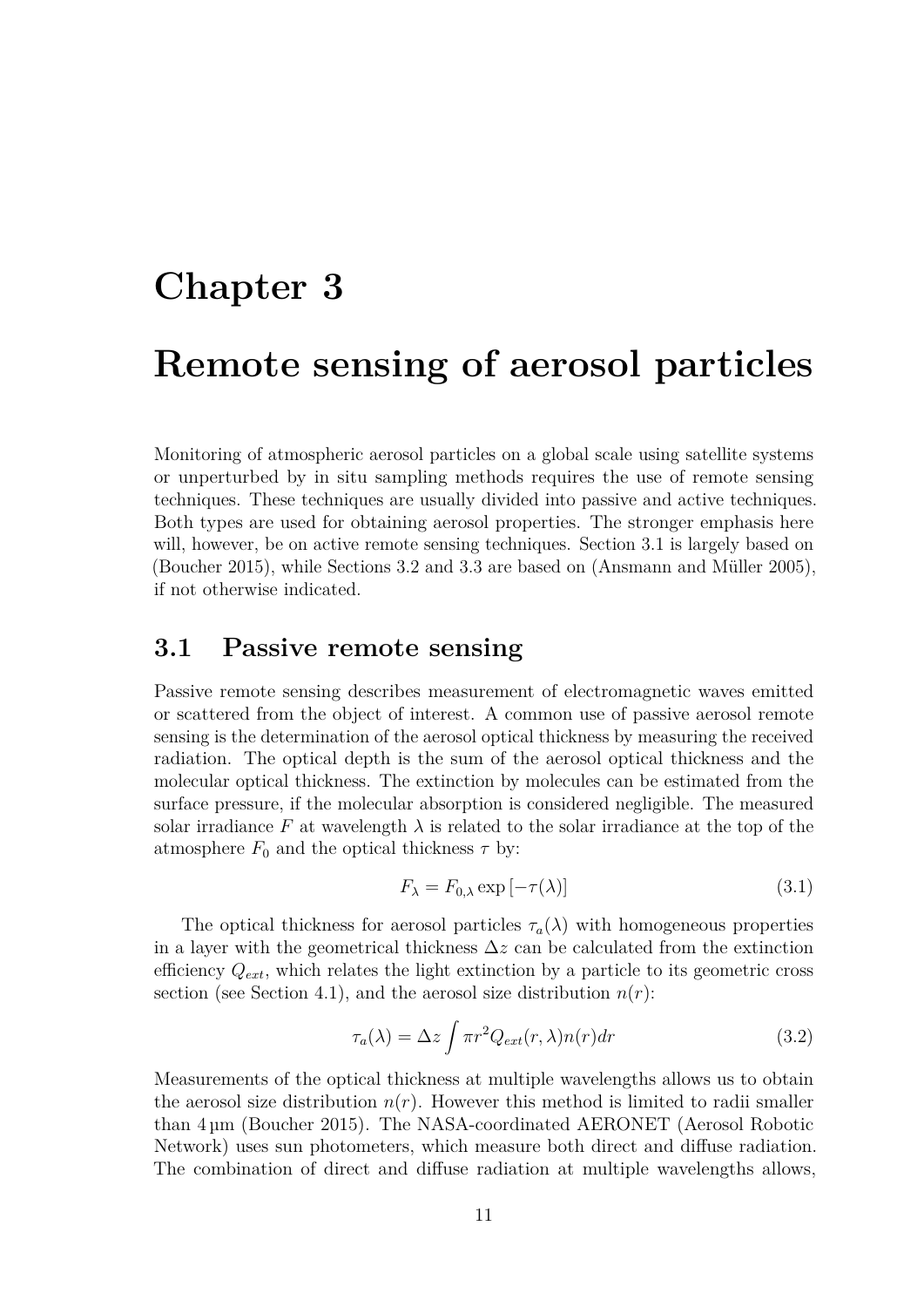additionally, the retrieval of the single scattering albedo for optical thicknesses larger than 0.4 (Boucher 2015).

Light emitted by the sun is unpolarised, but reflection by surfaces and scattering by molecules and aerosol particles partly polarise light. Measuring polarised reflectance from space allows for an easier correction of surface contributions in the signal than measuring non-polarised reflectance from space. Information on the amount and properties of aerosol particles, including a differentiation between spherical and non-spherical particles, can be retrieved from space-borne measurements of the polarised reflectance. One instrument capable of such measurements is the POLDER (Polarization and Directionality of the Earth's Reflectance) spectroradiometer.

Another form of passive remote sensing is the measurement of the brightness temperature in the infrared spectral region. The brightness temperature corresponds to the temperature that a black body emitting the same radiance would have. Satellites such as AIRS (Advanced Infrared Radiation Sounder) or IASI (Infrared Atmospheric Sounder Interferometer) use radiometer measurements to retrieve humidity and temperature. By minimising a cost function the size distribution and the altitude of an aerosol layer can be obtained.

#### **3.2 Active remote sensing**

In active remote sensing the scattered or reflected electro-magnetic waves which were previously emitted by an instrument are measured. For remote sensing of aerosol properties lidar (light detection and ranging) instruments are used.

For the simplest form of the lidar equation valid for elastic backscattering lidars the reader is referred to Ansmann and Müller (2005). For extinction profiling mainly two types of lidar instruments are used: Raman lidar instruments and high spectral resolution lidar (HSRL) instruments. A Raman lidar measures elastically backscattered light from air molecules and aerosol particles and inelastically backscattered light by nitrogen or oxygen molecules, so called Raman scattering. The HSRL uses differences in the spectral distribution of elastically backscattered light, caused by Doppler shifts due to thermal motion.

The lidar equation relates the transmitted laser pulse energy  $E_0$  to the molecular backscatter signal *P* at range *R* by:

$$
P(R,\lambda_{Ra}) = \frac{E_0 \eta_{\lambda_{Ra}}}{R^2} O(R,\lambda_{Ra}) \beta_{Ra}(R,\lambda_0) \cdot \exp\left(-\int_0^R [\alpha(r,\lambda_0) + \alpha(r,\lambda_{Ra})] dr\right)
$$
(3.3)

In the Raman case  $\beta_{Ra}$  is the Raman backscattering coefficient and in Rayleigh case it is the Rayleigh backscattering coefficient. In case of rotational Raman and Rayleigh backscattering  $\lambda_{Ra} = \lambda_0$ . For vibration-rotational Raman scattering the wavelength shift has to be taken into account. The extinction coefficient on the way from the instrument to the backscatter region is  $\alpha(R, \lambda_0)$  and  $\alpha(R, \lambda_{Ra})$  is the extinction coefficient of the way from the backscatter region to the instrument. The optical and detection efficiencies of the lidar system are described by *η*.  $O(R, \lambda_{Ra})$  is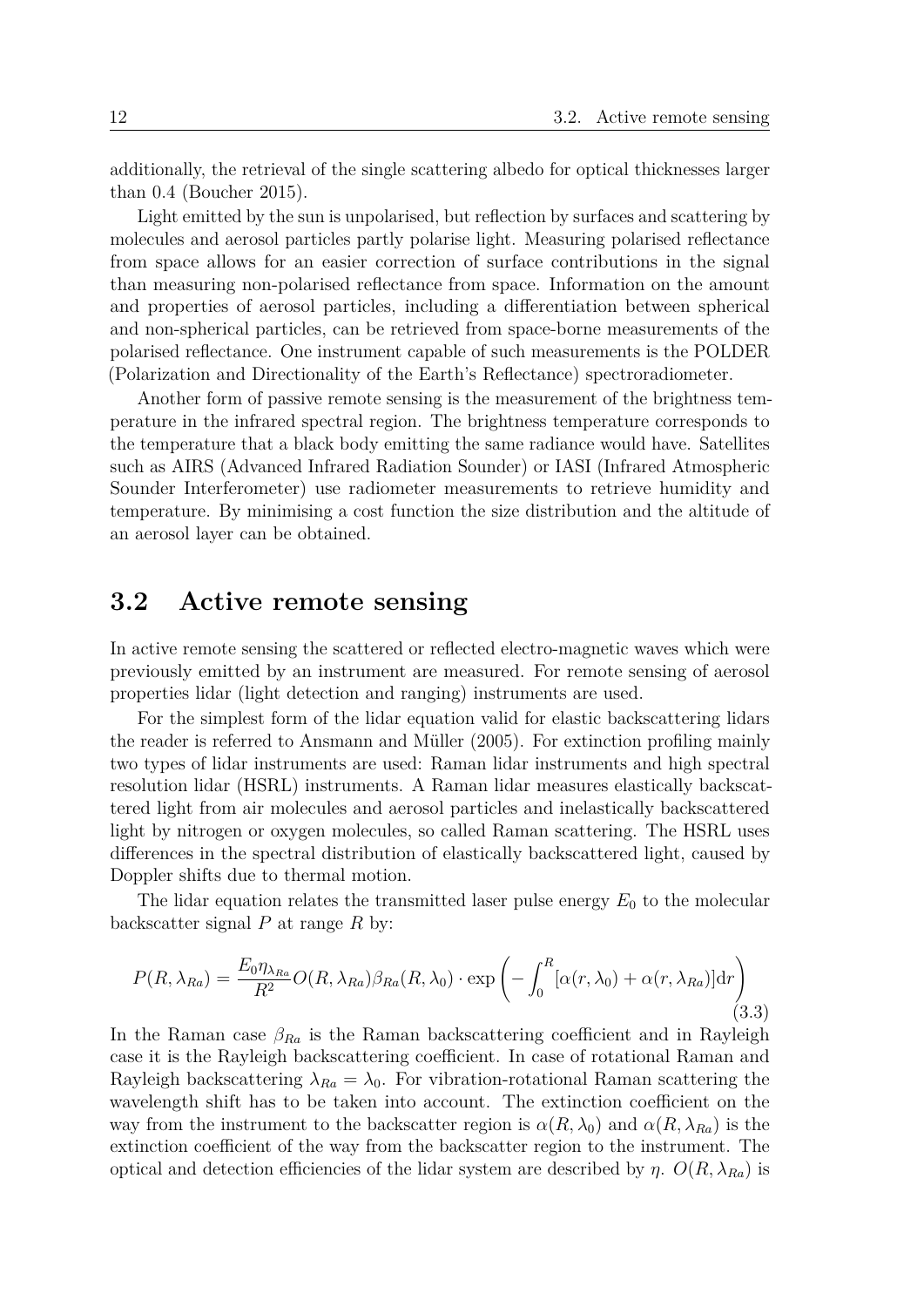the overlap term describing the overlap between the emitted and the detected signal. For large ranges *R* it becomes  $O(R, \lambda_{Ra}) \equiv 1$ .

The molecular backscattering coefficient  $\beta_{Ra}(R, \lambda_0)$  can be calculated from the number density of molecules  $N_{Ra}(R)$  and the molecular differential scattering cross section at the laser wavelength  $\lambda_0$  and in backscattering direction. In case of Raman scattering  $N_{Ra}(R)$  is the nitrogen or oxygen number density and in the Rayleigh case it is the number density of air molecules. The number density of molecules can be obtained either by measurements from radiosondes or from temperature and pressure profiles taken from a standard atmosphere (see Chapter 2).

With the help of the lidar equation it is possible to obtain expressions for the height profiles of the aerosol extinction coefficient  $\alpha^{aer}$  and the aerosol backscattering coefficient  $β^{aer}$  (a derivation of the expressions was provided by Ansmann and Müller (2005)). For determining  $\beta^{aer}$  additional measurements of the total backscattered and molecular backscattered signal are required.

The height profile of the extinction-to-backscatter ratio (sometimes referred to as lidar ratio) than can be calculated as:

$$
S_p(R, \lambda_0) = LR(R, \lambda_0) = \frac{\alpha^{aer}(R, \lambda_0)}{\beta^{aer}(R, \lambda_0)}
$$
\n(3.4)

In addition to the measurement of the extinction and backscatter coefficients some lidar instruments are capable of measuring the linear depolarisation ratio. The measurement of the linear depolarisation ratio at one wavelength requires two receiver channels and careful calibration (Freudenthaler 2016). The linear depolarisation ratio indicates changes in the state of polarisation state of the emitted and received radiation. If the laser pulses emitted by a lidar interact with particles, the polarised laser light can become less polarised (depolarised). The depolarisation is quantified by the linear depolarisation ratio. For homogenous spheres the polarisation state in the backscatter direction is unchanged, thus the linear depolarisation ratio is zero. By measuring the parallel-  $(P_{\parallel})$  and cross-polarised  $(P_{\perp})$  backscattered power or the respective backscattering coefficients the volume depolarisation ratio can be obtained (Freudenthaler et al. 2009):

$$
\delta^v = \frac{P_\perp}{P_{\parallel}} = \frac{\beta_\perp}{\beta_{\parallel}}\tag{3.5}
$$

Both the depolarisation by air molecules and the depolarisation by particles contribute to the volume depolarisation ratio.

The molecular depolarisation ratio can usually obtained with high accuracy using:

$$
\delta^{mol} = \frac{\beta_{\perp}^{mol}}{\beta_{\parallel}^{mol}}
$$
\n(3.6)

In case the cross- and parallel-polarised particle backscatter coefficient are available the particle depolarisation ratio can be calculated analogous to Eq. (3.5). If such measurements are not available the particle depolarisation ratio can be calculated from the volume and the molecular depolarisation ratio (Freudenthaler et al. 2009):

$$
\delta^{aer} = \frac{\beta_{\perp}^{aer}}{\beta_{\parallel}^{aer}} = \frac{(1 + \delta^{mol})\delta^{v}\mathbf{R} - (1 + \delta^{v})\delta^{mol}}{(1 + \delta^{mol})\mathbf{R} - (1 + \delta^{v})}
$$
(3.7)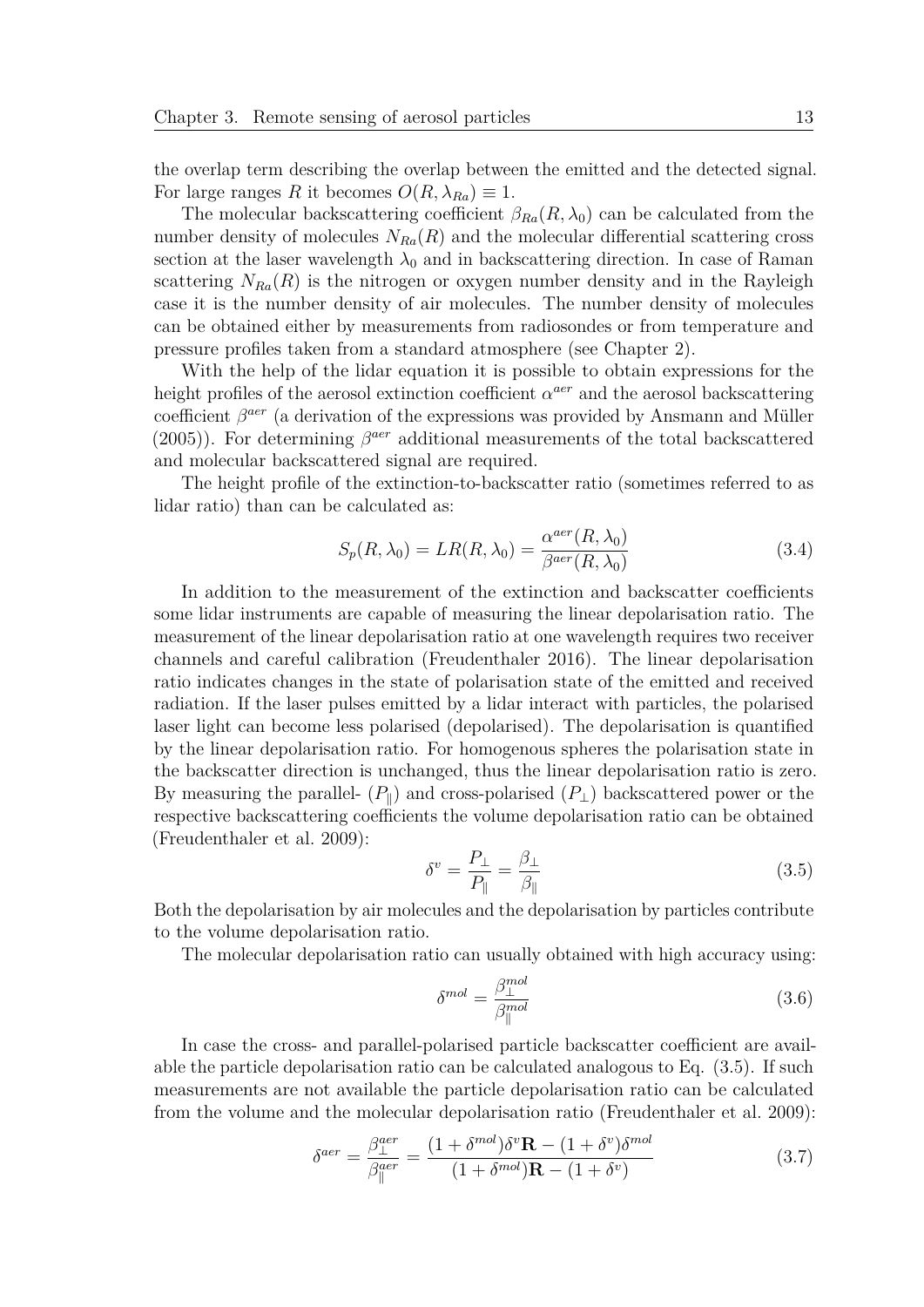The backscatter ratio **R** is defined as:

$$
\mathbf{R} = \frac{\beta^{mol} + \beta^{aer}}{\beta^{mol}}
$$
 (3.8)

The shape sensitivity of the linear depolarisation ratio is often used to discern between non-spherical cloud ice ( $\delta^{aer} > 0$ ) and spherical, liquid cloud droplets  $(\delta^{aer} = 0)$  and the distinguish between dry (larger values of  $\delta^{aer}$ ) and wet aerosol particles  $(\delta^{aer} \approx 0)$  (Freudenthaler et al. 2009).

The linear depolarisation ratio can not only be used to obtain information on the cloud phase and whether aerosol particles are dry or wet, but in combination with measurements of the extinction and backscattering coefficients, it is possible to gain some insights in the microphysical properties of aerosol particles.

### **3.3 Retrieval of microphysical properties**

With the help of the measured optical properties it is possible to retrieve physical properties of aerosol particles (Ansmann and Müller 2005).

A common approach for microphysical retrievals lies in the combination of passive sun photometer measurements and lidar measurements. From sun photometer measurements (see Section 3.1) the aerosol particle size distribution can be determined. The combination then allows for a rough estimate of the complex refractive index. The combination of two different instruments adds challenges and potential for introducing uncertainties. The main drawback is the requirement of two different instruments at the same location at the same time. An important source of errors in this retrieval type is that in most cases the sun photometer and the lidar instrument do not point into the same direction, so the measurements do not constrain the exact same volume filled with aerosol particles.

For another method Mie calculations can be used to simulate the optical properties measured by multiwavelength lidar. The shape of the particle size distribution and the complex refractive index are assumed a priori. The uncertainty due to these a priori assumptions restricts the method to specific cases: Retrievals of stratospheric aerosol particles were successful, but for tropospheric aerosol particles only a crude classification according to the aerosol type was achieved.

The third approach for microphysical aerosol retrievals is based on the combination of mathematical methods and multiwavelength lidar observations. For this approach mostly Raman lidars are used. Especially the spectral information of changes in backscatter and extinction and their connection to the particle size are used. Here the amount of a priori information introduced can be reduced compared to the second approach.

The standard approach to retrieve microphysical properties with the help of the combination of multi-wavelength lidar observations and mathematical methods (third approach) is called regularisation with constraints. The optical data is linked to physical properties by Fredholm integral equations of the first kind.

$$
g_p = \int_{r_{min}}^{r_{max}} K_p(r, m)v(r)dr + \epsilon_p^{exp}
$$
 (3.9)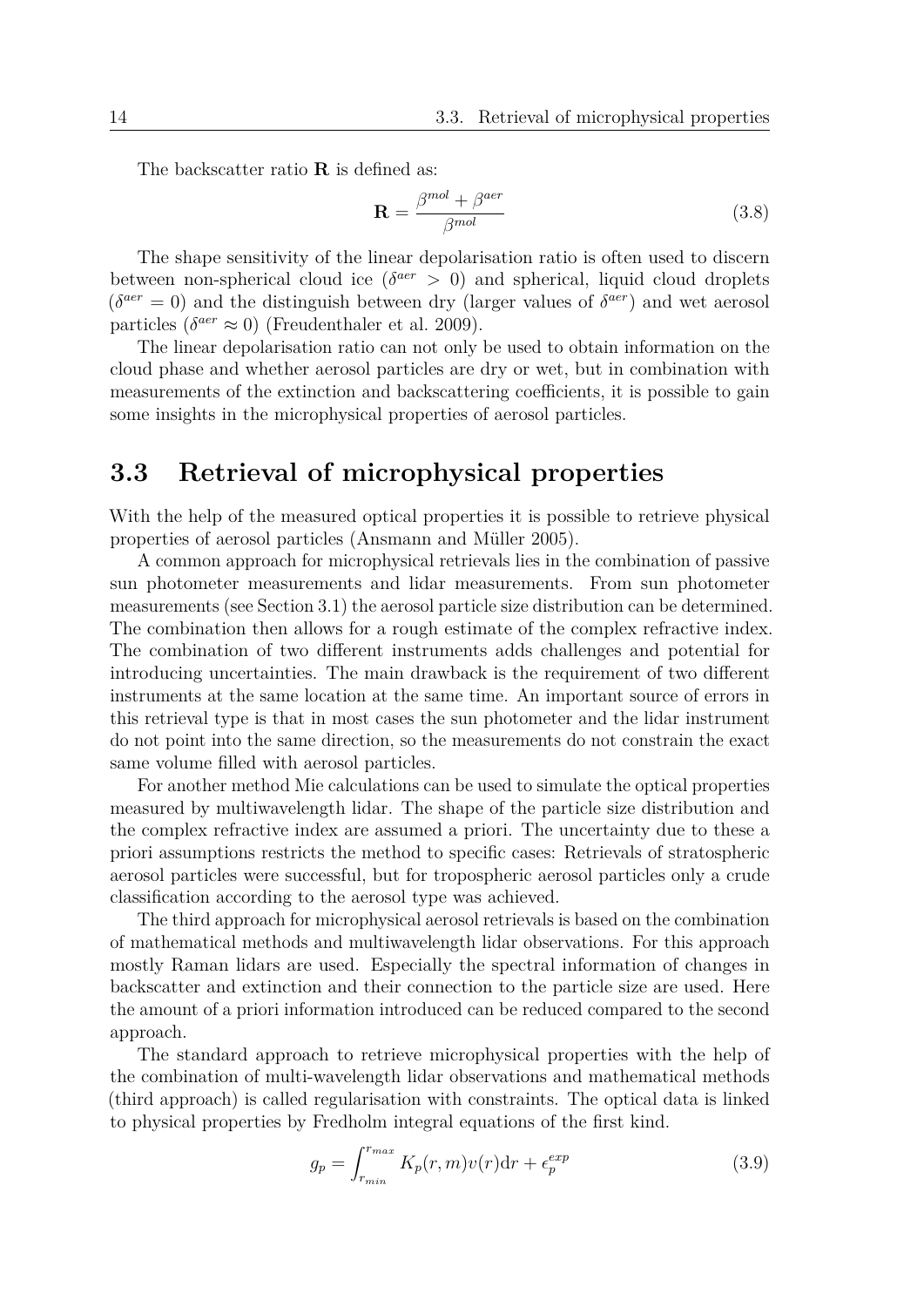The subscript *p* summarises kind (e.g. backscatter coefficient or extinction coefficient) and number (i.e. wavelength) of optical data.  $g_p$  denotes optical data at a specific range R, however the range dependence is not indicated in Eq. (3.9) for the sake of clarity. The data have an error  $\epsilon$ .  $v(r)$  denotes the particle volume concentration in the radius interval d*r* The kernel efficiencies of the optical data are described by  $K_p$ . They depend on the particle radius  $r$  and the complex refractive index *m*. The calculation of the kernel functions depend implicitly on the assumed particle shape. For spherical particles the optical efficiencies are used in this calculation. The lower integration limit is defined by the size at which particles are no longer optically detectable. For wavelengths larger than 355 nm this *rmin* is typically  $\sim$  50 nm. The upper integration limit is determined by the size at which particles usually do not contribute to the signal any more owing to their low number density. In case of tropospheric particles  $r_{max}$  is usually below 10  $\mu$ m

The numerical solution of these integral equations leads to an ill-posed problem. This problem is characterised by the incompleteness of the available information (caused by the limited number of measurements), the non-uniqueness of the solutions (owning to the complexity of the the aerosol sample) and the non-continuous dependence of the solutions (related to the large range of values of matrix elements in the matrix formulation of Eq. (3.9)) on the input data. The non-uniqueness of the solution is caused by the large variability of atmospheric aerosol particles (see Section 2.2). Different combinations of particle shape, size, number concentration and complex refractive index can result in optical properties which are indistinguishable within the margin of measurement uncertainty.

To provide a numerical solution Eq. (3.9) is written as a matrix equation. To avoid error amplification and the solution becoming non-unique a mathematical procedure called regularisation is used. In this technique solutions for which the error term drops below a predefined minimum value are calculated. A penalty term is included in the minimisation process. Physical constraints to the solution are incorporated in a penalty term. A more detailed account on the different mathematical techniques employed to provide a solution to this ill-posed problem was provided by Ansmann and Müller (2005).

The minimum number of required wavelengths for particle characterisation<sup>1</sup> is three, but the accuracy of the results increases if backscattering coefficients measured at up to six wavelengths are used. To account for non-spherical geometries in the retrieval it is required to include measurements of the depolarisation ratio in the retrieval process.

Modern groundbased lidar systems routinely provide measurements of the backscattering coefficients at three wavelengths and the extinction-to-backscatter ratio at two wavelengths. This type of lidar system is referred to as  $3\beta+2\alpha$  system. If measurements of the depolarisation ratio at one wavelength are added the system is called  $3\beta + 2\alpha + 1\delta$ . Adding the depolarisation ratio can currently allow to retrieve information on non-spherical geometries. This was especially tested for mineral dust aerosol with spheroidal shapes (Ansmann and Müller 2005). As Raman lidars

<sup>&</sup>lt;sup>1</sup>The term particle characterisation refers to the retrieval of complex refractive index, effective radius, as well as volume, surface-area, and number concentrations.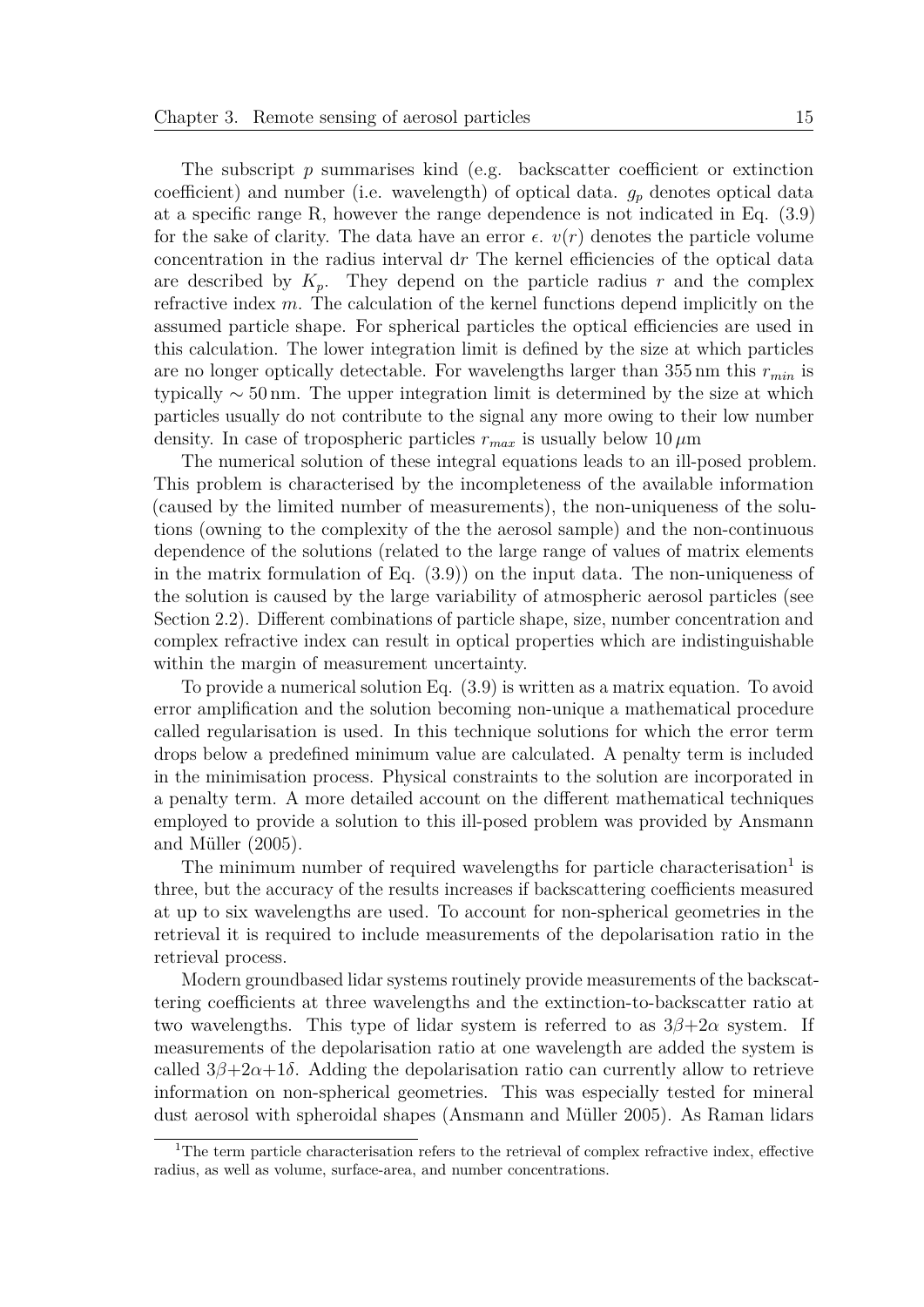and HSRL both commonly use Nd:YAG probed lasers (Eloranta 2005; Wandinger 2005) those wavelengths are typically 355 nm, 532 nm, and 1064 nm. Until recently it was not possible to measure the extinction coefficient at 1064 nm (Haarig et al. 2018, 2016). A study on the information content of depolarisation ratio in complex microphysical aerosol retrievals recommends the use at 355 nm and, if possible, at 532 nm, under the assumption of spheroidal dust particles (Tesche et al. 2019).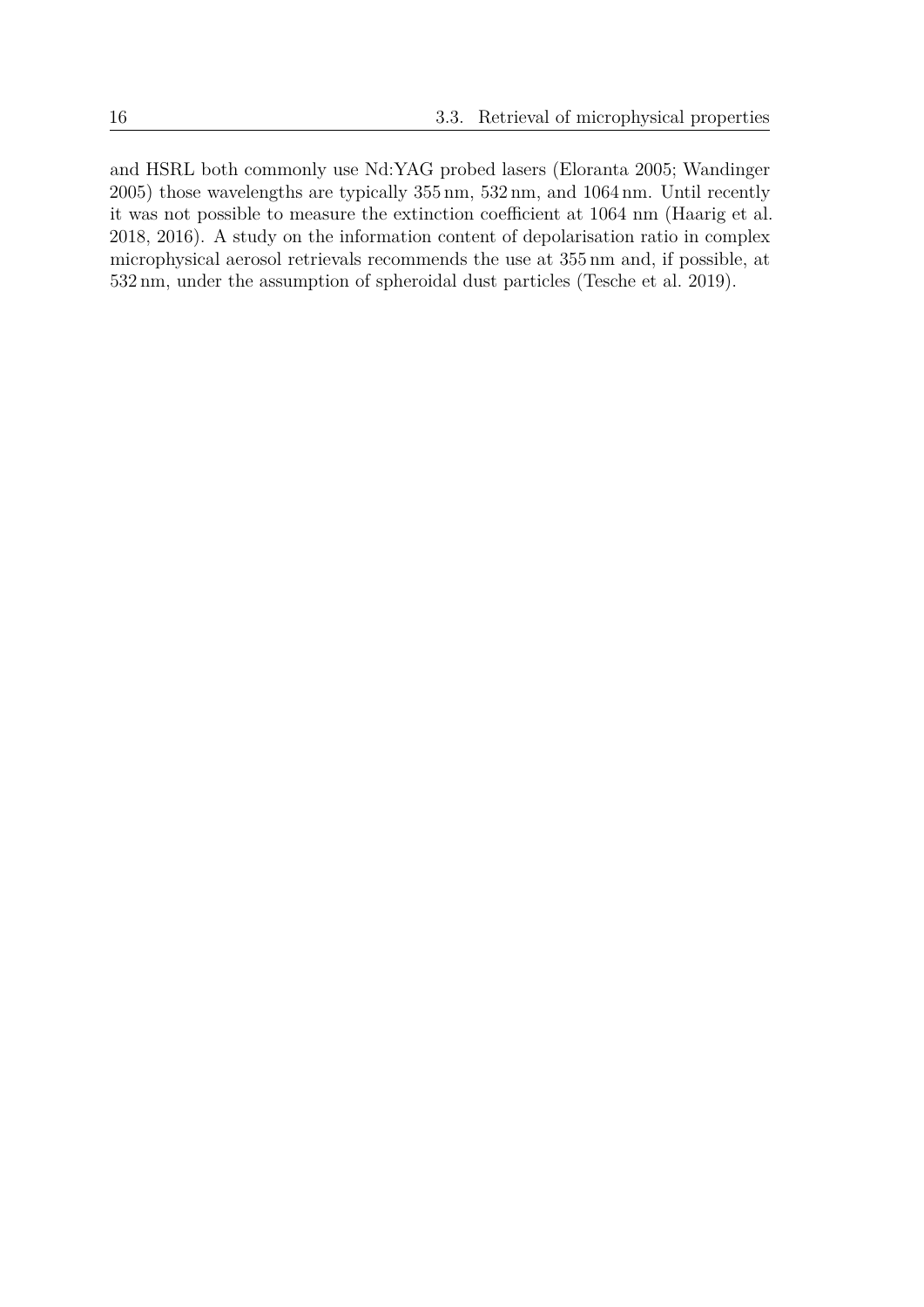# **Chapter 4**

# **Optical properties and atmospheric radiative transfer**

Both active and passive remote sensing involve interaction of particles with electromagnetic waves as well as the propagation of electromagnetic radiation through the atmosphere.

The electromagnetic field in absence of any particle is referred to as incident field. The presences of particles, which interact with the electromagnetic field, causes changes in the electromagnetic field. This change of the total electromagnetic field is called electromagnetic scattering. The difference between the altered (total) and the unaltered (incident) field is the scattered field (Mishchenko 2009).

The changes of the electromagnetic field caused by particles can be quantified with the help of various different optical parameters. These quantities themselves are required for radiative transfer calculations, which describe the propagation of electromagnetic radiation through the atmosphere. Both optical properties and radiative transfer calculations provide a framework to describe and interpret applications such as remote sensing and radiative forcing calculations.

Section 4.1 of this chapter is largely based on the work by Bohren and Huffman (1983) and Mishchenko et al. (2002) and will give a very brief overview on single scattering properties. Section 4.2 is mainly based on Zdunkowski et al. (2007) and aims to introduce basic concepts of atmospheric radiative transfer.

#### **4.1 Optical properties**

Transport of electromagnetic energy in an homogeneous medium without sources can be described by plane electromagnetic waves (Mishchenko et al. 2002):

$$
\vec{E} = \vec{E}_0 \exp\left(-\vec{k}_I \cdot \vec{r}\right) \exp\left(i\vec{k}_R \cdot \vec{r} - i\omega t\right)
$$
\n(4.1)

$$
\vec{H} = \vec{H}_0 \exp\left(-\vec{k}_I \cdot \vec{r}\right) \exp\left(i\vec{k}_R \cdot \vec{r} - i\omega t\right)
$$
(4.2)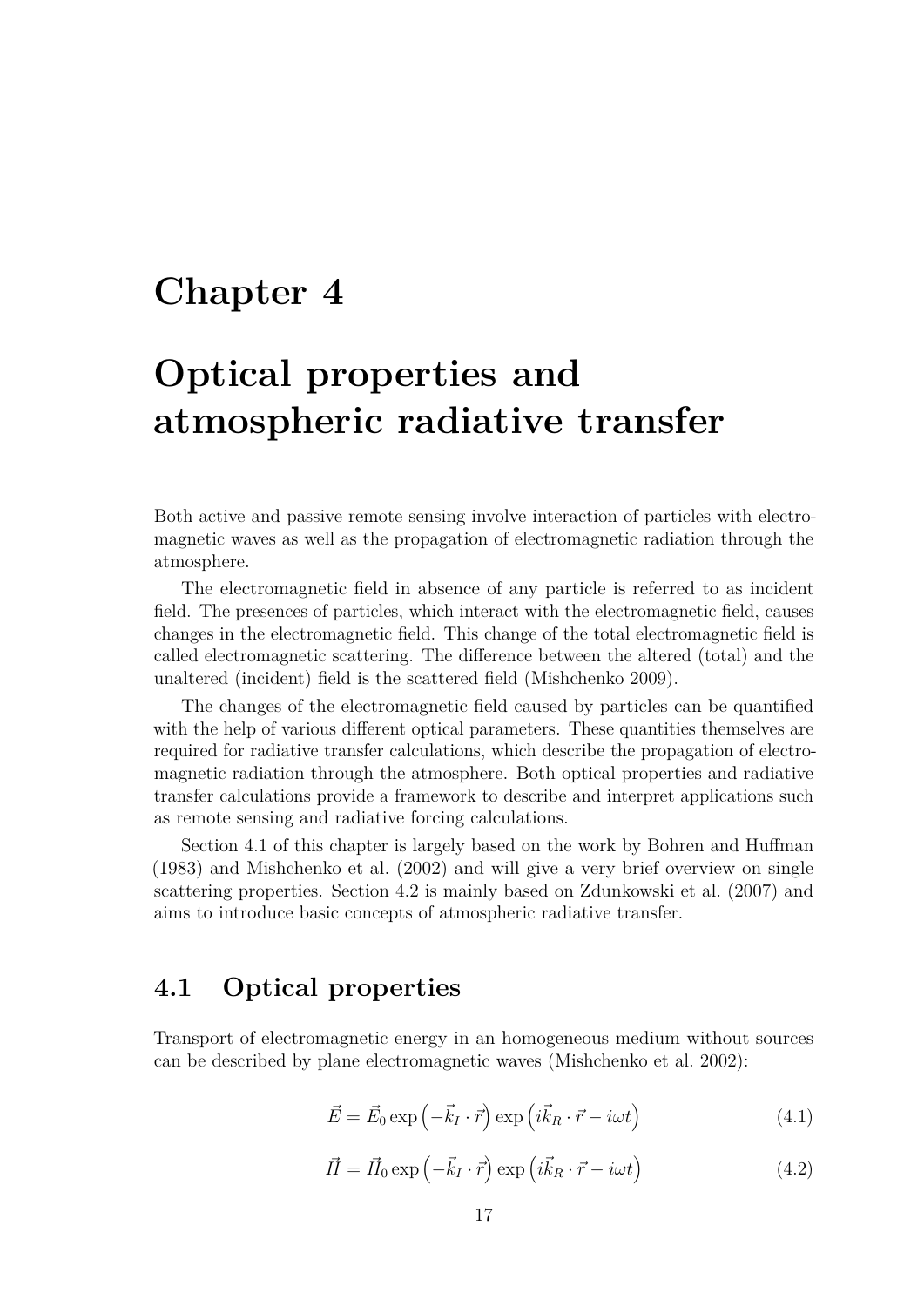Here  $\vec{E}$  is the electric field vector and  $\vec{H}$  the magnetic field vector.  $\vec{E}_0 \exp \left(-\vec{k}_I \cdot \vec{r}\right)$ and  $\vec{H}_0 \exp\left(-\vec{k}_I \cdot \vec{r}\right)$  respectively are the amplitudes of the electric and the magnetic waves and the phase of both waves is defined by  $i\vec{k}_R \cdot \vec{r} - i\omega t$ .

The time rate of the flow of electromagnetic energy per unit area is described by the Poynting vector (Zdunkowski et al. 2007), which can be calculated as the vector product of the electric field vector  $\vec{E}$  and the magnetic field vector  $\vec{H}$  (Bohren and Huffman 1983):

$$
\vec{S} = \vec{E} \times \vec{H} \tag{4.3}
$$

The magnitude of the time-averaged Poynting vector is the irradiance.

Now a single arbitrary particle embedded in a non-absorbing medium is considered and an imaginary sphere of radius *r* is constructed around the particle. The net rate at which electromagnetic energy crosses the surface *A* of this imaginary sphere is calculated with the help of the Poynting vector and the unit vector in direction of *r*  $\hat{e}_r$ .

$$
W_A = -\int_A \vec{S} \cdot \hat{e}_r dA \tag{4.4}
$$

This net rate of energy crossing the surface  $W_A$  corresponds to the energy remaining within the particle and thus being the absorbed radiant energy flux *Wabs*. Under the assumption of a harmonic field, Poynting vectors for the extinction  $\vec{S}_{ext}$  and the scattering component  $\vec{S}_{sca}$  can be derived. With the help of these Poynting vectors the net energy rate corresponding to extinction  $W_{ext}$  and the scattering  $W_{sca}$  can be calculated:

$$
W_{\text{sca}} = \int \vec{S}_{\text{sca}} \cdot \hat{e}_r dA \tag{4.5}
$$

$$
W_{\text{ext}} = -\int_{A} \vec{S}_{\text{ext}} \cdot \hat{e}_r dA \tag{4.6}
$$

With the help of various algebraic transformations it can be shown (for derivation see Bohren and Huffman (1983)), that in case of unpolarised incident light the optical cross sections can be obtained by dividing the respective radiant energy fluxes by the incident irradiance  $I_i$ .

$$
C_{\text{ext}} = \frac{W_{\text{ext}}}{I_i} \tag{4.7}
$$

$$
C_{\rm abs} = \frac{W_{\rm abs}}{I_i} \tag{4.8}
$$

$$
C_{\rm sca} = \frac{W_{\rm sca}}{I_i} \tag{4.9}
$$

From conservation of energy follows that the extinction cross section *Cext* is equal to the sum of absorption  $C_{abs}$  and scattering cross section  $C_{sca}$ :

$$
C_{\text{ext}} = C_{\text{abs}} + C_{\text{sca}} \tag{4.10}
$$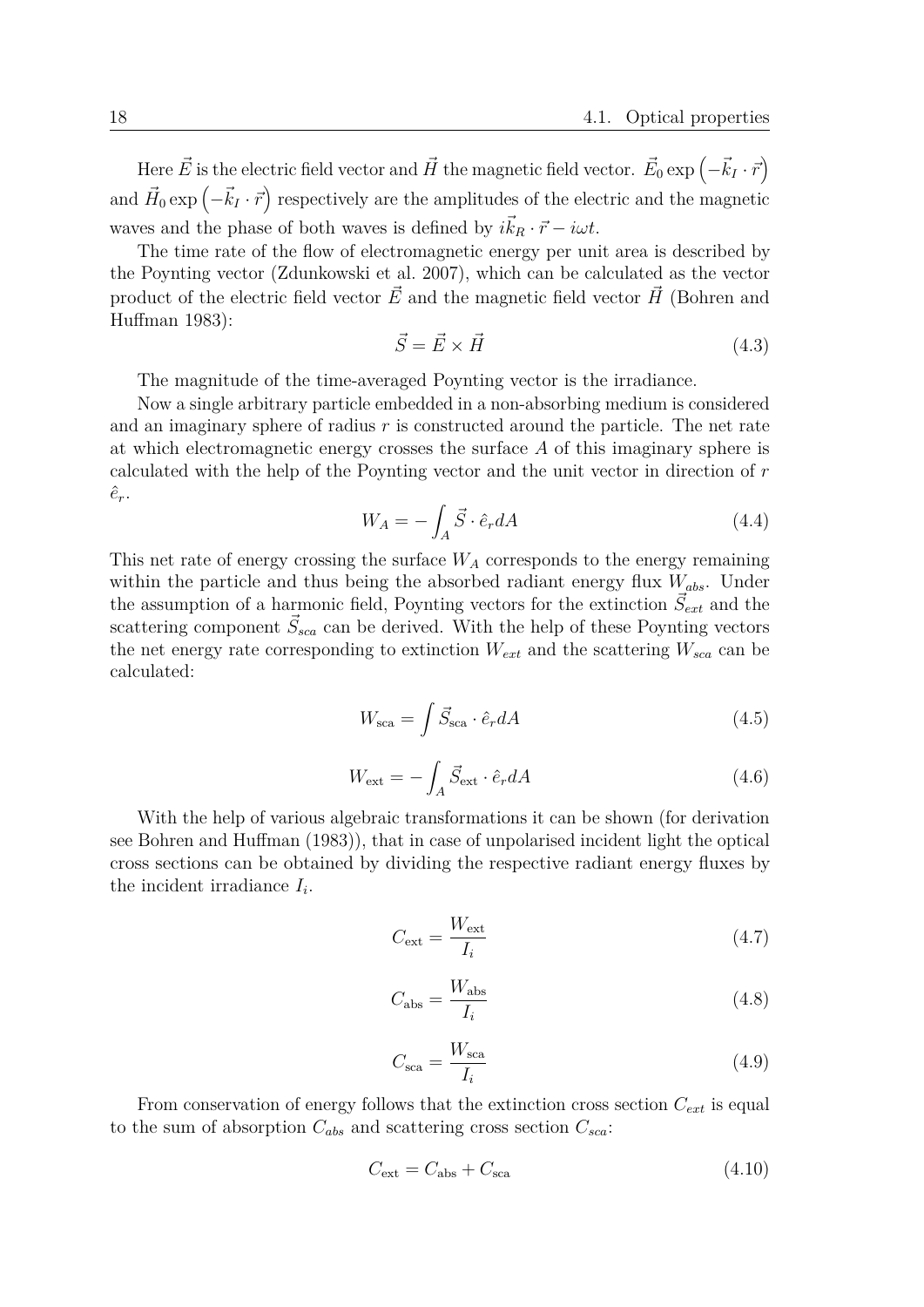The optical cross sections may be normalised by the particle's cross sectional area *G* projected onto a plane perpendicular to the incident beam. These normalised quantities are referred to as optical efficiencies *Q*. (Despite the name the optical efficiencies may be larger than unity.)

$$
Q_{\text{ext}} = \frac{C_{\text{ext}}}{G} \tag{4.11}
$$

$$
Q_{\rm abs} = \frac{C_{\rm abs}}{G} \tag{4.12}
$$

$$
Q_{\rm sca} = \frac{C_{\rm sca}}{G} \tag{4.13}
$$

The ratio between  $C_{\text{sca}}$  and  $C_{\text{ext}}$ , and  $Q_{\text{sca}}$  and  $Q_{\text{ext}}$  respectively is called single scattering albedo (SSA, *ω*):

$$
\omega = SSA = \frac{C_{\text{sca}}}{C_{\text{ext}}} = \frac{Q_{\text{sca}}}{Q_{\text{ext}}} \tag{4.14}
$$

For  $\omega = SSA = 1$  the particle is purely scattering (hence there is no absorption); correspondingly, for  $\omega = SSA = 0$  the particle is purely absorbing (i.e., there is no scattering).

Electromagnetic radiation can be described by the Stokes vector  $(I, Q, U, V)$ , a generalisation of irradiance and thus describing energy and polarisation<sup>1</sup>. The different components of the Stokes vector are *I* the total irradiance, *Q* the linearly polarised irradiance with respect to a reference plane, *U* the linearly polarised irradiance with respect to a plane tilted by  $\pm 45^{\circ}$  compared to polarisation plane and *V* the circularly polarised irradiance. The Stokes vector of the incident wave  $(I_i, Q_i, U_i, V_i)$  is related to the Stokes vector of the scattered wave  $(I_s, Q_s, U_s, V_s)$  by the scattering matrix. The Stokes vector of the scattered wave assuming completely random orientation of the particle can be calculated by (Bohren and Huffman 1983):

$$
\begin{pmatrix} I_s \\ Q_s \\ U_s \\ V_s \end{pmatrix} = \frac{1}{k^2 r^2} \begin{pmatrix} S_{11} & S_{12} & 0 & 0 \\ S_{12} & S_{22} & 0 & 0 \\ 0 & 0 & S_{33} & S_{34} \\ 0 & 0 & -S_{34} & S_{44} \end{pmatrix} \begin{pmatrix} I_i \\ Q_i \\ U_i \\ V_i \end{pmatrix} \tag{4.15}
$$

For unpolarised incident light the  $S_{11}$  element describes the angular distribution of the scattered intensity and is also referred to as scattering phase function *p*. In Eq. (4.15) the phase function is defined so that:  $\int_{4\pi} p d\Omega = C_{\text{sea}}$ . A common normalisation

<sup>&</sup>lt;sup>1</sup>It should be pointed out, that the definition of the Stokes vector varies in the literature. While Bohren and Huffman (1983) consider the Stokes vector a generalisation of irradiance, Mishchenko et al. (2002) define the Stokes vector as a generalised form of radiance. Zdunkowski et al. (2007) loosly define the elements of the Stokes vector as intensities with different possible units. As a consequence Zdunkowski et al. (2007) define the Stokes vector elements with a conversion factor carrying the units required for the intended conversion. Here the terminology follows Bohren and Huffman (1983).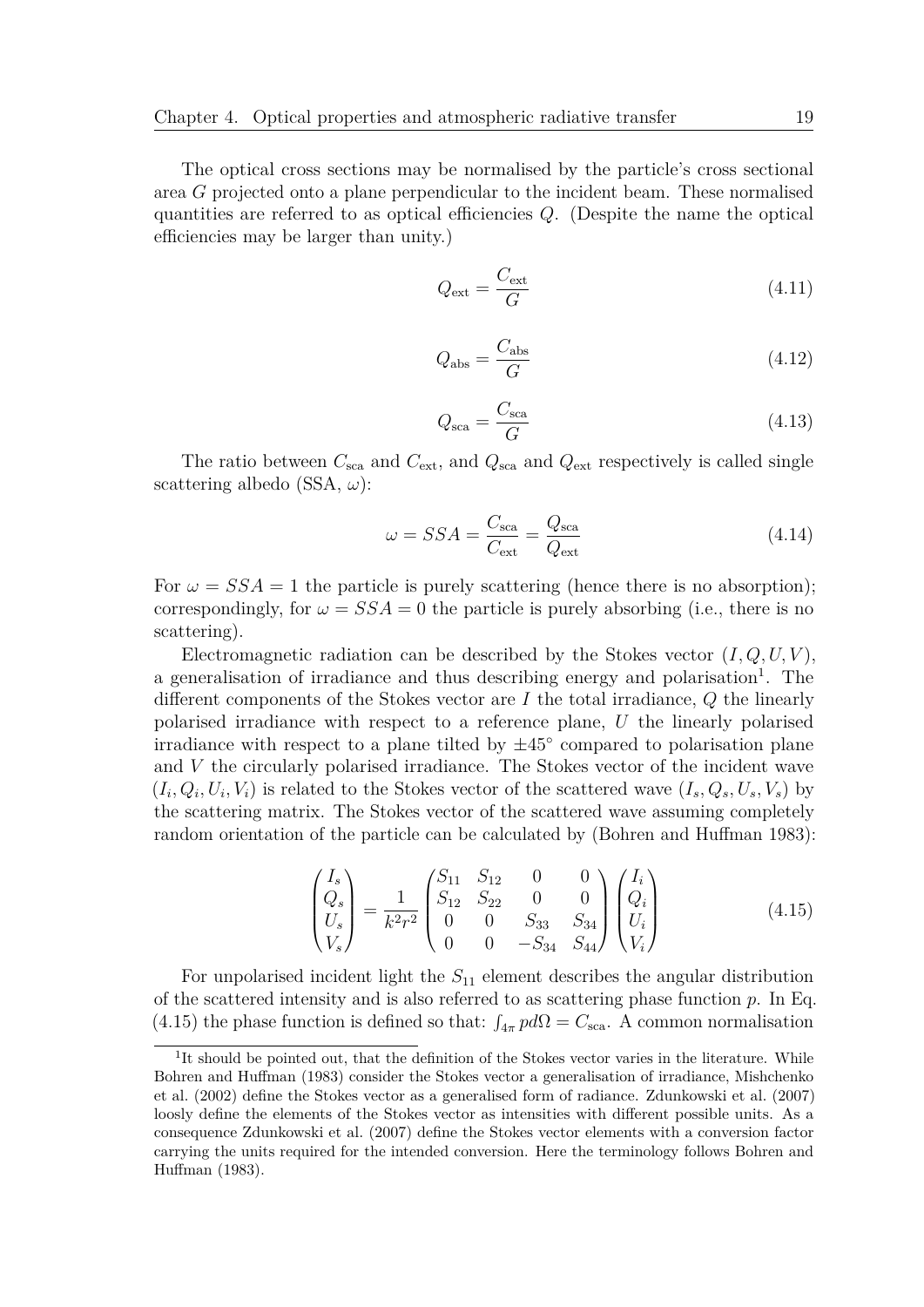of the phase function is  $\int_{4\pi} p d\Omega = 1$ . Usually the scattering matrix is then called (normalised) Stokes matrix *F*.

With the help of the scattering matrix elements further quantities can be calculated, such as the asymmetry parameter, the linear depolarisation ratio and the extinction-to-backscatter ratio.

The asymmetry parameter (*g*, ASY) which describes the dominant scattering direction is calculated by:

$$
g = ASY = \langle \cos \theta \rangle = \int_{4\pi} F_{11} \cos \theta \, d\Omega \tag{4.16}
$$

For isotropical scattering (i.e. the same amount is scattered into all directions) the asymmetry parameter is  $g = 0$ . If more light is scattered to forward direction, then *g >* 0; correspondingly, if more light is scattered in backward direction then *g <* 0.

With the help of the optical cross sections and the scattering matrix elements it is possible to calculate the lidar-measureable properties detailed in Section 3.2: extinction and backscatter coefficient, extinction-to-backscatter ratio, and linear depolarisation ratio.

The aerosol extinction coefficient can be calculated from the extinction cross section and the aerosol particle size distribution by (Gasteiger et al. 2011):

$$
\alpha = \int_{r_{\min}}^{r_{\max}} C_{\text{ext}}(r) n(r) \, \text{d}r,\tag{4.17}
$$

Here  $r_{\min}$  and  $r_{\min}$  are the lower and the upper limit of the integration, respectively.

The backscattering coefficient can be calculated by (Gasteiger et al. 2011):

$$
\beta = \int_{r_{\min}}^{r_{\max}} C_{\rm sca}(r) \frac{F_{11}(r, 180^{\circ})}{4\pi} n(r) dr \tag{4.18}
$$

 $F_{11}$  is the (1,1)-element of the normalised Stokes matrix *F* and  $C_{\text{sca}}$  the scattering cross section as defined above. The product of  $C_{\text{sca}}$  and  $F_{11}(180°)$  is the backscattering cross section, indicating how much of the radiation is scattered backwards.

The extinction-to-backscatter ratio is commonly employed in atmospheric lidar remote sensing and sometimes referred to as lidar ratio. In measurement applications the extinction to backscatter ratio  $S_p$  is calculated by  $S_p = \frac{\alpha}{\beta}$ *β* . Both the extinction coefficient  $\alpha$  and the backscattering coefficient  $\beta$  depend on the total number of particles. For individual particles  $S_p$  can be calculated as:

$$
S_p = LR = 4\pi \frac{C_{\text{ext}}}{C_{\text{sea}} F_{11}(180^\circ)}
$$
(4.19)

As briefly mentioned in Section 3.2 the interaction of electromagnetic radiation with particles can change its polarisation state. Highly polarised electromagnetic radiation, as employed in active remote sensing applications (see section 3.2), can become depolarised. The linear depolarisation ratio is the ratio between cross- and parallel-polarised component of the scattered radiation (Mishchenko and Hovenier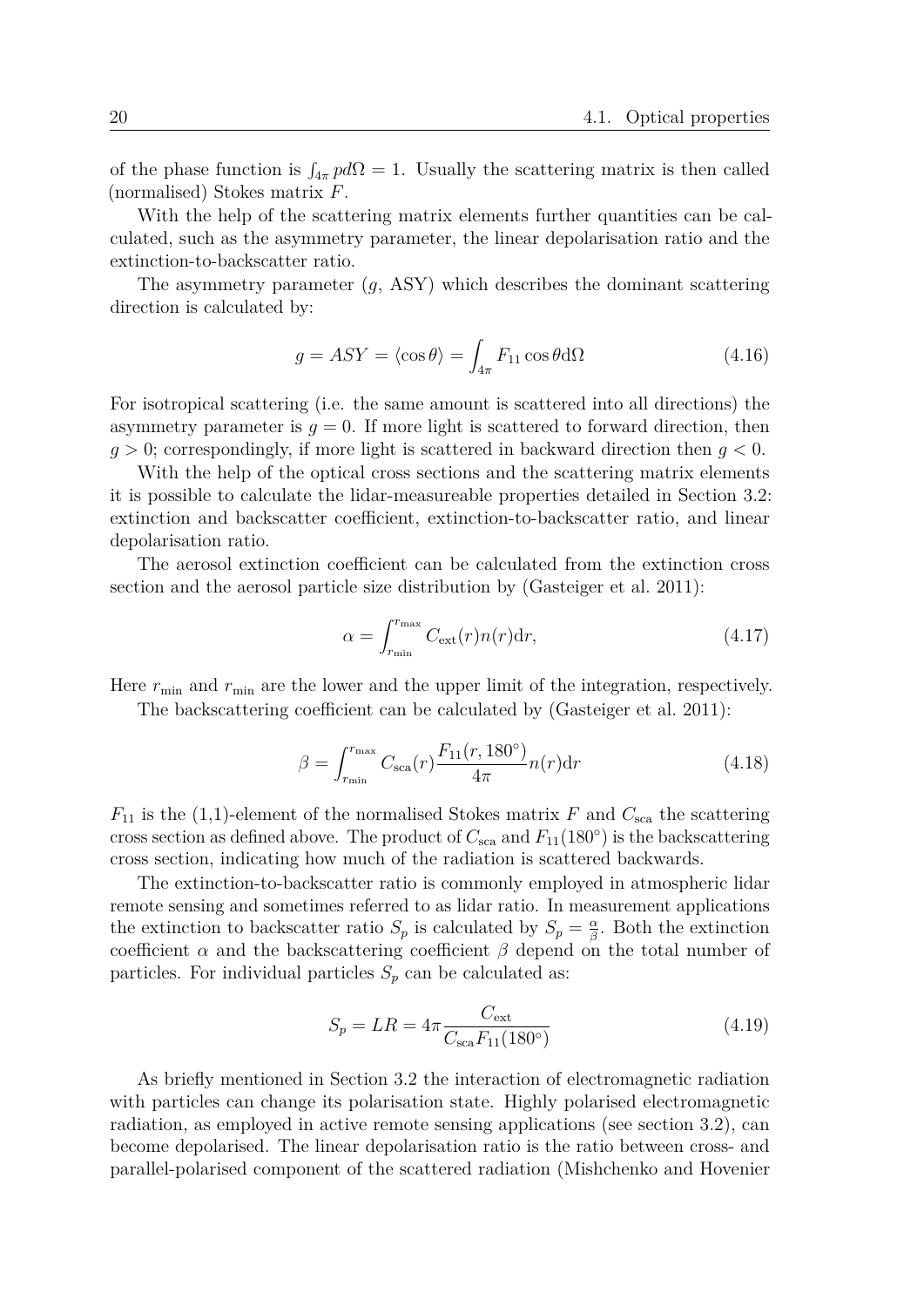1995). For all directions and totally random orientation it is calculated by (Schnaiter et al. 2012; Takano and Jayaweera 1985):

$$
\delta_l = \frac{S_{11} - S_{22}}{S_{11} \pm 2S_{12} + S_{22}}\tag{4.20}
$$

The sign in the  $\pm 2S_{12}$  term is determined by the incident polarisation: for horizontally polarised incident light the plus sign is to be used and for vertically polarised the minus sign is to be used.

As for  $\vartheta = 180^\circ$   $S_{12} = 0$  this expression becomes in the backscattering direction (Mishchenko and Hovenier 1995):

$$
\delta_l = LDR = \frac{S_{11} - S_{22}}{S_{11} + S_{22}} \Big|_{\theta = 180^\circ} \tag{4.21}
$$

In backscattering direction the linear depolarisation ratio is independent of the polarisation of the incident light. The linear depolarisation ratio is zero for spherically symmetric particles, since in that case  $S_{11} = S_{22}$ . Thus non-zero values of the linear depolarisation ratio indicate a deviation from spherical symmetry, either in shape or in composition. For small deviations from a spherical shape the values in the depolarisation ratio can be largest (Bi et al. 2018).

#### **4.2 Atmospheric Radiative Transfer**

Radiative transfer refers to the propagation of electro-magnetic radiation in the atmosphere. So it covers a wide range of applications from various remote sensing techniques, temperature forecasting to energy balance calculations.

Fig. 4.1 shows the incoming solar irradiance at the top of the atmosphere (grey) and at the surface (black). The differences between the two lines are caused by molecular absorption. The spectra were obtained using the radiative transfer software package libRadtran (Emde et al. 2016; Mayer and Kylling 2005) in conjunction with the radiative transfor solver DISORT and the REPTRAN parametrisation for molecular absorption (Gasteiger et al. 2014).

The propagation of electromagnetic radiation through a medium along a direction of propagation can be described by the radiative transfer equation (Eq. (4.22)).

The standard form of the radiative transfer equation for a three-dimensional medium (Zdunkowski et al. 2007) which is an integro-differential equation for radiance  $I_{\nu}$  is:

$$
-\frac{1}{k_{ext,\nu}}\Omega \cdot \nabla I_{\nu} = I_{\nu} - \frac{\omega_{\nu}}{4\pi} \int_{4\pi} p(\vartheta) I_{\nu}(\Omega') d\Omega' - \frac{1}{k_{ext,\nu}} J_{\nu}^{e}
$$
(4.22)

Here  $J^e_\nu$  is the source function for true emission with units of  $(W m^{-3} s r^{-1} H z^{-1})$  and  $k_{ext,\nu}$  is the extinction coefficient.  $\Omega$  is direction of propagation and  $\omega$  is the single scattering albedo as defined in Eq.  $(4.14)$ . *p* is the normalised scattering phase function with  $\int_{4\pi} p \, d\Omega' = 1$  and thus,  $p = F_{11}$ .

The radiative transfer equation describes sources and sinks of radiation. The first term  $-\frac{1}{k}$  $\frac{1}{k_{ext,\nu}} \Omega \cdot \nabla I_{\nu}$  describes the loss of radiation by absorption and by scattering out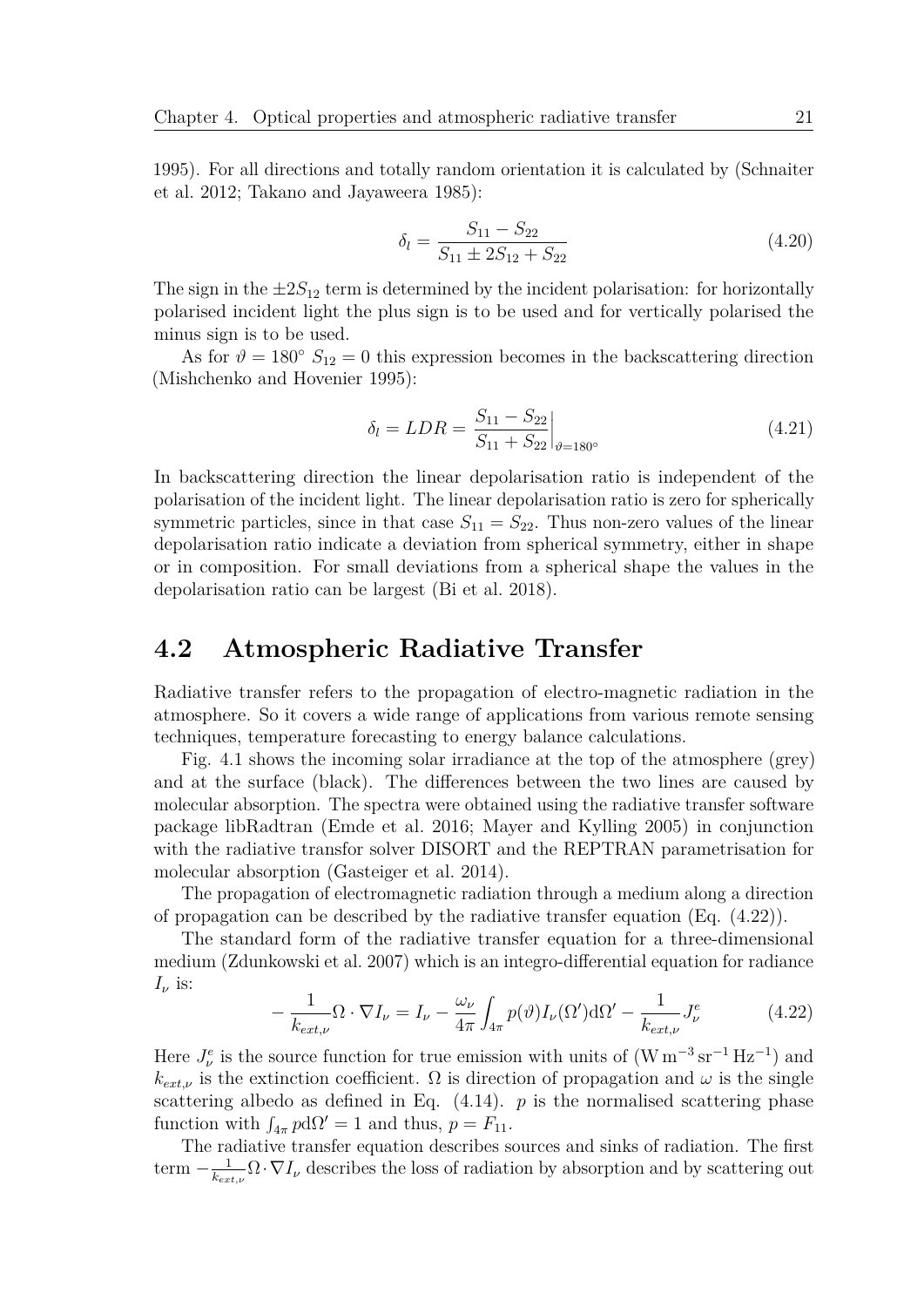

Figure 4.1: Incoming solar irradiance with a solar zenith angle of  $0^{\circ}$  at the top of atmosphere (TOA) and the surface. The spectra were obtained using the software package libRadtran.

of the direction of propagation. As previously mentioned this combination is referred to as extinction. The second term  $\frac{\omega_\nu}{4\pi} \int_{4\pi} p(\vartheta) I_\nu(\Omega') d\Omega'$  describes the scattering of radiation into the direction of propagation. The emission of radiation is described by the last term  $\frac{1}{k_{ext,\nu}} J^e_{\nu}$ . The emission source term in Eq. (4.22) implicitly assumes local thermodynamic equilibrium (i.e.  $J_{\nu}^e$  should be proportional to the Planck black body function) and therefore, is restricted to the troposphere and the stratosphere.

As integro-differential equations are difficult to solve, there are a number of approximations to the radiative transfer equation. The different solving methods of the radiative transfer equation are discussed in (Zdunkowski et al. 2007). The choice of an appropriate method depends partly on the intended application. For example emission of radiation can be neglected for short wavelengths (i.e. in the solar spectrum).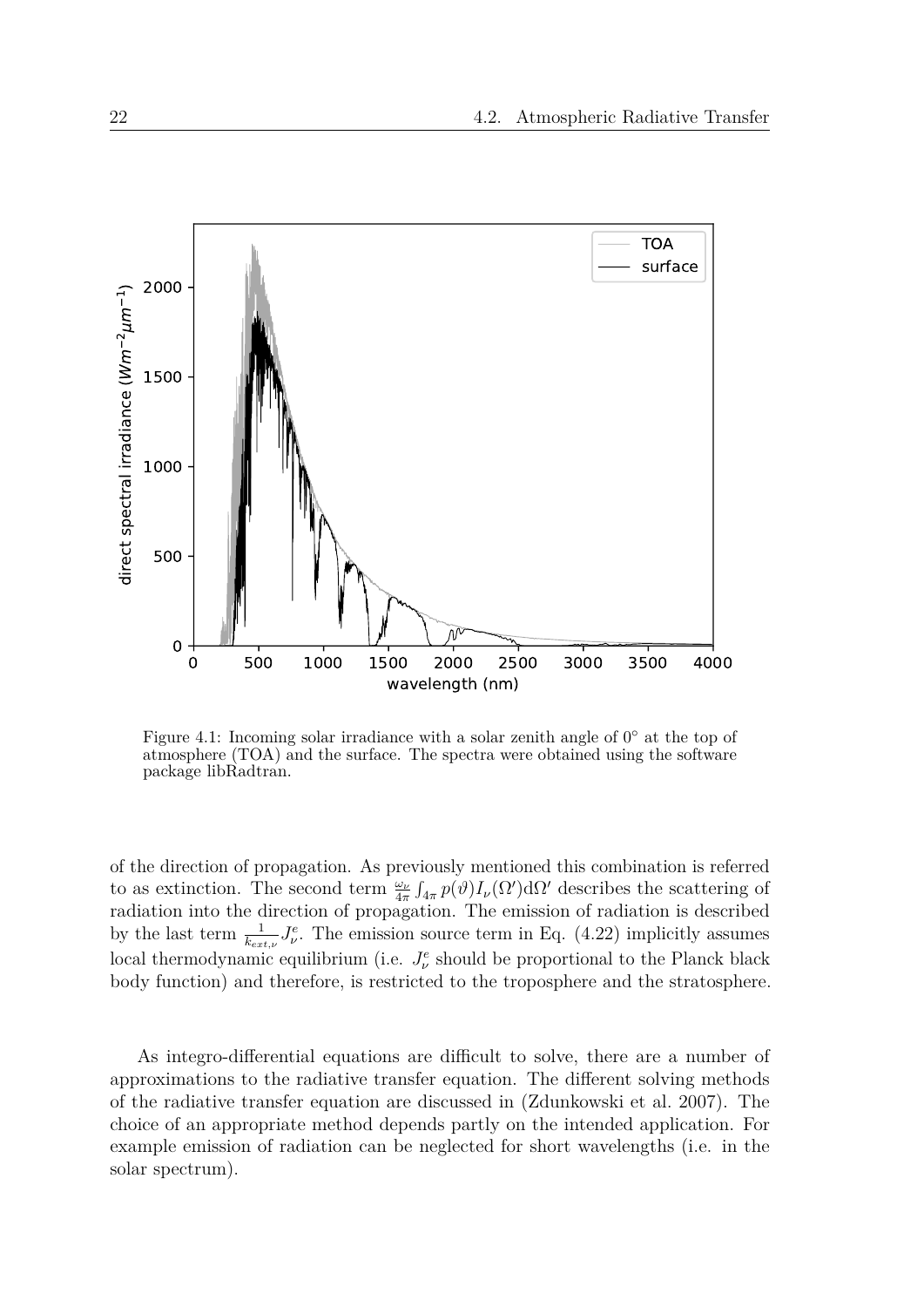#### **4.3 Scattering solvers**

There are different numerical techniques to obtain the scattering matrix (see Eq. (4.15)) and the optical cross sections.

The description of the scattering of plane waves by spherical scatterers is referred to as Mie theory (Hergert and Wriedt 2012), based on the mathematically rigorous description by Mie (1908). The Mie formulas are an exact solution to Maxwell's equations.

For particles much smaller than the wavelength of the incident radiation (with a size parameter  $x = \frac{2\pi r_{eff}}{\lambda} \ll 1$ ) electromagnetic scattering can be approximated by Rayleigh scattering while for particles much larger than the wavelength  $(x \gg 1)$ geometric optics serves as a suitable approximation (Bohren and Huffman 1983).

Modifications allow for applying the Mie theory to other types of spheres such as coated spheres, spheres in an absorbing medium or magnetic spheres (Hergert and Wriedt 2012). Only the former type is of relevance for modelling soot aerosol (see Chapter 5).

In case of non-spherical particles different methods are employed to solve the scattering problem. An overview of numerical methods can be found in (Kahnert 2016).

Highly accurate results can be obtained by the T-matrix method, first proposed by (Waterman 1965). The T-matrix only depends on the particle's shape and size, the refractive index and the incident wavelength. Symmetries, especially axial symmetries drastically reduce the computation time required (Kahnert 2016). Treating particles consisting of multiple spheres with the T-matrix formalism can be considered an extension of the Mie theory. A generalized account on obtaining scattering and optical properties from multiple spheres with the T-matrix formulation, which results in an implicit mathematical description of the scattered field and hence requires numerical methods is presented by Hergert and Wriedt (2012). A more detailed account on the T-matrix method and how to calculate the scattering matrix from the T-matrix can be found in (Mishchenko et al. 2002). This method is frequently used to calculate the optical properties of soot containing aerosol (e.g., Kahnert 2017; Liu et al. 2017a; Liu and Mishchenko 2018; Luo et al. 2018; Mishchenko et al. 2016, 2013)

The discrete dipole approximation (DDA) proposed by Purcell and Pennypacker (1973) and refined by Draine and Flatau (1994) divides the scattering particle into fully polarisable volume elements, which are smaller than the wavelength, to solve the volumetric scattering equation. The small volume elements interact with each other and the incident field. This results into a set of linear equations. These equations are solved using standard numerical techniques. By dividing the scatterer into small dipoles arbitrarily shaped scatterers can be considered. Since the complex refractive index is associated to the polarisability of each dipole individually, inhomogeneities within single particles can be considered as well. Further account on the DDA method is provided by Yurkin and Hoekstra (2007, 2011). The DDA is another technique commonly used to calculate the optical properties of soot particles (e.g,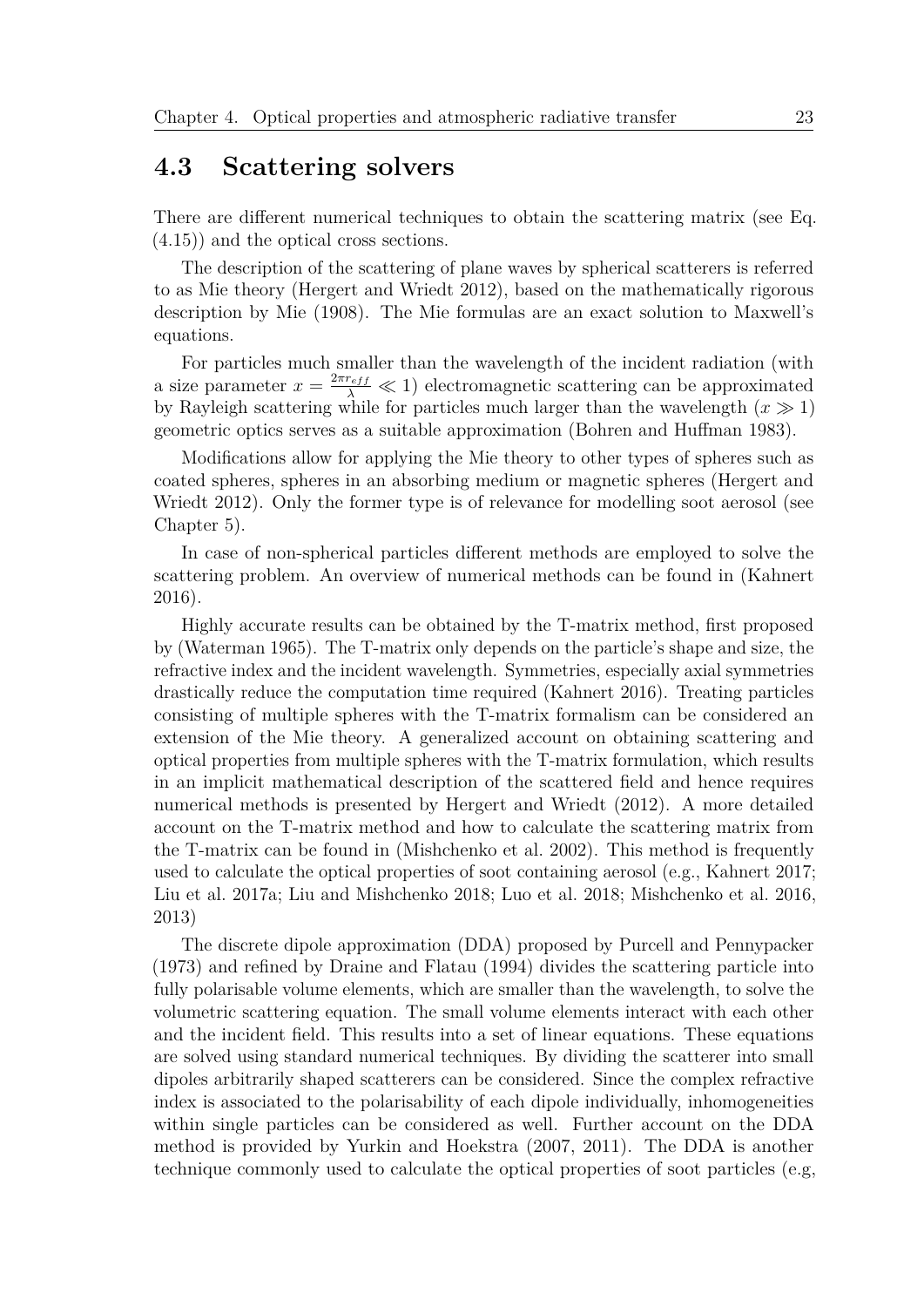Adachi et al. 2010; Doner and Liu 2017; Doner et al. 2017; Ishimoto et al. 2019; Kahnert 2017; Liu et al. 2016).

Usually the choice of the solving method of the scattering problem and the choice of the particle model are linked to each other: The Mie theory requires spherical models, while particle models with symmetries are suited for the T-matrix method, and arbitrarily shaped particle models can be used in combination with the DDA.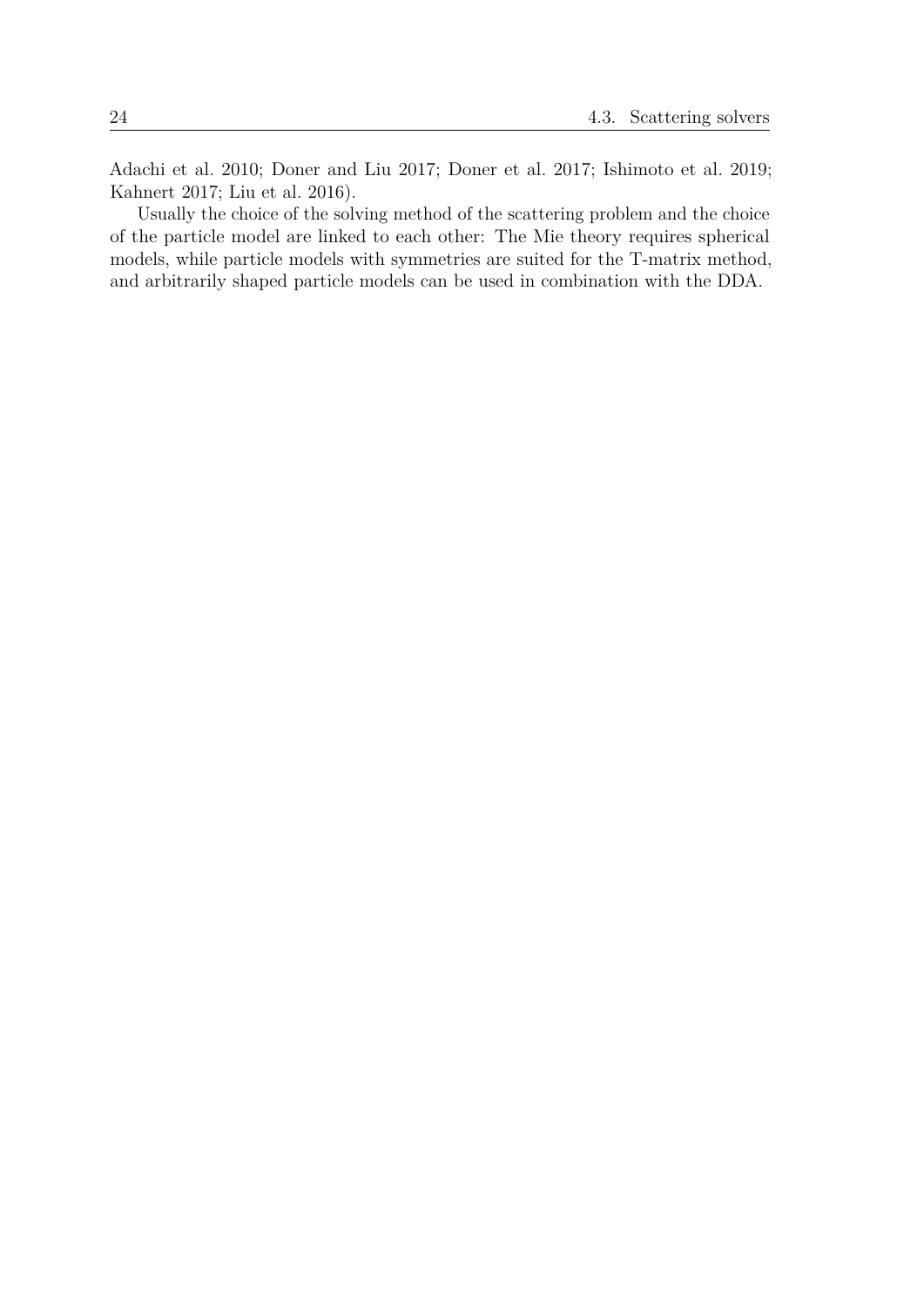# **Chapter 5 Soot aerosol models**

Soot or black carbon particles are formed in flames during combustion processes. They are characterised by the four following physical properties: strongly light-absorbing, refractory (i.e. retaining the basic form at high temperatures), water-insoluble, and they exist as aggregates of small carbonaceous spherules (Bond et al. 2013).

As soot containing aerosol particles have an important influence on the Earth's climate as well as have adverse impacts on human health, there have been various attempts to model optical properties of soot particles. There are two main uses of the optical models: to assess soot containing aerosol impact on the climate and to improve the interpretation and use of remote sensing data.

Applications in climate models rely particularly on the (mass) absorption cross section<sup>1</sup>, the single scattering albedo and the asymmetry parameter. For remote sensing applications knowledge of the linear depolarisation ratio and the extinctionto-backscatter ratio are of use. Therefore, both applications require information on the scattering matrix, especially the scattering phase function, and the optical cross sections.

Integral properties, such as optical cross sections, asymmetry parmeter, and single scattering albedo, can be modelled with comparatively simple models. Differential properties on the other hand require more detailed models (Kahnert et al. 2013). Highly complex models, however, are in general computionally more demanding than simpler models. Thus particle models necessarily require simplifications, whether they are intended for use in climate modelling or in remote sensing retrievals (Kahnert et al. 2014). Highly complex soot models are, for example, very unlikely to be directly employed in climate modelling (Bond and Bergstrom 2006).

Various modelling studies attempt to find important morphological parameters, which have a considerable effect of the optical properties. These parameters can then be either included in the further models (e.g., Kahnert 2017) or accounted for by using correction factors (e.g., Adachi et al. 2010; Teng et al. 2019).

<sup>&</sup>lt;sup>1</sup>The mass absorption cross section of a particle is calculated by dividing  $C_{\text{abs}}$  with the black carbon mass (Bond and Bergstrom 2006) or, although less commonly used, by the particle's total mass (Wu et al. 2017).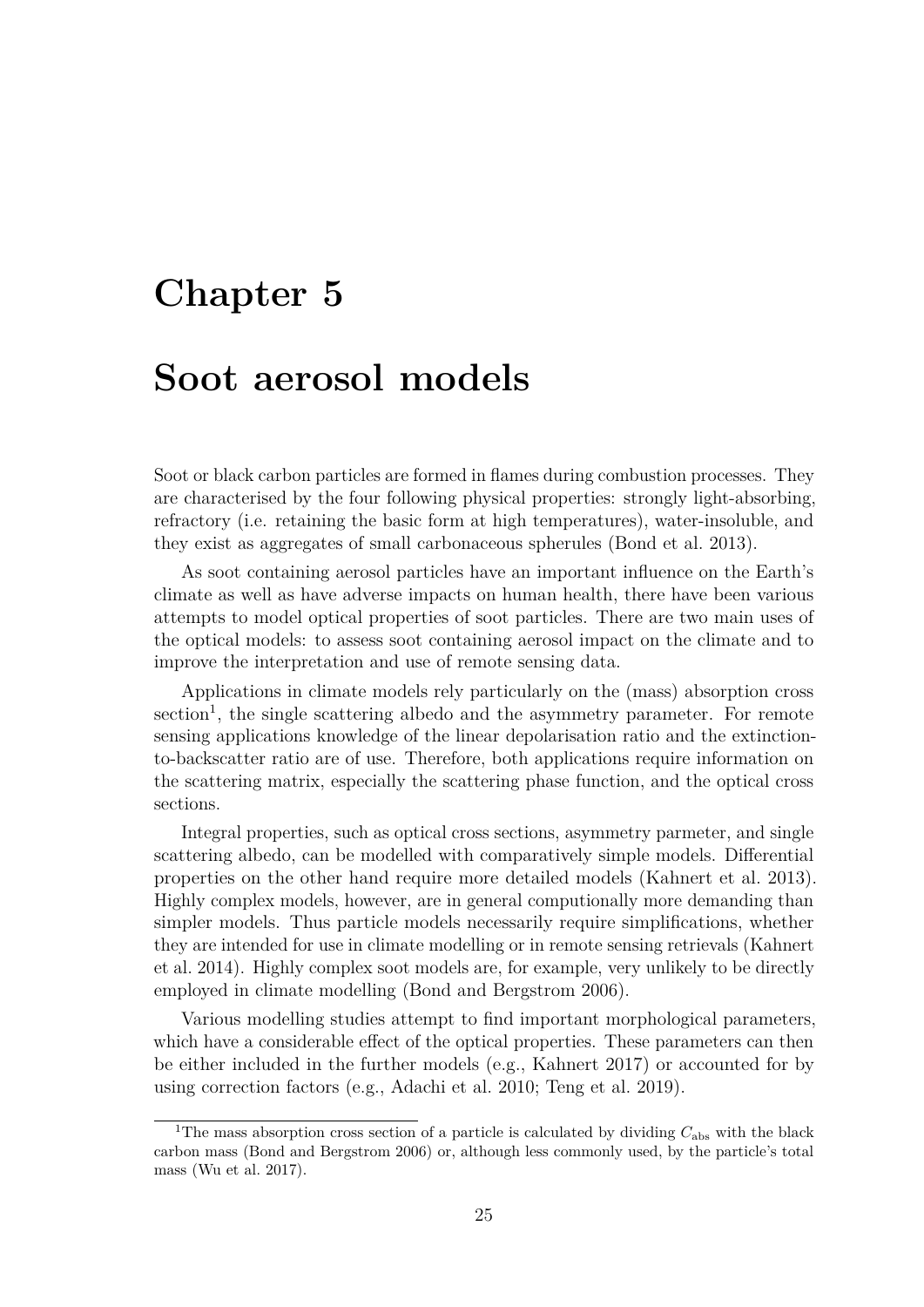## **5.1 Bare (uncoated) soot patricles**

Bare or uncoated soot particles can be described as fractal aggregates of *N* spherical monomers with radius *a* following a fractal scaling relation (Sorensen 2001):

$$
N = k_0 \left(\frac{R_g}{a}\right)^{D_f} \tag{5.1}
$$

 $k_0$  denotes a fractal pre-factor, which describes how densely the monomers are packed along an existing branch. The fractal dimension  $D_f$  indicates the compactness of an aggregate, linearly aligned monomers would give  $D_f = 1$  and a sphere would result in  $D_f = 3$ . Lab measurements indicate a range of  $1.5 \leq D_f \leq 3.0$  for soot aggregates depending on the fuel type (Xiong and Friedlander 2001).

The radius of gyration is usually defined as  $R_q$  (Sorensen 2001):

$$
R_g = \sqrt{\frac{1}{N} \sum_{i=1}^{N} |\vec{r_i} - \vec{r_c}|^2}
$$
 (5.2)

where  $|\vec{r_i} - \vec{r_c}|$  is the distance between the *i*th monomer and the aggregate's centre of mass. This definition of the radius of gyration implicitely assumes that the different monomers are equal in mass. For different monomer masses  $m_i$  the radius of gyration is defined as (Eggersdorfer and Pratsinis 2012):

$$
R_g = \sqrt{\frac{\sum_{i=1}^{N} |\vec{r_i} - \vec{r_c}|^2 m_i}{\sum_{i=1}^{N} m_i}}
$$
(5.3)

In case of monomers of different mass, these monomers are usually polydisperse. In such a case the monomer radius *a* in Eq. (5.1) has to be replaced with the geometric mean radius of the monomers (Eggersdorfer and Pratsinis 2012).



Figure 5.1: Example of aggregates with  $N = 64$ ,  $k_0 = 0.7$ ,  $D_f = 1.8$  (left), and  $D_f = 2.8$  (right) obtained with an aggregation algorithm

Two examples of monodisperse model aggregates consisting of 64 monomers with a fractal prefactor of  $k_0 = 0.7$  and fractal dimensions of  $D_f = 1.8$  (left), and  $D_f = 2.8$ (right) respectively, are shown in Fig. 5.1. Both aggregates were constructed using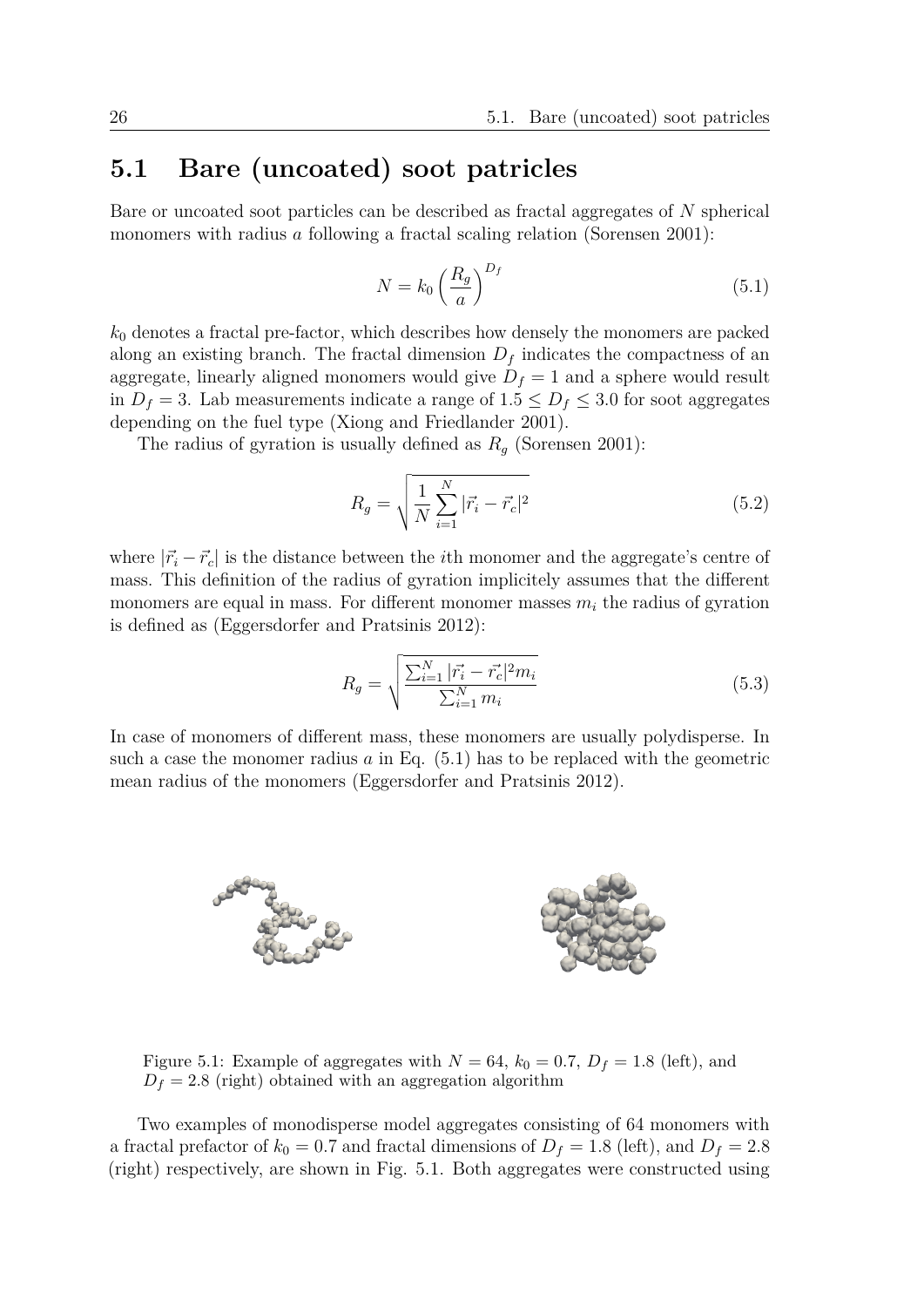an aggregation algorithm, which builds the aggregate from smaller aggregates and individual monomers, so that Eq. (5.1) is fulfilled at every step of the construction process (Mackowski 2006). It can be seen, that the aggregate with smaller fractal dimension is less compact, then the aggregate with the higher fractal dimension.

Effects of differences in fractal dimension and the refractive index of soot on optical cross section and asymetry parameter were investigated by Liu et al. (2008).

The assumption that fractal aggregates consist of equally-sized monomers is already a simplification compared to soot aggregates analysed in lab studies. The impact of polydisperse monomers was investigated by Doner and Liu (2017) and Liu et al. (2015a).

Aggregation algorithms produce aggregates according to the fraqctal scaling relation in Eq. (5.1). The monomers in the resulting aggregates are in point-contact, which reflects physical processes like coagulation during the aggregate formation. Chemical sintering can increase the contact between two neighbouring monomers (Brasil et al. 1999; Eggersdorfer et al. 2012). This can be understood as overlapping monomers. Overlapping monomers in bare aggregates were investigated by Doner and Liu (2017), Skorupski and Mroczka (2014), and Yon et al. (2015).

In a study by Teng et al. (2019) the impacts of deviations on optical cross sections from an idealised, bare monodisperse fractal aggregate were investigated. These deviations are polydispersity of the monomers, very thin non-absorbing coating, monomer surface irregularities, overlap and necking. Necking describes the process of adding additional material to create a smooth transition between neighbouring monomers. Of the deviations from the idealised, monodisperse aggregate necking was found to have the largest impact. The changes in optical properties were mainly driven by changes in the black carbon mass. Single scattering albedo, scattering and absorption cross section and asymmetry parameter can be corrected for not considering the deviations by multiplying a correction factor of 1.05.

### **5.2 Coated aggregates**

Atmospheric soot particles are commonly coated by non-absorbing or weakly absorbing material, which condenses onto the aggregate (Adachi and Buseck 2008; Zhang et al. 2008). The process of material condensing happens rapidly, and thickly coated particles are predominant as is indicated by in-situ measurements (Adachi and Buseck 2008; Adachi et al. 2010; China et al. 2013; Worringen et al. 2008).

Images obtained with transmission electron microscopy (TEM) were reported by Johnson et al. (2005). These images indicate that there are two mechanisms which can result in internal mixtures of soot and non-absorbing or weakly absorbing material: coagulation and condensation.

If coating material condenses onto a soot aggregate, the aggregate's structure changes, i.e. the aggregate becomes more compact. How fast the aggregate collapses, differs depending on the coating material (Bambha et al. 2013; Ghazi and Olfert 2013; Pei et al. 2018; Schnitzler et al. 2014; Zhang et al. 2008). This compaction is reflected in an increase in the aggregate's fractal dimension  $D_f$ .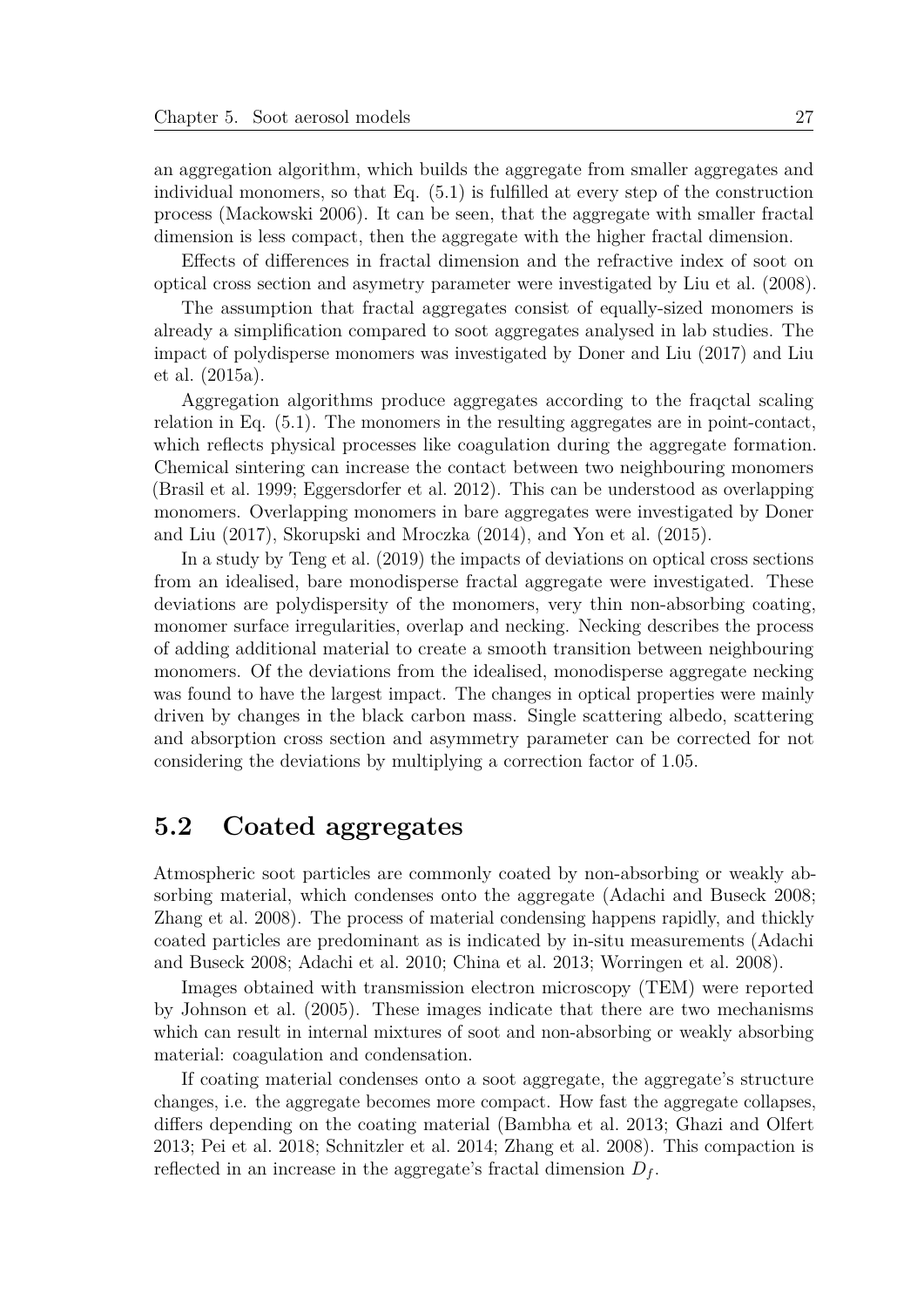As soot aggregates in the atmosphere are commonly mixed with non- or lightly absorbing material numerical investigations require parametrisations of these mixtures. Here only internal mixtures, i.e., mixtures within the same particle, are considered.

Comparing more complex models to simplified models allows to gain insights on potential biases and uncertainties introduced by simplifications. The radiative forcing impacts of soot aerosol calculated in global climate models usually use spherical models (Adachi et al. 2010; Bond et al. 2013).

In case of modelling the optical cross sections one key property appears to be the amount of soot interacting with electromagnetic radiation: In so-called core shell models, in which the coated soot particle is parametrised as a spherical soot core embedded in a spherical shell of coating material, much of the soot inside the core is shielded from electromagnetic radiation (Kahnert et al. 2013). A similar shielding effect can be observed in open cell models, which add coating monomers to an existing soot aggregate (He et al. 2015; Liou et al. 2011). Another type of model capable of increasing the amount of soot interacting with electromagnetic radiation is the closed cell model, in which each monomer of a soot aggregate is embedded in a spherical coating shell, without altering the fractal parameters of the aggregate otherwise (He et al. 2015; Kahnert 2017; Liou et al. 2011; Liu and Mishchenko 2018; Luo et al. 2018; Mishchenko et al. 2016; Wu et al. 2014). Such closed cell models do not suffer from shielding too much soot from electromagnetic radiation (He et al. 2015). Most closed cell models assume the soot monomer and its coating shell having their respective centre at the same location, however, shifting the centre of the soot monomer with respect to the centre of coating shell does not alter the optical properties obtained from closed-cell models (Luo et al. 2018).

Several other studies based on more complex models (Adachi et al. 2010; Doner et al. 2017; Dong et al. 2015; Liu et al. 2016; Wu et al. 2017) and 3D scans of sampled soot aerosol particles (Adachi et al. 2010) highlighted the risk of homogeneous spheres and core-shell geometries misrepresenting the optical cross sections. Among the factors influencing the optical cross sections are the aggregate structure (lacy or compact) (Adachi et al. 2010; Wu et al. 2017), necking and overlapping of monomers (Doner et al. 2017), off-centre positioning of the aggregate inside the coating (Adachi et al. 2010).

The linear depolarisation ratio (see Eqs.  $(4.20)$  and  $(4.21)$ ) is highly sensitive to changes of scattering particle's morphology. Studies such as Bi et al. (2018) and Mishchenko and Sassen (1998) indicate, that the depolarisation ratio is potentially oversensitive to shape changes. In addition to the shape-dependence the depolarisation ratio is sensitive to particle inohomogeneities (Kahnert 2015). As the linear depolarisation ratio is zero for spherically symmetric particles, core-shell models cannot be used for modelling linear depolarisation ratios. As a result modelling linear depolarisation ratio requires non-spherical particle geometries. In case of mineral dust aerosol, which is usually highly non-spherical, the linear depolarisation ratio is frequently modelled with the help of spheroidal geometries (e.g, Gasteiger et al. 2011; Mishchenko et al. 1997; Wiegner et al. 2009). By changing the ratio of the axes of a spheroid the model geometry can be fitted to a large range of observed linear depolarisation ratios. Mishchenko et al. (2016) used a coated spheroid model to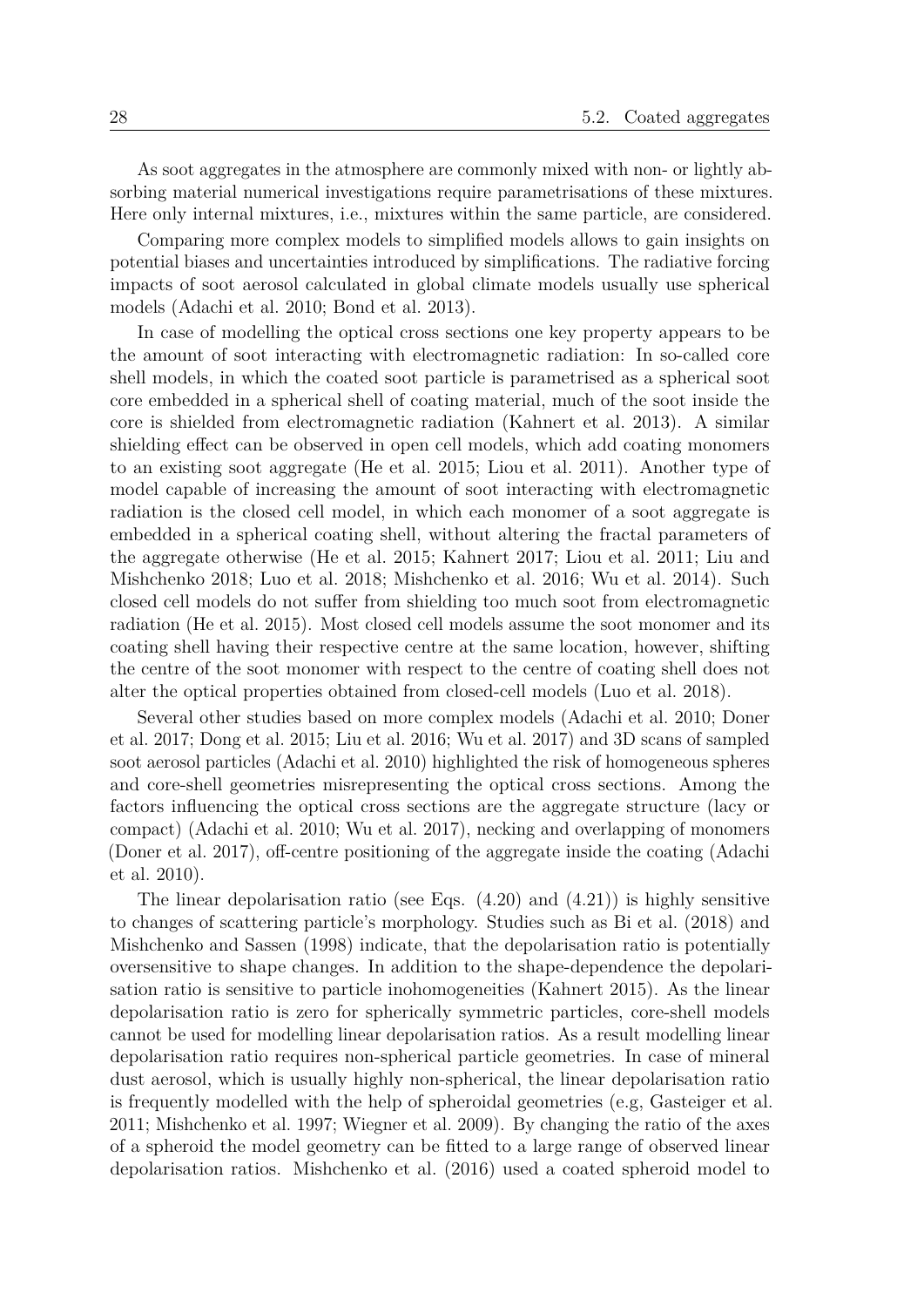model linear depolarisation ratios. While this coated spheroid model can reproduce lidar field measurements, it provides only limited insight into the relation between morphological and optical properties.

For modelling optical cross sections the open cell model posed less risk of underestimating cross sections than the core-shell model, as mentioned above. In case of modelling the linear depolarisation ratio it poses, however, the risk of underestimating the depolarisation ratio of thickly coated aggregates (Kahnert 2017; Liu and Mishchenko 2018).

Large volumes of coating material are frequently parametrised as spheres, in which an aggregate is inserted (reflecting condensation) or attached (reflecting coagulation). These parmetrisations are based on insights obtained from TEM images. A stronger focus of previous studies was the modelling of optical cross sections, the respective optical efficiencies, asymmetry parameter and single scattering albedo (Dong et al. 2015; Liu et al. 2017b; Wu et al. 2016, 2015). The optical cross sections are insensitive to wheater or not the surfaces of the monomers intersecting with the surface of the spherical coating or not (Wu et al. 2015). The depolarisation ratio of soot with spherical coating was investigated by Liu and Mishchenko (2018) and Mishchenko et al. (2016).

Kahnert (2017) proposed a coating model, which adds coating layer by layer onto an aggregate. The coating follows the shape of the aggregate constrained by a sphere with the aggregate's maximum dimension as diameter. After this sphere is filled the coating layers are added radially.

By defining an artificial surface tension a coating algorithm mimicking physical processes is proposed by Ishimoto et al. (2019). This artificial surface tension results in the particles becoming gradually more spherical with increasing amount of coating material.

Both studies (Ishimoto et al. 2019; Kahnert 2017) indicate that particle models which result in spherical coatings only for rather low soot volume fractions, i.e. thick coatings, pose the risk of overestimating depolarisation ratios.

To avoid such risk of overestimating depolarisation ratios, a particle model, which allows for the coating becoming spherical at higher soot volume fraction, is required. Such a model is then expected to reduce the risk of overestimating the modelled linear depolarisation ratios.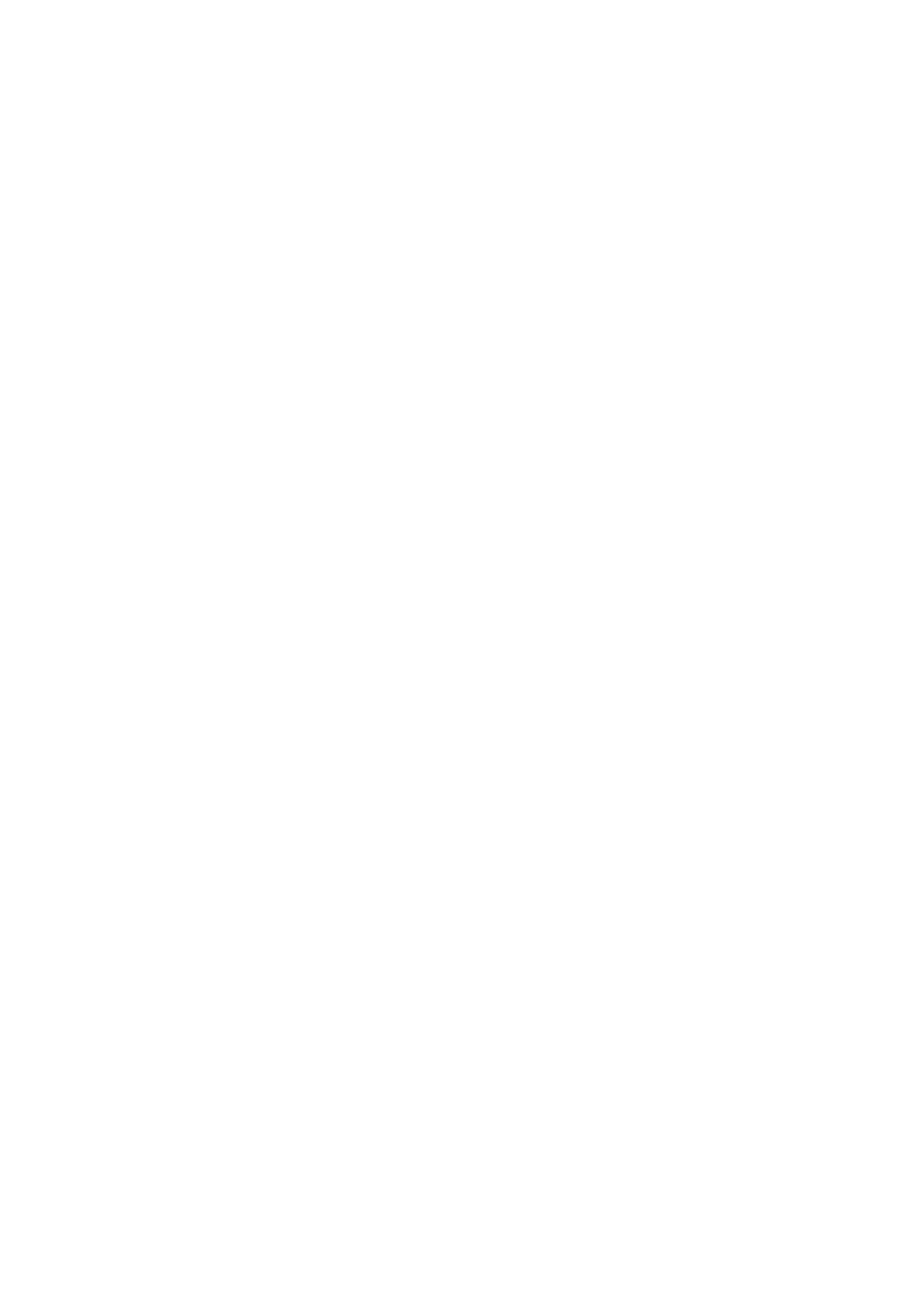# **Chapter 6**

# **Summary and Outlook**

### **6.1 Appended publications**

#### **Paper A**

In Paper A a soot coating model with a tunable transition between surface film coating and spherical shell coating is introduced. The proposed coating mechanism is strongly connected to the use of the DDA since the coating material is added dipole by dipole until a predefined soot volume fraction is reached. The coating follows the shape of the bare aggregate but is at first constrained by a sphere. After this constraining sphere is filled, the coating material is added radially onto the sphere. The diameter of the sphere is determined by the largest dimension of the soot aggregate and multiplied with a dimensionless free scaling parameter *fc*. Two model configurations are compared with each other:  $f_c = 1$  and  $f_c = 0.6$ . The former configuration poses the risk of overestimating values of the linear depolarisation ratio. Different sources of uncertainty were assessed: different stochastic realisations of the fractal aggregate, changes in refractive index of both coating and aggregate, overlapping between monomers, uncertainties in the fractal parameters  $k_0$ ,  $D_f$  and *amon* (the latter in conjunction with changes in monomer number).

#### **Paper B**

Paper B builds on the uncertainty estimate in Paper A in which the depolarisation ratio was found be highly sensitive to changes in the refractive index. In Paper B the possibility to distinguish two different coating materials (sulphate coating and toluenebased coating) using the depolarisation ratio, the extinction-to-backscatter ratio and the aerosol particle's Ångström exponents are investigated. The Ångström exponent allows to quantify changes of the backscattering coefficient, the extinction coefficient and the extinction-to-backscatter ratio between two wavelengths. The scattering particles were obtained using the model presented in Paper A. The differences in optical properties potentially allow for the distinction of coating materials using lidar measurements.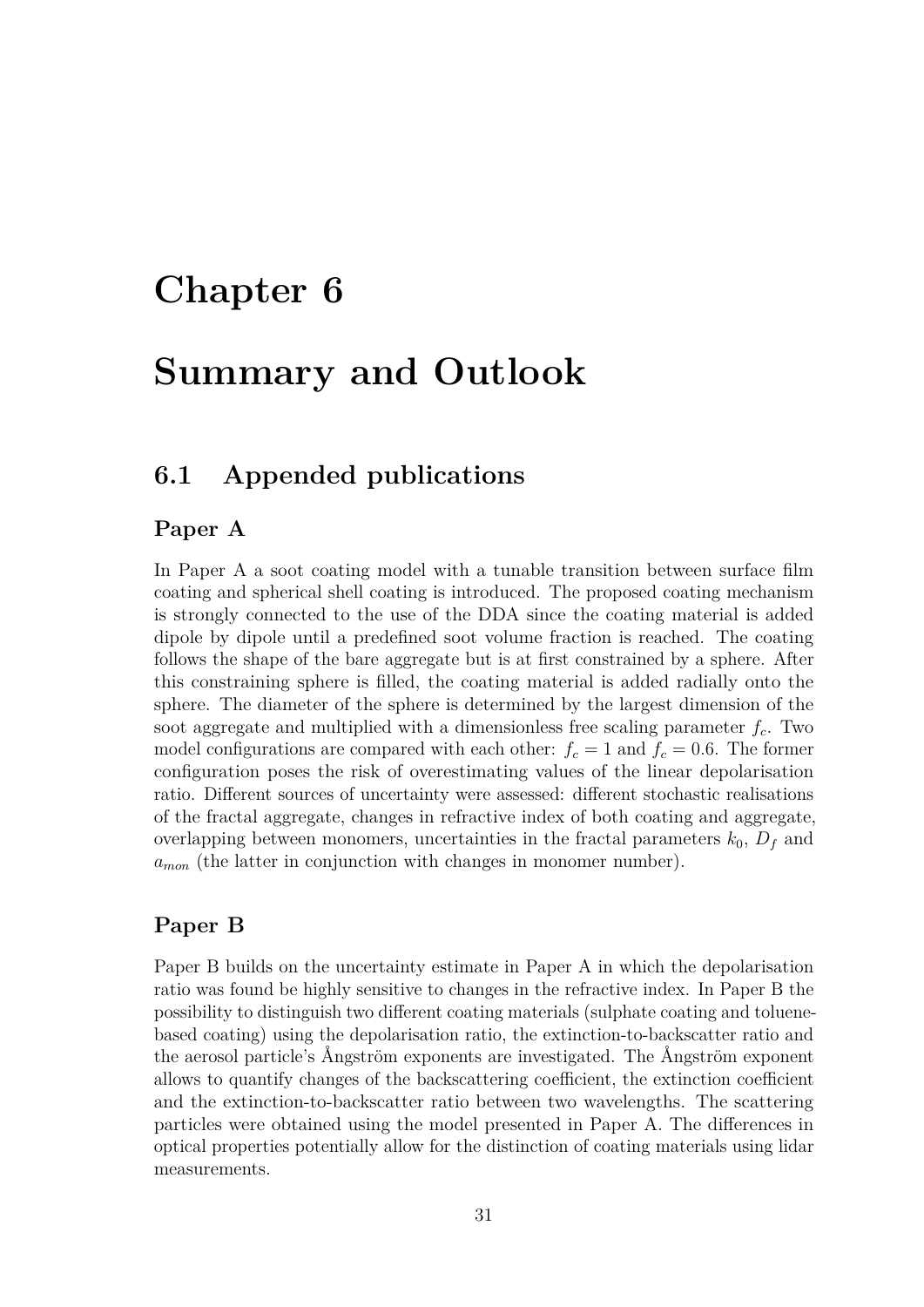### **6.2 Outlook**

The model presented in Paper A requires a comparison with laboratory measurements, which goes beyond the consistency check with lidar field measurements already presented. Lab measurements which provide both optical properties as well as a microphysical characterisation of the particles can help to constrain the model. Furthermore, after having the model constrained by lab measurements, a more in-depth comparison with remote sensing data could be attempted.

While the sulphate coating assumed in Paper B can be considered representative for inorganic coating materials with respect to the dielectric properties (Adachi et al. 2010), the toluene-based coating is not necessarily representative for organic coatings. The dielectric properties of organic coating material (reflected by the complex refractive index) depend on the precursor material and the reaction conditions (Liu et al. 2015b; Liu et al. 2013). In a follow-up study differences in the optical properties induced by different organic coating materials can be investigated. Another follow-up study to Paper B could investigate how the differences in depolarisation ratio and extinction-to-backscatter ratio translate into microphysical retrievals used for lidar measurements by producing synthetic lidar measurements.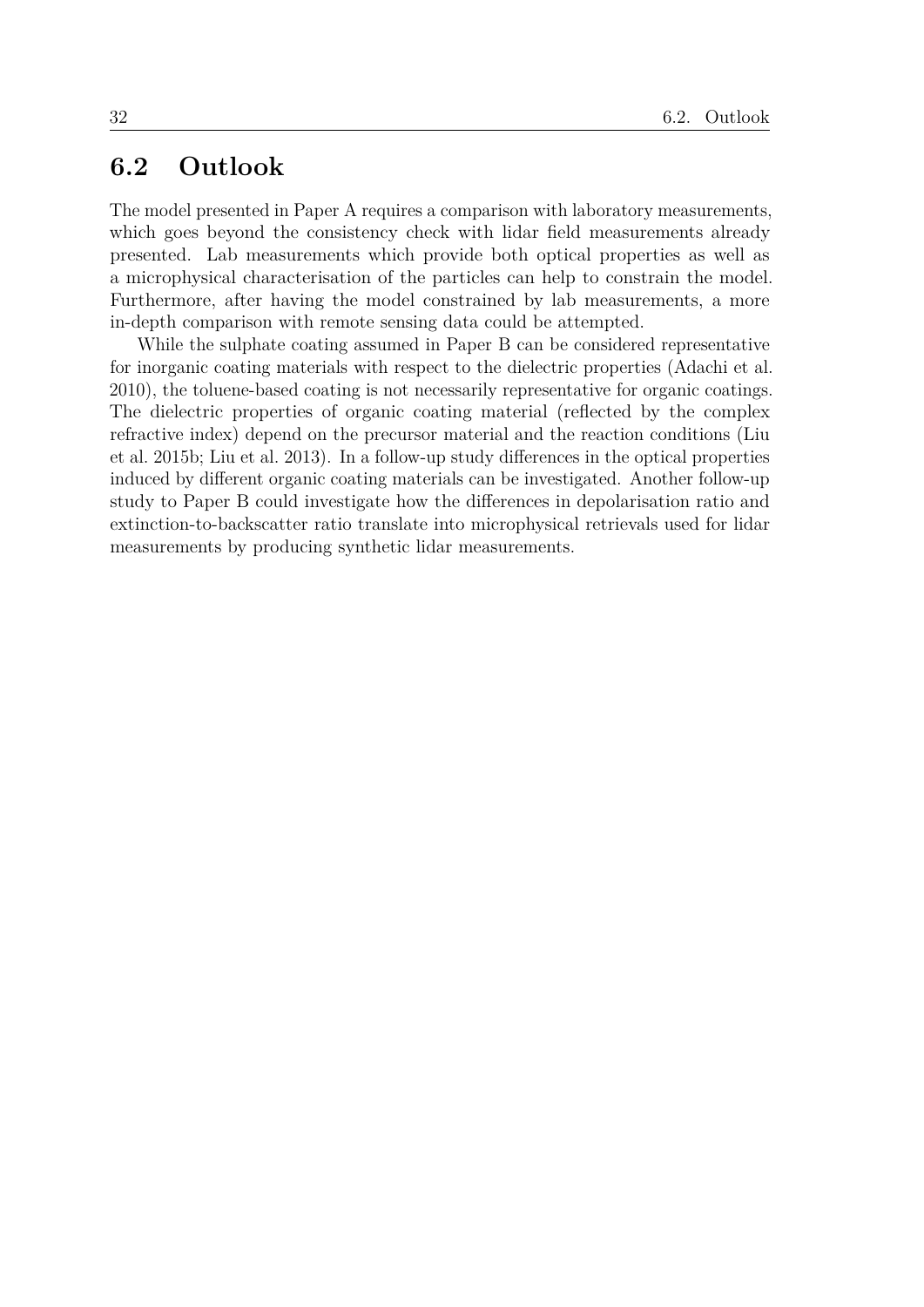# **Bibliography**

- Adachi, K. and P. R. Buseck (2008). "Internally mixed soot, sulfates, and organic matter in aerosol particles from Mexico City". *Atmos. Chem. Phys.* 8.21, pp. 6469– 6481. doi: [10.5194/acp-8-6469-2008](https://doi.org/10.5194/acp-8-6469-2008) (cit. on p. 27).
- Adachi, K., S. H. Chung, and P. R. Buseck (2010). "Shapes of soot aerosol particles and implications for their effects on climate". *J. Geophys. Res.* 115.D15, n/a–n/a. doi: [10.1029/2009JD012868](https://doi.org/10.1029/2009JD012868) (cit. on pp. 23, 25, 27, 28, 32).
- Anenberg, S. C., K. Talgo, S. Arunachalam, P. Dolwick, C. Jang, and J. J. West (2011). "Impacts of global, regional, and sectoral black carbon emission reductions on surface air quality and human mortality". *Atmos. Chem. Phys.* 11.14, pp. 7253– 7267. DOI:  $10.5194/acp-11-7253-2011$  (cit. on pp. 3, 10).
- Anenberg, S. C., J. Schwartz, D. Shindell, M. Amann, G. Faluvegi, Z. Klimont, G. Janssens-Maenhout, L. Pozzoli, R. Van Dingenen, E. Vignati, L. Emberson, N. Z. Muller, J. J. West, M. Williams, V. Demkine, W. K. Hicks, J. Kuylenstierna, F. Raes, and V. Ramanathan (2012). "Global Air Quality and Health Co-benefits of Mitigating Near-Term Climate Change through Methane and Black Carbon Emission Controls". *Environ. Health Perspect.* 120.6. doi: [10.1289/ehp.1104301](https://doi.org/10.1289/ehp.1104301) (cit. on pp. 3, 10).
- Ansmann, A. and D. Müller (2005). "Lidar and Atmospheric Aerosol Particles". In: *Lidar*. Ed. by C. Weitkamp. Vol. 102. Springer Series in Optical Sciences. Springer, New York, NY, pp. 105–141. DOI: [10.1007/0-387-25101-4\\_4](https://doi.org/10.1007/0-387-25101-4_4) (cit. on pp. 11–15).
- Bambha, R. P., M. A. Dansson, P. E. Schrader, and H. A. Michelsen (2013). "Effects of volatile coatings and coating removal mechanisms on the morphology of graphitic soot". *Carbon* 61, pp. 80–96. issn: 0008-6223. doi: [10.1016/j.carbon.2013.04.](https://doi.org/10.1016/j.carbon.2013.04.070) [070](https://doi.org/10.1016/j.carbon.2013.04.070) (cit. on p. 27).
- Bi, L., W. Lin, D. Liu, and K. Zhang (2018). "Assessing the depolarization capabilities of nonspherical particles in a super-ellipsoidal shape space". *Opt. Express* 26.2, pp. 1726–1742. DOI: [10.1364/OE.26.001726](https://doi.org/10.1364/OE.26.001726) (cit. on pp. 21, 28).
- Bohren, C. F. and D. R. Huffman (1983). *Absorption and scattering of light by small particles*. Wiley New York. isbn: 978-0-471-29340-8 (cit. on pp. 17–19, 23).
- Bond, T. C., S. J. Doherty, D. W. Fahey, P. M. Forster, T. Berntsen, B. J. DeAngelo, M. G. Flanner, S. Ghan, B. Kärcher, D. Koch, S. Kinne, Y. Kondo, P. K. Quinn, M. C. Sarofim, M. G. Schultz, M. Schulz, C. Venkataraman, H. Zhang, S. Zhang, N. Bellouin, S. K. Guttikunda, P. K. Hopke, M. Z. Jacobson, J. W. Kaiser, Z. Klimont, U. Lohmann, J. P. Schwarz, D. Shindell, T. Storelvmo, S. G. Warren, and C. S. Zender (2013). "Bounding the role of black carbon in the climate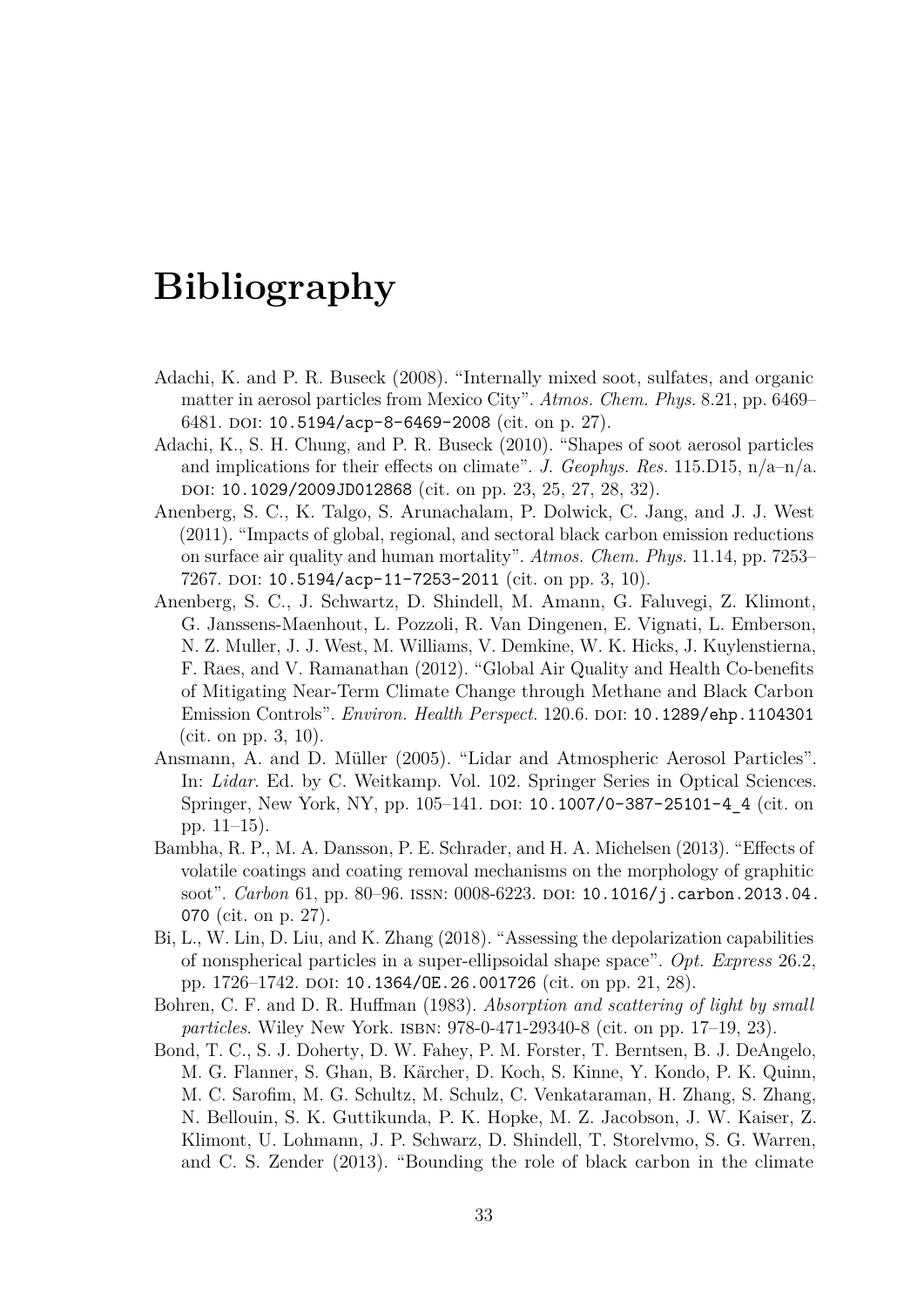system: A scientific assessment". *J. Geophys. Res.* 118.11, pp. 5380–5552. DOI: [10.1002/jgrd.50171](https://doi.org/10.1002/jgrd.50171) (cit. on pp. 3, 10, 25, 28).

- Bond, T. C. and R. W. Bergstrom (2006). "Light Absorption by Carbonaceous Particles: An Investigative Review". *Aerosol Sci. Technol.* 40.1, pp. 27–67. DOI: [10.1080/02786820500421521](https://doi.org/10.1080/02786820500421521) (cit. on p. 25).
- Boucher, O. (2015). *Atmospheric Aerosols Properties and Climate Impacts*. Springer, Dordrecht. isbn: 978-94-017-9649-1. doi: [10.1007/978-94-017-9649-1](https://doi.org/10.1007/978-94-017-9649-1) (cit. on pp. 7–9, 11, 12).
- Brasil, A., T. Farias, and M. Carvalho (1999). "A RECIPE FOR IMAGE CHAR-ACTERIZATION OF FRACTAL-LIKE AGGREGATES". *J. Aerosol Sci.* 30.10, pp. 1379–1389. doi: [10.1016/S0021-8502\(99\)00026-9](https://doi.org/10.1016/S0021-8502(99)00026-9) (cit. on p. 27).
- Casadevall, T. J. (1994). "The 1989–1990 eruption of Redoubt Volcano, Alaska: impacts on aircraft operations". *J. Volcanol. Geotherm. Res.* 62.1. The 1989- 1990 Eruptions of Redoubt Volcano, Alaska, pp. 301–316. ISSN: 0377-0273. DOI: [10.1016/0377-0273\(94\)90038-8](https://doi.org/10.1016/0377-0273(94)90038-8) (cit. on p. 9).
- China, S., C. Mazzoleni, K. Gorkowski, A. C. Aiken, and M. K. Dubey (2013). "Morphology and mixing state of individual freshly emitted wildfire carbonaceous particles". *Nat. Commun.* 4.2122. DOI: [10.1038/ncomms3122](https://doi.org/10.1038/ncomms3122) (cit. on p. 27).
- Doner, N. and F. Liu (2017). "Impact of morphology on the radiative properties of fractal soot aggregates". *J. Quant. Spectrosc. Radiat. Transfer* 187.Supplement C, pp. 10–19. ISSN: 0022-4073. DOI: [10.1016/j.jqsrt.2016.09.005](https://doi.org/10.1016/j.jqsrt.2016.09.005) (cit. on pp. 24, 27).
- Doner, N., F. Liu, and J. Yon (2017). "Impact of necking and overlapping on radiative properties of coated soot aggregates". *Aerosol Sci. Technol.* 51.4, pp. 532–542. doi: [10.1080/02786826.2016.1275513](https://doi.org/10.1080/02786826.2016.1275513) (cit. on pp. 24, 28).
- Dong, J., J. Zhao, and L. Liu (2015). "Morphological effects on the radiative properties of soot aerosols in different internally mixing states with sulfate". *J. Quant. Spectrosc. Radiat. Transfer* 165. Supplement C, pp. 43–55. DOI: 10. 1016/j. [jqsrt.2015.06.025](https://doi.org/10.1016/j.jqsrt.2015.06.025) (cit. on pp. 28, 29).
- Draine, B. T. and P. J. Flatau (1994). "Discrete-Dipole Approximation For Scattering Calculations". *J. Opt. Soc. Am. A* 11.4, pp. 1491–1499. DOI: [10.1364/JOSAA.11.](https://doi.org/10.1364/JOSAA.11.001491) [001491](https://doi.org/10.1364/JOSAA.11.001491) (cit. on p. 23).
- Eggersdorfer, M. L. and S. Pratsinis (2012). "The Structure of Agglomerates Consisting of Polydisperse Particles". *Aerosol Sci. Technol.* 46.3, pp. 347–353. DOI: [10.1080/02786826.2011.631956](https://doi.org/10.1080/02786826.2011.631956) (cit. on p. 26).
- Eggersdorfer, M. L., D. Kadau, H. J. Herrmann, and S. E. Pratsinis (2012). "Aggregate morphology evolution by sintering: Number and diameter of primary particles". *J. Aerosol Sci.* 46, pp. 7–19. ISSN: 0021-8502. DOI: [10.1016/j.jaerosci.2011.](https://doi.org/10.1016/j.jaerosci.2011.11.005) [11.005](https://doi.org/10.1016/j.jaerosci.2011.11.005) (cit. on p. 27).
- Eloranta, E. E. (2005). "High Spectral Resolution Lidar". In: *Lidar: Range-Resolved Optical Remote Sensing of the Atmosphere*. Ed. by C. Weitkamp. New York, NY: Springer New York, pp. 143–163. isbn: 978-0-387-25101-1. doi: [10.1007/0-387-](https://doi.org/10.1007/0-387-25101-4_5)  $25101-4$  5 (cit. on p. 16).
- Emde, C., R. Buras-Schnell, A. Kylling, B. Mayer, J. Gasteiger, U. Hamann, J. Kylling, B. Richter, C. Pause, T. Dowling, and L. Bugliaro (2016). "The libRadtran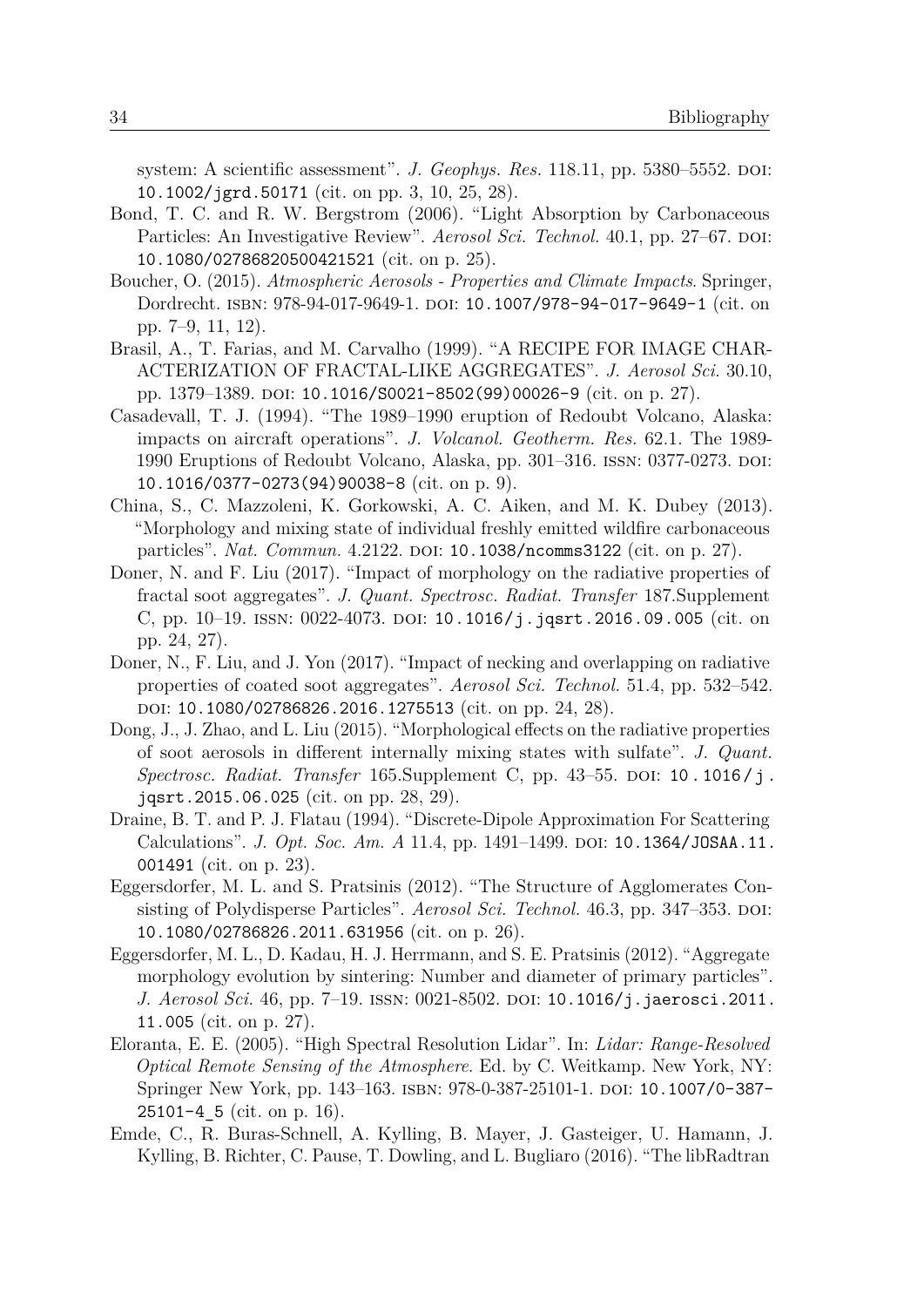software package for radiative transfer calculations (version 2.0.1)". *Geosci. Model Dev.* 9.5, pp. 1647–1672. DOI: [10.5194/gmd-9-1647-2016](https://doi.org/10.5194/gmd-9-1647-2016) (cit. on p. 21).

- Freudenthaler, V. (2016). "About the effects of polarising optics on lidar signals and the ∆90 calibration". *Atmos. Meas. Tech.* 9.9, pp. 4181–4255. doi: [10.5194/amt-](https://doi.org/10.5194/amt-9-4181-2016)[9-4181-2016](https://doi.org/10.5194/amt-9-4181-2016) (cit. on p. 13).
- Freudenthaler, V., M. Esselborn, M. Wiegner, B. Heese, M. Tesche, A. Ansmann, D. Müller, D. Althausen, M. Wirth, A. Fix, G. Ehret, P. Knippertz, C. Toledano, J. Gasteiger, M. Garhammer, and M. Seefeldner (2009). "Depolarization ratio profiling at several wavelengths in pure Saharan dust during SAMUM 2006". *Tellus B* 61.1, pp. 165–179. ISSN: 1600-0889. DOI: [10.1111/j.1600-0889.2008.00396.x](https://doi.org/10.1111/j.1600-0889.2008.00396.x) (cit. on pp. 13, 14).
- Gasteiger, J., C. Emde, B. Mayer, R. Buras, S. Buehler, and O. Lemke (2014). "Representative wavelengths absorption parameterization applied to satellite channels and spectral bands". *J. Quant. Spectrosc. Radiat. Transfer* 148, pp. 99– 115. issn: 0022-4073. doi: [10.1016/j.jqsrt.2014.06.024](https://doi.org/10.1016/j.jqsrt.2014.06.024) (cit. on p. 21).
- Gasteiger, J., M. Wiegner, S. Groß, V. Freudenthaler, C. Toledano, M. Tesche, and K. Kandler (2011). "Modelling lidar-relevant optical properties of complex mineral dust aerosols". *Tellus B* 63.4, pp. 725–741. DOI: 10.1111/j.1600-[0889.2011.00559.x](https://doi.org/10.1111/j.1600-0889.2011.00559.x) (cit. on pp. 20, 28).
- Ghazi, R. and J. S. Olfert (2013). "Coating Mass Dependence of Soot Aggregate Restructuring due to Coatings of Oleic Acid and Dioctyl Sebacate". *Aerosol Sci. Technol.* 47.2, pp. 192–200. DOI: [10.1080/02786826.2012.741273](https://doi.org/10.1080/02786826.2012.741273) (cit. on p. 27).
- Haarig, M., A. Ansmann, H. Baars, C. Jimenez, I. Veselovskii, R. Engelmann, and D. Althausen (2018). "Depolarization and lidar ratios at 355, 532, and 1064 nm and microphysical properties of aged tropospheric and stratospheric Canadian wildfire smoke". Atmos. Chem. Phys. 2018.16, pp. 11847-11861. DOI: [10.5194/acp-18-11847-2018](https://doi.org/10.5194/acp-18-11847-2018) (cit. on p. 16).
- Haarig, M., R. Engelmann, A. Ansmann, I. Veselovskii, D. N. Whiteman, and D. Althausen (2016). "1064 nm rotational Raman lidar for particle extinction and lidar-ratio profiling: cirrus case study". *Atmos. Meas. Tech.* 9.9, pp. 4269–4278. DOI: [10.5194/amt-9-4269-2016](https://doi.org/10.5194/amt-9-4269-2016) (cit. on p. 16).
- He, C., K.-N. Liou, Y. Takano, R. Zhang, M. Levy Zamora, P. Yang, Q. Li, and L. R. Leung (2015). "Variation of the radiative properties during black carbon aging: theoretical and experimental intercomparison". *Atmos. Chem. Phys.* 15.20, pp. 11967–11980. poi: [10.5194/acp-15-11967-2015](https://doi.org/10.5194/acp-15-11967-2015) (cit. on p. 28).
- Hergert, W. and T. Wriedt, eds. (2012). *The Mie Theory Basics and Applications*. Springer, Berlin, Heidelberg. ISBN: 978-3-642-28738-1. DOI: [10.1007/978-3-642-](https://doi.org/10.1007/978-3-642-28738-1) [28738-1](https://doi.org/10.1007/978-3-642-28738-1) (cit. on p. 23).
- Holton, J. R. (2004). *An Introduction to Dynamic Meteorology*. Fourth Edition. Boston: Elsevier Academic Press. isbn: 0-12-354015-1 (cit. on pp. 5, 7).
- Hoose, C., J. E. Kristjánsson, J.-P. Chen, and A. Hazra (2010). "A Classical-Theory-Based Parameterization of Heterogeneous Ice Nucleation by Mineral Dust, Soot, and Biological Particles in a Global Climate Model". *J. Atmos. Sci.* 67.8, pp. 2483– 2503. doi: [10.1175/2010JAS3425.1](https://doi.org/10.1175/2010JAS3425.1) (cit. on p. 9).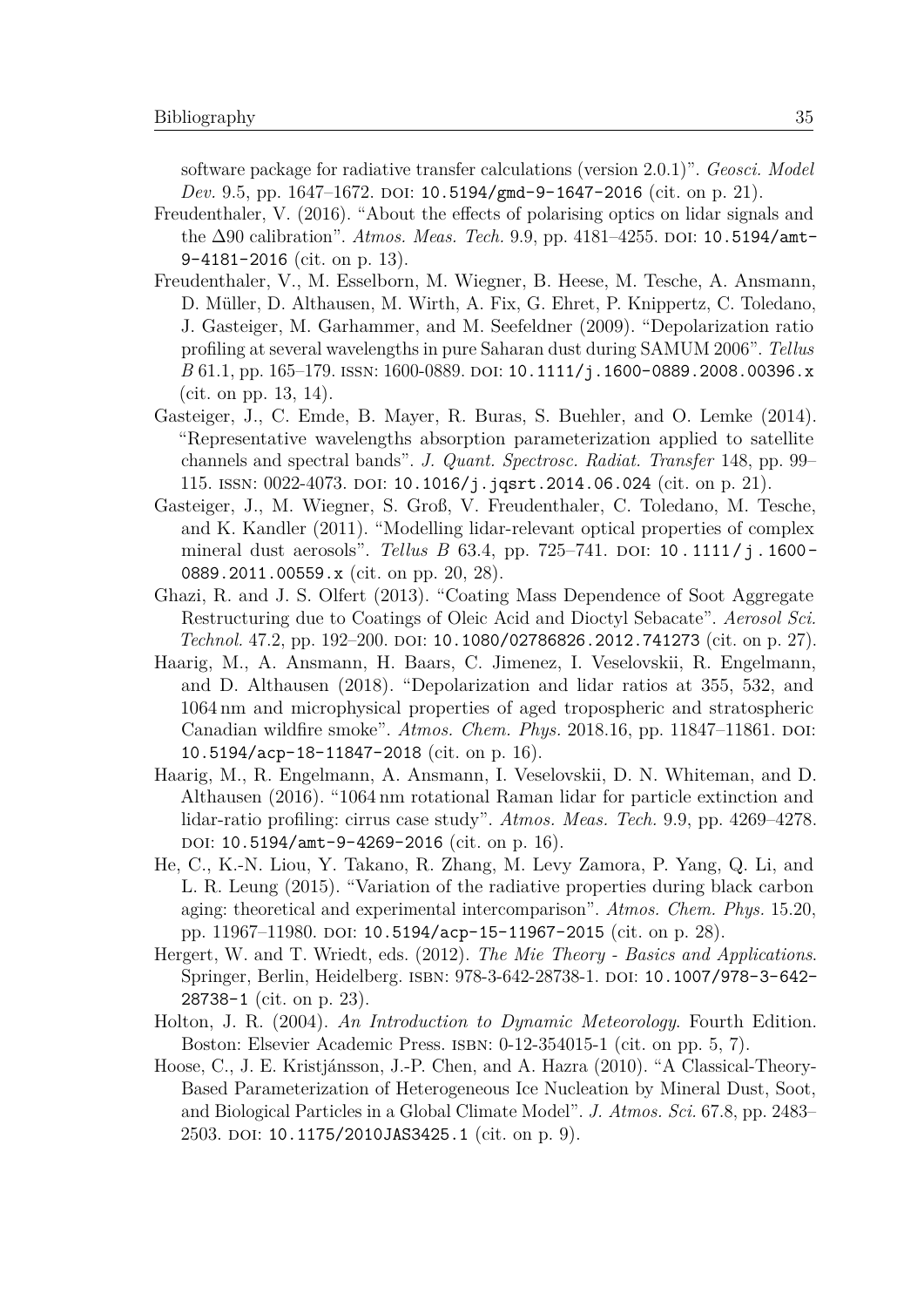- Ishimoto, H., R. Kudo, and K. Adachi (2019). "A shape model of internally mixed soot particles derived from artificial surface tension". *Atmos. Meas. Tech.* 12.1, pp. 107–118. DOI: [10.5194/amt-12-107-2019](https://doi.org/10.5194/amt-12-107-2019) (cit. on pp. 24, 29).
- Johnson, K. S., B. Zuberi, L. T. Molina, M. J. Molina, M. J. Iedema, J. P. Cowin, D. J. Gaspar, C. Wang, and A. Laskin (2005). "Processing of soot in an urban environment: case study from the Mexico City Metropolitan Area". *Atmos. Chem. Phys.* 5.11, pp. 3033-3043. DOI: [10.5194/acp-5-3033-2005](https://doi.org/10.5194/acp-5-3033-2005) (cit. on p. 27).
- Kahnert, M. (2015). "Modelling radiometric properties of inhomogeneous mineral dust particles: Applicability and limitations of effective medium theories". *J. Quant. Spectrosc. Radiat. Transfer* 152, pp. 16–27. doi: [10.1016/j.jqsrt.2014.10.025](https://doi.org/10.1016/j.jqsrt.2014.10.025) (cit. on p. 28).
- Kahnert, M. (2016). "Numerical solutions of the macroscopic Maxwell equations for scattering by non-spherical particles: A tutorial review". *J. Quant. Spectrosc. Radiat. Transfer* 178.Supplement C. Electromagnetic and light scattering by nonspherical particles XV: Celebrating 150 years of Maxwell's electromagnetics, pp. 22–37. DOI: [10.1016/j.jqsrt.2015.10.029](https://doi.org/10.1016/j.jqsrt.2015.10.029) (cit. on p. 23).
- Kahnert, M. (2017). "Optical properties of black carbon aerosols encapsulated in a shell of sulfate: comparison of the closed cell model with a coated aggregate model". *Opt. Express* 25.20, pp. 24579–24593. doi: [10.1364/OE.25.024579](https://doi.org/10.1364/OE.25.024579) (cit. on pp. 23–25, 28, 29).
- Kahnert, M., T. Nousiainen, and H. Lindqvist (2013). "Models for integrated and differential scattering optical properties of encapsulated light absorbing carbon aggregates". *Opt. Express* 21.7, pp. 7974–7993. doi: [10.1364/OE.21.007974](https://doi.org/10.1364/OE.21.007974) (cit. on pp. 25, 28).
- Kahnert, M., T. Nousiainen, and H. Lindqvist (2014). "Review: Model particles in atmospheric optics". *J. Quant. Spectrosc. Radiat. Transfer* 146.Supplement C. Electromagnetic and Light Scattering by Nonspherical Particles XIV, pp. 41–58. DOI: [10.1016/j.jqsrt.2014.02.014](https://doi.org/10.1016/j.jqsrt.2014.02.014) (cit. on p. 25).
- Liou, K., Y. Takano, and P. Yang (2011). "Light absorption and scattering by aggregates: Application to black carbon and snow grains". *J. Quant. Spectrosc. Radiat. Transfer* 112.10, pp. 1581-1594. DOI: [10.1016/j.jqsrt.2011.03.007](https://doi.org/10.1016/j.jqsrt.2011.03.007) (cit. on p. 28).
- Liu, C., J. Li, Y. Yin, B. Zhu, and Q. Feng (2017a). "Optical properties of black carbon aggregates with non-absorptive coating". *J. Quant. Spectrosc. Radiat. Transfer* 187, pp. 443–452. issn: 0022-4073. doi: [https://doi.org/10.1016/j.](https://doi.org/https://doi.org/10.1016/j.jqsrt.2016.10.023) [jqsrt.2016.10.023](https://doi.org/https://doi.org/10.1016/j.jqsrt.2016.10.023) (cit. on p. 23).
- Liu, C., Y. Yin, F. Hu, H. Jin, and C. M. Sorensen (2015a). "The Effects of Monomer Size Distribution on the Radiative Properties of Black Carbon Aggregates". *Aerosol Sci. Technol.* 49.10, pp. 928–940. doi: [10.1080/02786826.2015.1085953](https://doi.org/10.1080/02786826.2015.1085953) (cit. on p. 27).
- Liu, D., J. Whitehead, M. R. Alfarra, E. Reyes-Villegas, D. V. Spracklen, C. L. Reddington, S. Kong, P. I. Williams, Y.-C. Ting, S. Haslett, J. W. Taylor, M. J. Flynn, W. T. Morgan, G. McFiggans, H. Coe, and J. D. Allan (2017b). "Blackcarbon absorption enhancement in the atmosphere determined by particle mixing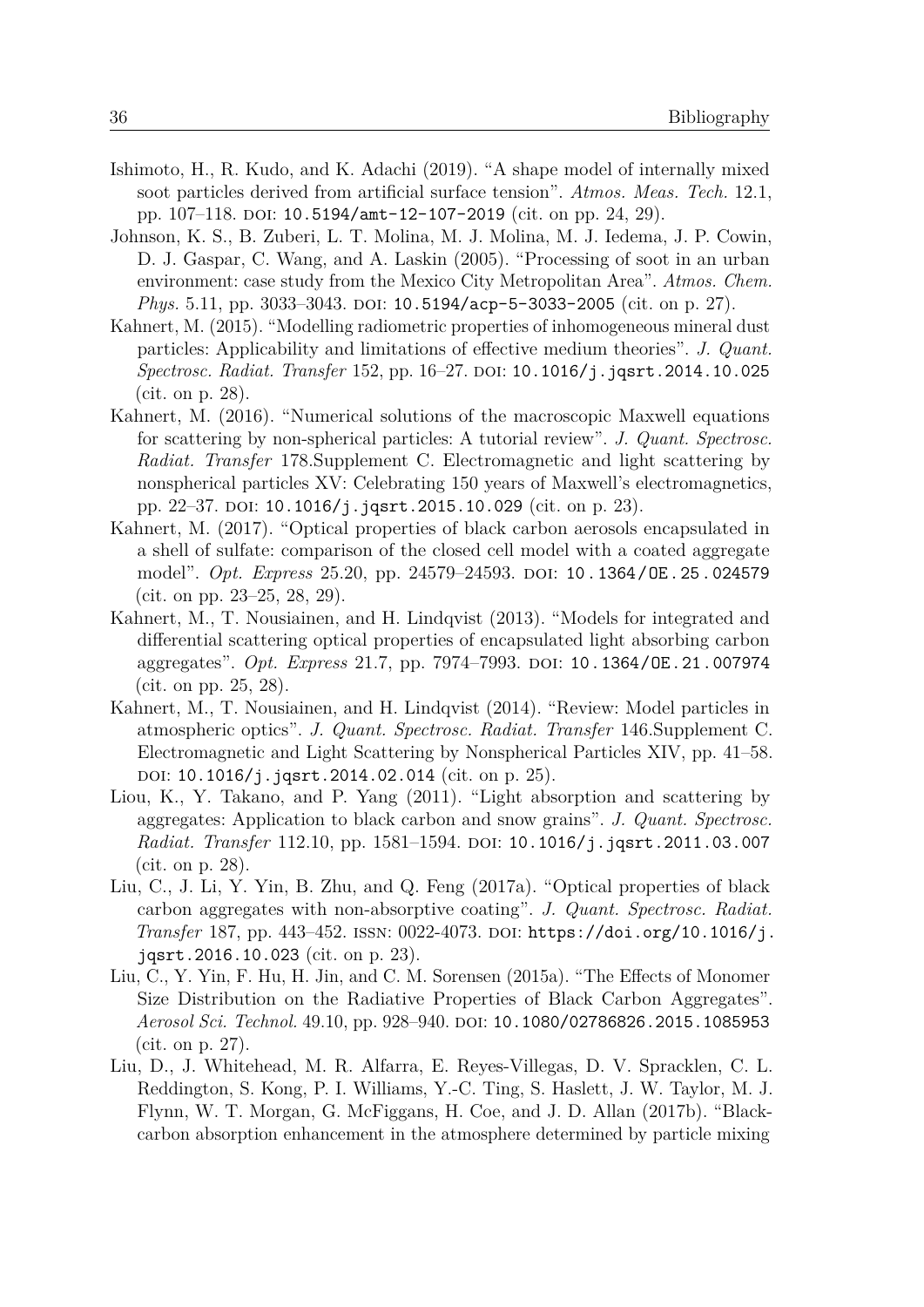state". *Nat. Geosci.* 10. Article, pp. 184–188. doi: [10.1038/ngeo2901](https://doi.org/10.1038/ngeo2901) (cit. on p. 29).

- Liu, F., J. Yon, and A. Bescond (2016). "On the radiative properties of soot aggregates – Part 2: Effects of coating". *J. Quant. Spectrosc. Radiat. Transfer* 172.Supplement C, pp. 134–145. DOI:  $10.1016/j$ . jqsrt.2015.08.005 (cit. on pp. 24, 28).
- Liu, L. and M. I. Mishchenko (2018). "Scattering and Radiative Properties of Morphologically Complex Carbonaceous Aerosols: A Systematic Modeling Study". *Remote Sensing* 10.10. ISSN: 2072-4292. DOI: [10.3390/rs10101634](https://doi.org/10.3390/rs10101634) (cit. on pp. 23, 28, 29).
- Liu, L., M. I. Mishchenko, and W. P. Arnott (2008). "A study of radiative properties of fractal soot aggregates using the superposition T-matrix method". *J. Quant. Spectrosc. Radiat. Transfer* 109.15. doi: [10.1016/j.jqsrt.2008.05.001](https://doi.org/10.1016/j.jqsrt.2008.05.001) (cit. on p. 27).
- Liu, P. F., N. Abdelmalki, H.-M. Hung, Y. Wang, W. H. Brune, and S. T. Martin (2015b). "Ultraviolet and visible complex refractive indices of secondary organic material produced by photooxidation of the aromatic compounds toluene and m-xylene". *Atmos. Chem. Phys.* 15.3, pp. 1435–1446. DOI: [10.5194/acp-15-](https://doi.org/10.5194/acp-15-1435-2015) [1435-2015](https://doi.org/10.5194/acp-15-1435-2015) (cit. on p. 32).
- Liu, P., Y. Zhang, and S. T. Martin (2013). "Complex Refractive Indices of Thin Films of Secondary Organic Materials by Spectroscopic Ellipsometry from 220 to 1200 nm". *Environ. Sci. Technol.* 47.23. PMID: 24191734, pp. 13594–13601. DOI: [10.1021/es403411e](https://doi.org/10.1021/es403411e) (cit. on p. 32).
- Luo, J., Y. Zhang, and Q. Zhang (2018). "A model study of aggregates composed of spherical soot monomers with an acentric carbon shell". *J. Quant. Spectrosc. Radiat. Transfer* 205, pp. 184–195. ISSN: 0022-4073. DOI: [10.1016/j.jqsrt.](https://doi.org/10.1016/j.jqsrt.2017.10.024) [2017.10.024](https://doi.org/10.1016/j.jqsrt.2017.10.024) (cit. on pp. 23, 28).
- Mackowski, D. W. (2006). "A simplified model to predict the effects of aggregation on the absorption properties of soot particles". *J. Quant. Spectrosc. Radiat. Transfer* 100.1. VIII Conference on Electromagnetic and Light Scattering by Nonspherical Particles, pp.  $237-249$ . DOI:  $10.1016/j$ . jqsrt. 2005.11.041 (cit. on p. 27).
- Mayer, B. and A. Kylling (2005). "Technical note: The libRadtran software package for radiative transfer calculations - description and examples of use". *Atmos. Chem. Phys.* 5.7, pp. 1855–1877. doi: [10.5194/acp-5-1855-2005](https://doi.org/10.5194/acp-5-1855-2005) (cit. on p. 21).
- Mie, G. (1908). "Beiträge zur Optik trüber Medien, speziell kolloidaler Metalllösun-gen". Ann. Phys. 330.3, pp. 377-445. DOI: [10.1002/andp.19083300302](https://doi.org/10.1002/andp.19083300302) (cit. on p. 23).
- Mishchenko, M. I. and J. W. Hovenier (1995). "Depolarization of light backscattered by randomly oriented nonspherical particles". *Opt. Lett.* 20.12, pp. 1356–1358. DOI: [10.1364/OL.20.001356](https://doi.org/10.1364/OL.20.001356) (cit. on pp. 20, 21).
- Mishchenko, M. I. (2009). "Gustav Mie and the fundamental concept of electromagnetic scattering by particles: A perspective". *J. Quant. Spectrosc. Radiat. Transfer* 110.14. XI Conference on Electromagnetic and Light Scattering by Non-Spherical Particles: 2008, pp. 1210-1222. ISSN: 0022-4073. DOI: [10.1016/j.jqsrt.2009.](https://doi.org/10.1016/j.jqsrt.2009.02.002) [02.002](https://doi.org/10.1016/j.jqsrt.2009.02.002) (cit. on p. 17).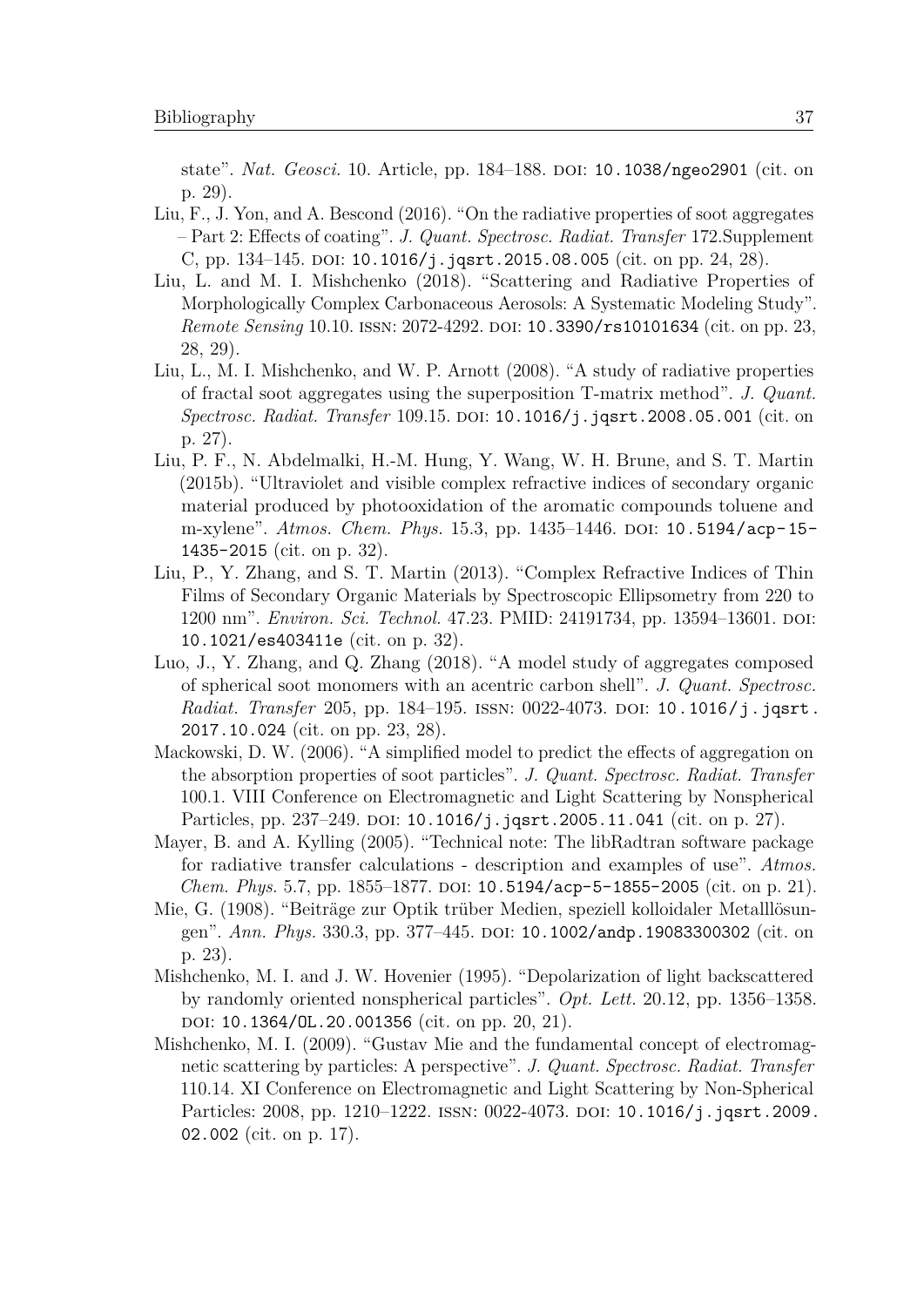- Mishchenko, M. I., J. M. Dlugach, and L. Liu (2016). "Linear depolarization of lidar returns by aged smoke particles". *Appl. Opt.* 55.35. DOI: [10.1364/AO.55.009968](https://doi.org/10.1364/AO.55.009968) (cit. on pp. 23, 28, 29).
- Mishchenko, M. I., L. Liu, and D. W. Mackowski (2013). "T-matrix modeling of linear depolarization by morphologically complex soot and soot-containing aerosols". *J. Quant. Spectrosc. Radiat. Transfer* 123. Peter C. Waterman and his scientific legacy, pp. 135–144. ISSN:  $0022-4073$ . DOI: [https://doi.org/10.1016/j.jqsrt.](https://doi.org/https://doi.org/10.1016/j.jqsrt.2012.11.012) [2012.11.012](https://doi.org/https://doi.org/10.1016/j.jqsrt.2012.11.012) (cit. on p. 23).
- Mishchenko, M. I. and K. Sassen (1998). "Depolarization of lidar returns by small ice crystals: An application to contrails". *Geophys. Res. Lett.* 25.3, pp. 309–312. ISSN: 1944-8007. DOI: [10.1029/97GL03764](https://doi.org/10.1029/97GL03764) (cit. on p. 28).
- Mishchenko, M. I., L. D. Travis, R. A. Kahn, and R. A. West (1997). "Modeling phase functions for dustlike tropospheric aerosols using a shape mixture of randomly oriented polydisperse spheroids". *J. Geophys. Res.* 102.D14, pp. 16831–16847. doi: [10.1029/96JD02110](https://doi.org/10.1029/96JD02110) (cit. on p. 28).
- Mishchenko, M. I., L. D. Travis, and A. A. Lacis (2002). *Scattering, Absorption, and Emission of Light by Small Particles*. CAMBRIDGE UNIVERSITY PRESS. isbn: 9780521782524 (cit. on pp. 17, 19, 23).
- Murray, B. J., O. O'Sullivan, J. D. Atkinson, and M. Webb (2012). "Ice nucleation by particles immersed in supercooled cloud droplets". *Chem. Soc. Rev.* 41, pp. 6519– 6554. doi: [10.1039/C2CS35200A](https://doi.org/10.1039/C2CS35200A) (cit. on p. 9).
- Myhre, G., D. Shindell, F.-M. Bréon, W. Collins, J. Fuglestvedt, J. Huang, D. Koch, J.-F. Lamarque, D. Lee, B. Mendoza, T. Nakajima, A. Robock, G. Stephens, T. Takemura, and H. Zhang (2013). "Anthropogenic and Natural Radiative Forcing". In: *Climate Change 2013: The Physical Science Basis. Contribution of Working Group I to the Fifth Assessment Report of the Intergovernmental Panel on Climate Change*. Ed. by T. Stocker, D. Qin, G.-K. Plattner, M. Tignor, S. Allen, J. Boschung, A. Nauels, Y. Xia, V. Bex, and P. Midgley. Cambridge, United Kingdom and New York, NY, USA: Cambridge University Press. Chap. 8, pp. 659– 740. isbn: ISBN 978-1-107-66182-0. doi: [10.1017/CBO9781107415324.018](https://doi.org/10.1017/CBO9781107415324.018) (cit. on pp. 3, 9, 10).
- Pei, X., M. Hallquist, A. C. Eriksson, J. Pagels, N. M. Donahue, T. Mentel, B. Svenningsson, W. Brune, and R. K. Pathak (2018). "Morphological transformation of soot: investigation of microphysical processes during the condensation of sulfuric acid and limonene ozonolysis product vapors". *Atmos. Chem. Phys.* 18.13, pp. 9845–9860. doi: [10.5194/acp-18-9845-2018](https://doi.org/10.5194/acp-18-9845-2018) (cit. on p. 27).
- Pöschl, U. (2005). "Atmospheric Aerosols: Composition, Transformation, Climate and Health Effects". *Angew. Chem. Int. Ed.* 44.46, pp. 7520–7540. DOI: [10.1002/](https://doi.org/10.1002/anie.200501122) [anie.200501122](https://doi.org/10.1002/anie.200501122) (cit. on pp. 3, 9).
- Purcell, E. M. and C. R. Pennypacker (1973). "Scattering and absorption of light by nonspherical dielectric grains". *Astrophys. J.* 186, pp. 705–714. poi: [10.1086/](https://doi.org/10.1086/152538) [152538](https://doi.org/10.1086/152538) (cit. on p. 23).
- Schnaiter, M., S. Büttner, O. Möhler, J. Skrotzki, M. Vragel, and R. Wagner (2012). "Influence of particle size and shape on the backscattering linear depolarisation ratio of small ice crystals - cloud chamber measurements in the context of contrail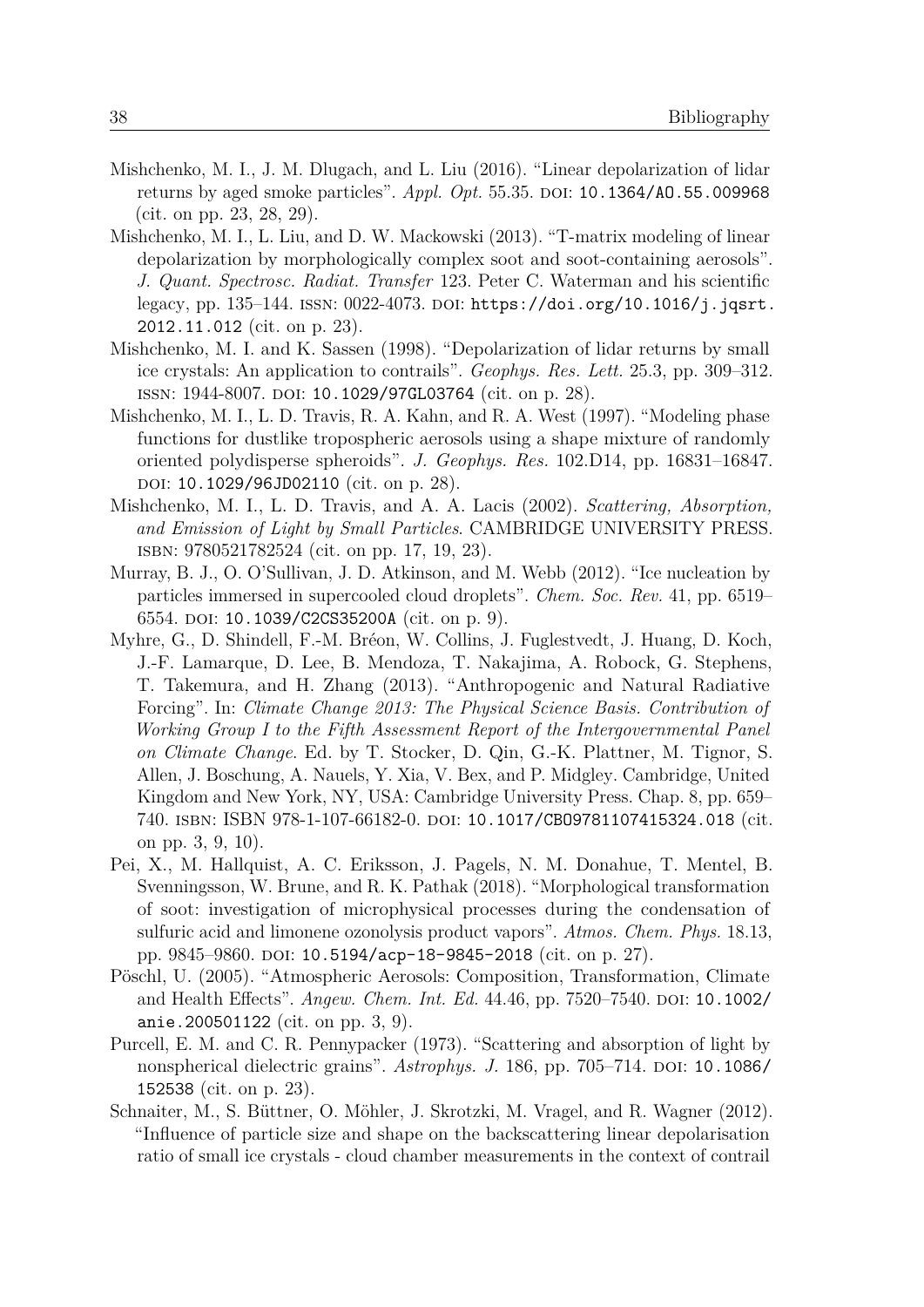and cirrus microphysics". *Atmos. Chem. Phys.* 12.21, pp. 10465–10484. DOI: [10.5194/acp-12-10465-2012](https://doi.org/10.5194/acp-12-10465-2012) (cit. on p. 21).

- Schnitzler, E. G., A. Dutt, A. M. Charbonneau, J. S. Olfert, and W. Jäger (2014). "Soot Aggregate Restructuring Due to Coatings of Secondary Organic Aerosol Derived from Aromatic Precursors". *Environ. Sci. Technol.* 48.24. PMID: 25390075, pp. 14309–14316. doi: [10.1021/es503699b](https://doi.org/10.1021/es503699b) (cit. on p. 27).
- Seinfeld, J. H. and S. N. Pandis (2016). *Atmospheric Chemistry and Physics : From Air Pollution to Climate Change*. New York, United States: John Wiley & Sons, Incorporated. isbn: 9781119221166 (cit. on pp. 5, 9, 10).
- Skorupski, K. and J. Mroczka (2014). "Effect of the necking phenomenon on the optical properties of soot particles". *J. Quant. Spectrosc. Radiat. Transfer* 141.Supplement C, pp. 40–48. ISSN:  $0022-4073$ . DOI: [10.1016/j.jqsrt.2014.03.001](https://doi.org/10.1016/j.jqsrt.2014.03.001) (cit. on p. 27).
- Sorensen, C. M. (2001). "Light Scattering by Fractal Aggregates: A Review". *Aerosol Sci. Technol.* 35, pp. 648–687. DOI: [10.1080/02786820117868](https://doi.org/10.1080/02786820117868) (cit. on p. 26).
- Stull, R. B. (1988). "Mean Boundary Layer Characteristics". In: *An Introduction to Boundary Layer Meteorology*. Ed. by R. B. Stull. Dordrecht: Springer Netherlands, pp. 1–27. ISBN: 978-94-009-3027-8. DOI: [10.1007/978-94-009-3027-8\\_1](https://doi.org/10.1007/978-94-009-3027-8_1) (cit. on p. 7).
- Takano, Y. and K. Jayaweera (1985). "Scattering phase matrix for hexagonal ice crystals computed from ray optics". *Appl. Opt.* 24.19, pp. 3254–3263. DOI: [10.](https://doi.org/10.1364/AO.24.003254) [1364/AO.24.003254](https://doi.org/10.1364/AO.24.003254) (cit. on p. 21).
- Teng, S., C. Liu, M. Schnaiter, R. K. Chakrabarty, and F. Liu (2019). "Accounting for the effects of nonideal minor structures on the optical properties of black carbon aerosols". *Atmos. Chem. Phys.* 19.5, pp. 2917–2931. doi: [10.5194/acp-](https://doi.org/10.5194/acp-19-2917-2019)[19-2917-2019](https://doi.org/10.5194/acp-19-2917-2019) (cit. on pp. 25, 27).
- Tesche, M., A. Kolgotin, M. Haarig, S. P. Burton, R. A. Ferrare, C. A. Hostetler, and D. Müller  $(2019)$ . " $3+2+X$ : what is the most useful depolarization input for retrieving microphysical properties of non-spherical particles from lidar measurements using the spheroid model of Dubovik et al. (2006)?" *Atmos. Meas. Tech.* 12.8, pp. 4421– 4437. DOI: [10.5194/amt-12-4421-2019](https://doi.org/10.5194/amt-12-4421-2019) (cit. on p. 16).
- U.S. Commitee on Extension of the Standard Atmosphere (1976). *U.S. Standard Atmosphere.* Tech. rep. U.S. Government Printing Office. URL: [https://ntrs.](https://ntrs.nasa.gov/archive/nasa/casi.ntrs.nasa.gov/19770009539.pdf) [nasa.gov/archive/nasa/casi.ntrs.nasa.gov/19770009539.pdf](https://ntrs.nasa.gov/archive/nasa/casi.ntrs.nasa.gov/19770009539.pdf) (cit. on p. 6).
- Wandinger, U. (2005). "Introduction to Lidar". In: *Lidar: Range-Resolved Optical Remote Sensing of the Atmosphere*. Ed. by C. Weitkamp. New York, NY: Springer New York, pp. 1-18. ISBN: 978-0-387-25101-1. DOI: [10.1007/0-387-25101-4\\_1](https://doi.org/10.1007/0-387-25101-4_1) (cit. on p. 16).
- Waterman, P. C. (1965). "Matrix formulation of electromagnetic scattering". *Proc. IEEE* 53.8, pp. 805–812. ISSN: 0018-9219. DOI: [10.1109/PROC.1965.4058](https://doi.org/10.1109/PROC.1965.4058) (cit. on p. 23).
- Wells, N. C. (2011). *The Atmosphere and Ocean: A Physical Introduction*. 3rd Edition. John Wiley & Sons, Inc. (cit. on pp. 5, 6).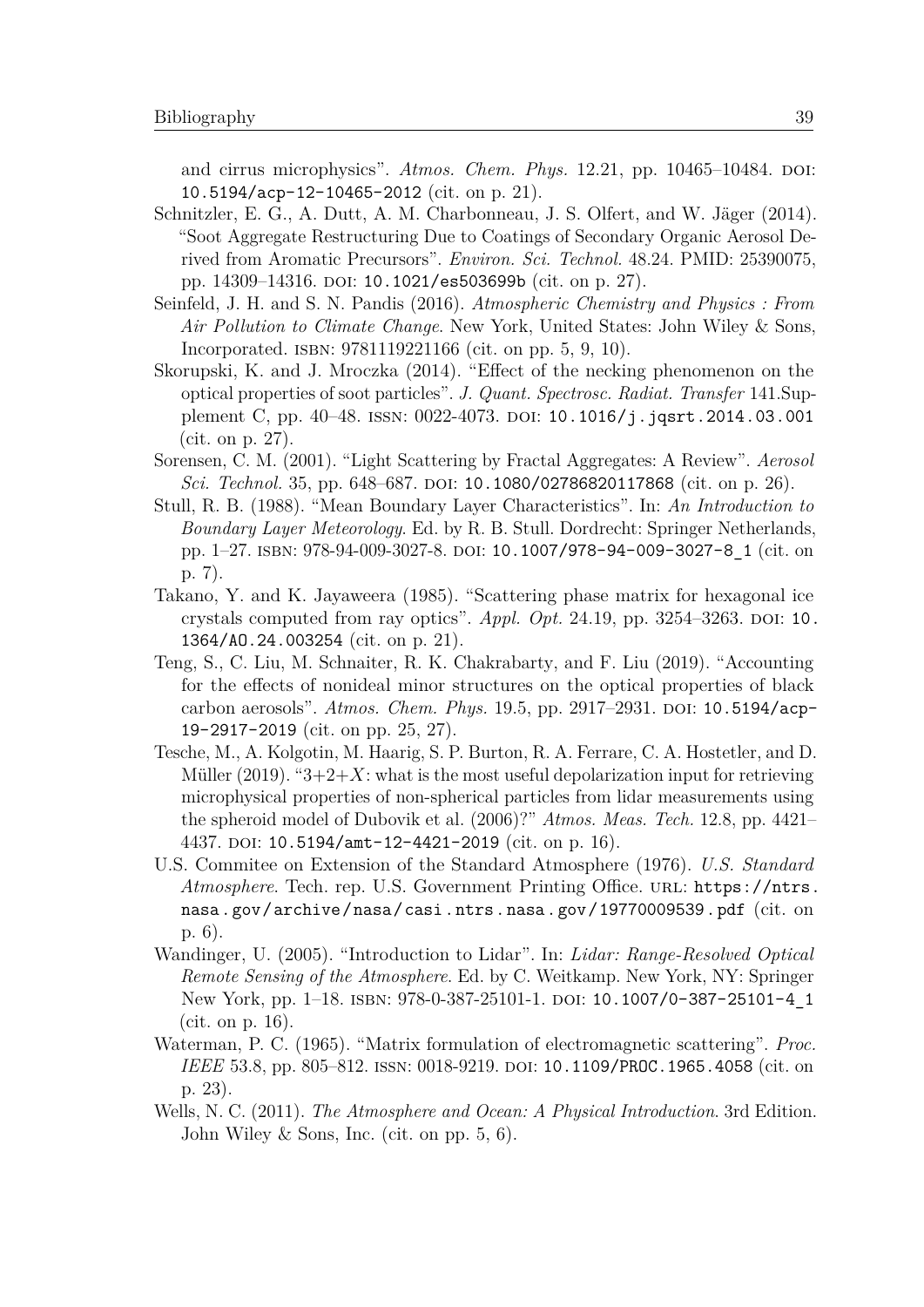- Wiegner, M., J. Gasteiger, K. Kandler, B. Weinzierl, K. Rasp, M. Esselborn, V. Freudenthaler, B. Heese, C. Toledano, M. Tesche, and D. Althausen (2009). "Numerical simulations of optical properties of Saharan dust aerosols with emphasis on lidar applications". *Tellus B* 61.1, pp. 180–194. DOI: 10. 1111/j. 1600 -[0889.2008.00381.x](https://doi.org/10.1111/j.1600-0889.2008.00381.x) (cit. on p. 28).
- Wood, R. (2012). "Stratocumulus Clouds". *Mon. Weather Rev.* 140.8, pp. 2373–2423. DOI: [10.1175/MWR-D-11-00121.1](https://doi.org/10.1175/MWR-D-11-00121.1) (cit. on p. 7).
- Worringen, A., M. Ebert, T. Trautmann, S. Weinbruch, and G. Helas (2008). "Optical properties of internally mixed ammonium sulfate and soot particles–a study of individual aerosol particles and ambient aerosol populations". *Appl. Opt.* 47.21, pp. 3835–3845. doi: [10.1364/AO.47.003835](https://doi.org/10.1364/AO.47.003835) (cit. on p. 27).
- Wu, Y., T. Cheng, X. Gu, L. Zheng, H. Chen, and H. Xu (2014). "The single scattering properties of soot aggregates with concentric core–shell spherical monomers". *J. Quant. Spectrosc. Radiat. Transfer* 135.Supplement C, pp. 9–19. issn: 0022-4073. DOI: [10.1016/j.jqsrt.2013.11.009](https://doi.org/10.1016/j.jqsrt.2013.11.009) (cit. on p. 28).
- Wu, Y., T. Cheng, L. Zheng, and H. Chen (2016). "Models for the optical simulations of fractal aggregated soot particles thinly coated with non-absorbing aerosols". *J. Quant. Spectrosc. Radiat. Transfer* 182. Supplement C, pp. 1–11. DOI: [10.1016/j.](https://doi.org/10.1016/j.jqsrt.2016.05.011) [jqsrt.2016.05.011](https://doi.org/10.1016/j.jqsrt.2016.05.011) (cit. on p. 29).
- Wu, Y., T. Cheng, L. Zheng, and H. Chen (2017). "Sensitivity of mixing states on optical properties of fresh secondary organic carbon aerosols". *J. Quant. Spectrosc. Radiat. Transfer* 195. Supplement C, pp. 147–155. DOI: [10.1016/j.jqsrt.2017.](https://doi.org/10.1016/j.jqsrt.2017.01.013) [01.013](https://doi.org/10.1016/j.jqsrt.2017.01.013) (cit. on pp. 25, 28).
- Wu, Y., T. Cheng, L. Zheng, H. Chen, and H. Xu (2015). "Single scattering properties of semi-embedded soot morphologies with intersecting and non-intersecting surfaces of absorbing spheres and non-absorbing host". *J. Quant. Spectrosc. Radiat. Transfer* 157. Supplement C, pp. 1–13. ISSN: 0022-4073. DOI: [10.1016/j.jqsrt.](https://doi.org/10.1016/j.jqsrt.2015.02.006) [2015.02.006](https://doi.org/10.1016/j.jqsrt.2015.02.006) (cit. on p. 29).
- Xiong, C. and S. K. Friedlander (2001). "Morphological properties of atmospheric aerosol aggregates". *Proc. Natl. Acad. Sci. U.S.A.* 98.21, pp. 11851–11856. issn: 0027-8424. DOI: [10.1073/pnas.211376098](https://doi.org/10.1073/pnas.211376098) (cit. on p. 26).
- Yon, J., A. Bescond, and F. Liu (2015). "On the radiative properties of soot aggregates part 1: Necking and overlapping". *J. Quant. Spectrosc. Radiat. Transfer* 162. Supplement C. DOI: [10.1016/j.jqsrt.2015.03.027](https://doi.org/10.1016/j.jqsrt.2015.03.027) (cit. on p. 27).
- Yurkin, M. A. and A. G. Hoekstra (2007). "The discrete dipole approximation: An overview and recent developments". *J. Quant. Spectrosc. Radiat. Transfer* 106.1. IX Conference on Electromagnetic and Light Scattering by Non-Spherical Particles, pp. 558–589. DOI: [10.1016/j.jqsrt.2007.01.034](https://doi.org/10.1016/j.jqsrt.2007.01.034) (cit. on p. 23).
- Yurkin, M. A. and A. G. Hoekstra (2011). "The discrete-dipole-approximation code ADDA: Capabilities and known limitations". *J. Quant. Spectrosc. Radiat. Transfer* 112.13. DOI: [10.1016/j.jqsrt.2011.01.031](https://doi.org/10.1016/j.jqsrt.2011.01.031) (cit. on p. 23).
- Zdunkowski, W., T. Trautmann, and A. Bott (2007). *Radiation in the atmosphere: a course in theoretical meteorology*. Cambridge University Press. ISBN: 978-1-108-46272-3 (cit. on pp. 17–19, 21, 22).